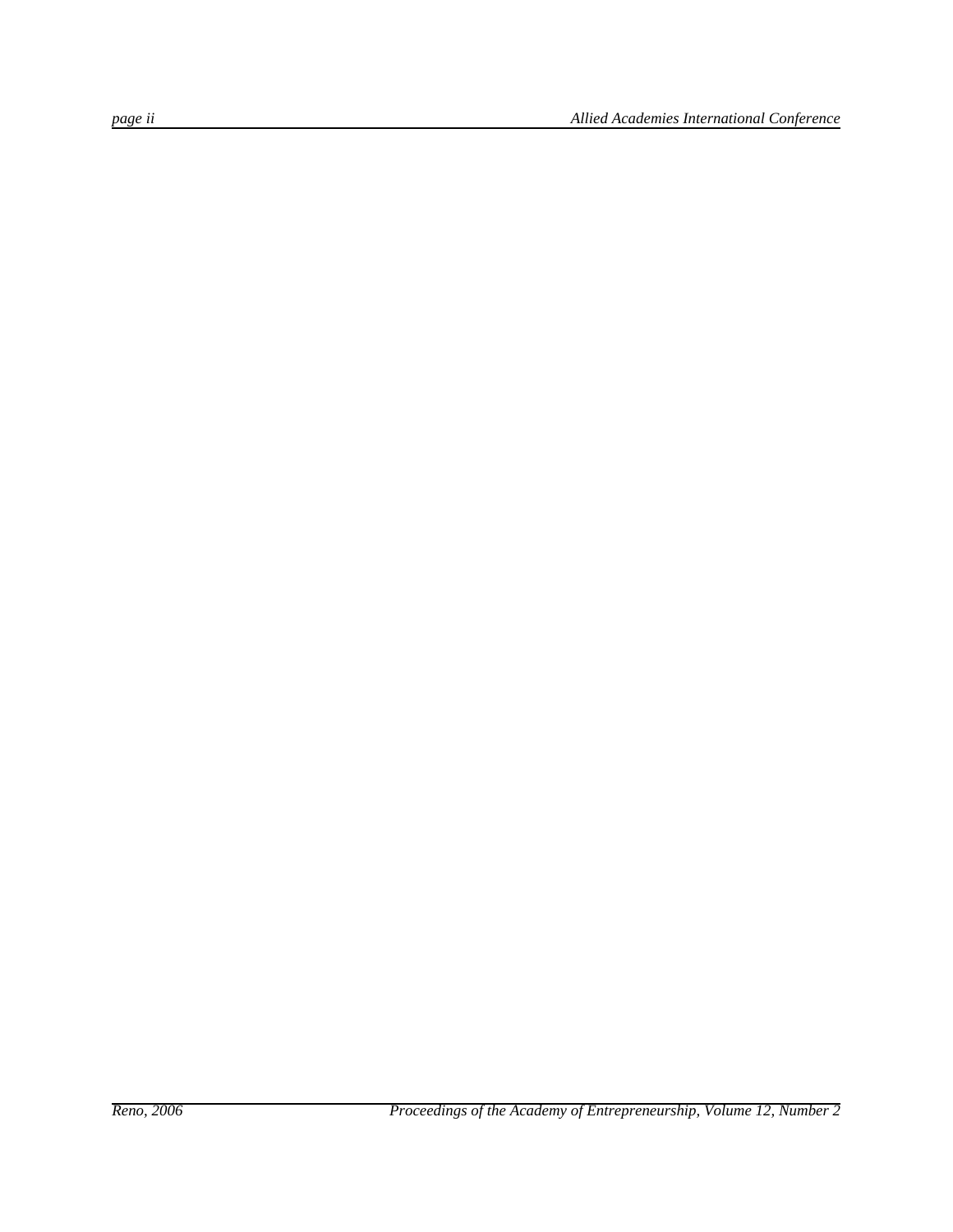# **Table of Contents**

| ACCELERATED BUSINESS PLAN DEVELOPMENT:<br>A PROCESS MODEL FOR UNIVERSITY<br>Brooke R. Envick, St. Mary's University<br>Edward G. Cole, St. Mary's University<br>Diane Dowdell, St. Mary's University<br>Jeffrey E. Johnson, St. Mary's University<br>Andrew Pickard, St. Mary's University<br>Eileen Wall, St. Mary's University<br>Stephanie G. Ward, St. Mary's University |  |
|------------------------------------------------------------------------------------------------------------------------------------------------------------------------------------------------------------------------------------------------------------------------------------------------------------------------------------------------------------------------------|--|
| ARE WE ON THE LOOKOUT FOR PLAGIARISM<br>Robert J. Lahm, Jr., Middle Tennessee State University                                                                                                                                                                                                                                                                               |  |
| DEVELOPING ENTREPRENEURIAL COMPETENCIES:<br>A STUDENT ORGANIZATION BUSINESS<br>L. Wayne Plumly, Jr., Valdosta State University<br>Leisa L. Marshall, Valdosta State University<br>Jackie Eastman, Valdosta State University<br>Rajesh Iyer, Valdosta State University<br>Kenneth L. Stanley, Valdosta State University<br>John Boatwright, Valdosta State University         |  |
| Sherry Robinson, Penn State University                                                                                                                                                                                                                                                                                                                                       |  |
| ENTREPRENEURIAL PROFILING:<br>A DECISION POLICY ANALYSIS OF THE<br><b>INFLUENCE OF ENTREPRENEURIAL</b><br>Jeff Brice, Jr., Texas Southern University                                                                                                                                                                                                                         |  |
| WEBSITE WORKSHOPS FOR SMALL BUSINESS<br>Larry R. Dale, Arkansas State University                                                                                                                                                                                                                                                                                             |  |
| AN EXAMINATION OF CHANGING NEEDS FOR<br>SCORE/SBA SERVICES IN THE POST-KATRINA<br>Sandra J. Hartman, University of New Orleans<br>Susan Zee, Southern University at New Orleans<br>Lillian Y. Fok, University of New Orleans<br>Roger L. Burford, Louisiana State University                                                                                                 |  |

*Proceedings of the Academy of Entrepreneurship, Volume 12, Number 2* Reno, 2006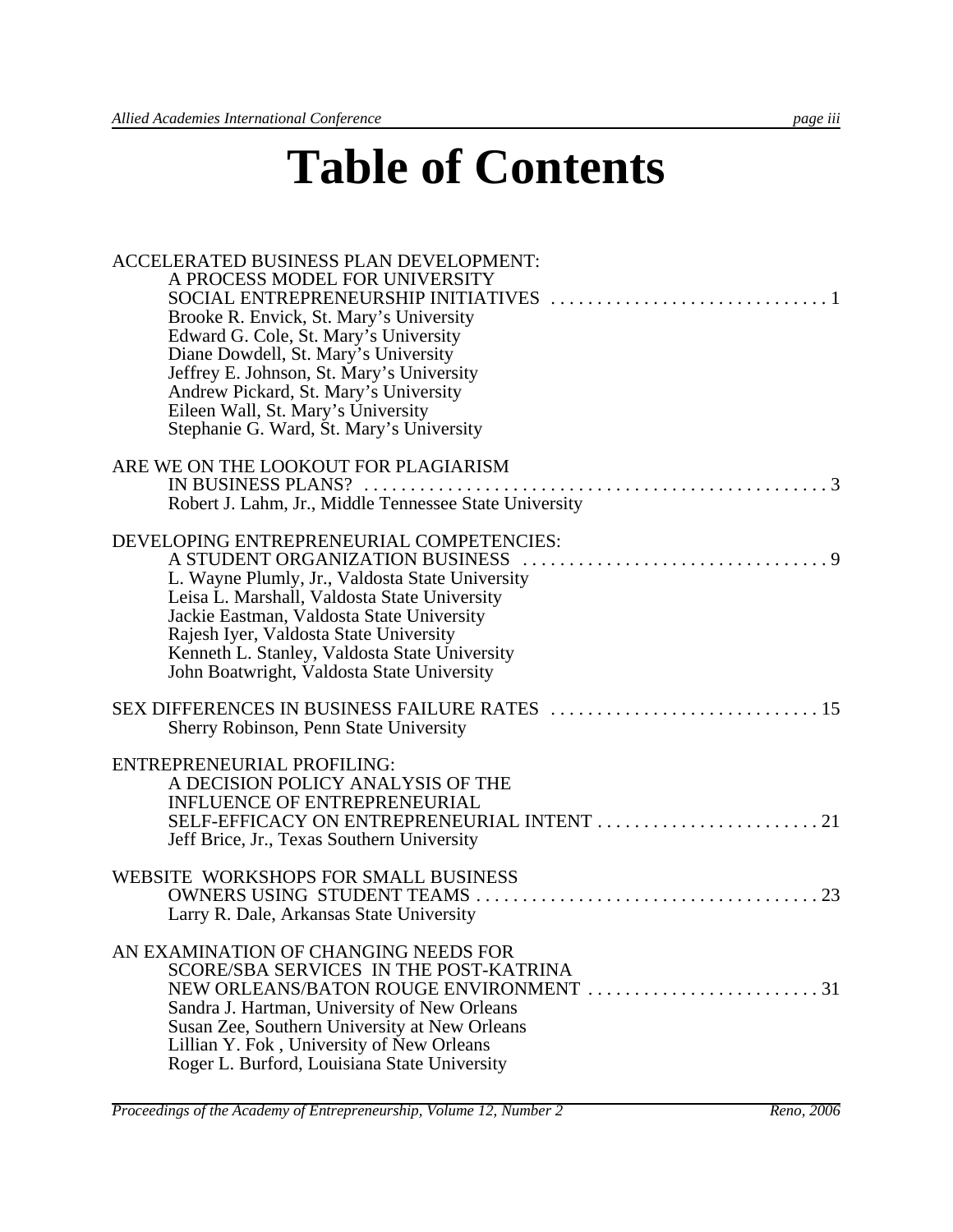| <b>ESTABLISHING A CAMPUS-WIDE</b><br>ENTREPRENEURIAL PROGRAM IN FIVE YEARS:<br>Kirk C. Heriot, Columbus State University<br>Leo Simpson, Western Kentucky University                                               |
|--------------------------------------------------------------------------------------------------------------------------------------------------------------------------------------------------------------------|
| THE LEARNING ZONE: A PRACTICAL FRAMEWORK<br>FOR THE CONTINUOUS ADVANCEMENT OF<br>Robin D. Anderson, University of Portland<br>Brooke R. Envick, St. Mary's University<br>Prasad Padmanabhan, St. Mary's University |
| RETIRING BABY BOOMERS IMPACT ON<br>ENTREPRENEURSHIP AND SMALL BUSINESS<br>Don. B. Bradley, III, University of Central Arkansas<br>Curtis Umholtz, University of Central Arkansas                                   |
| Robert Carton, Western Carolina University<br>Frank Lockwood, Western Carolina University<br>William Richmond, Western Carolina University                                                                         |
| "WHO IS AN ENTREPRENEUR?"<br>Brian McKenzie, California State University, East Bay                                                                                                                                 |
| IS SMALL BUSINESS FORMATION A CATALYST FOR<br>Inder P Nijhawan, Fayetteville State University<br>Khalid Dubas, Fayetteville State University<br>Tertia Allen, Fayetteville State University                        |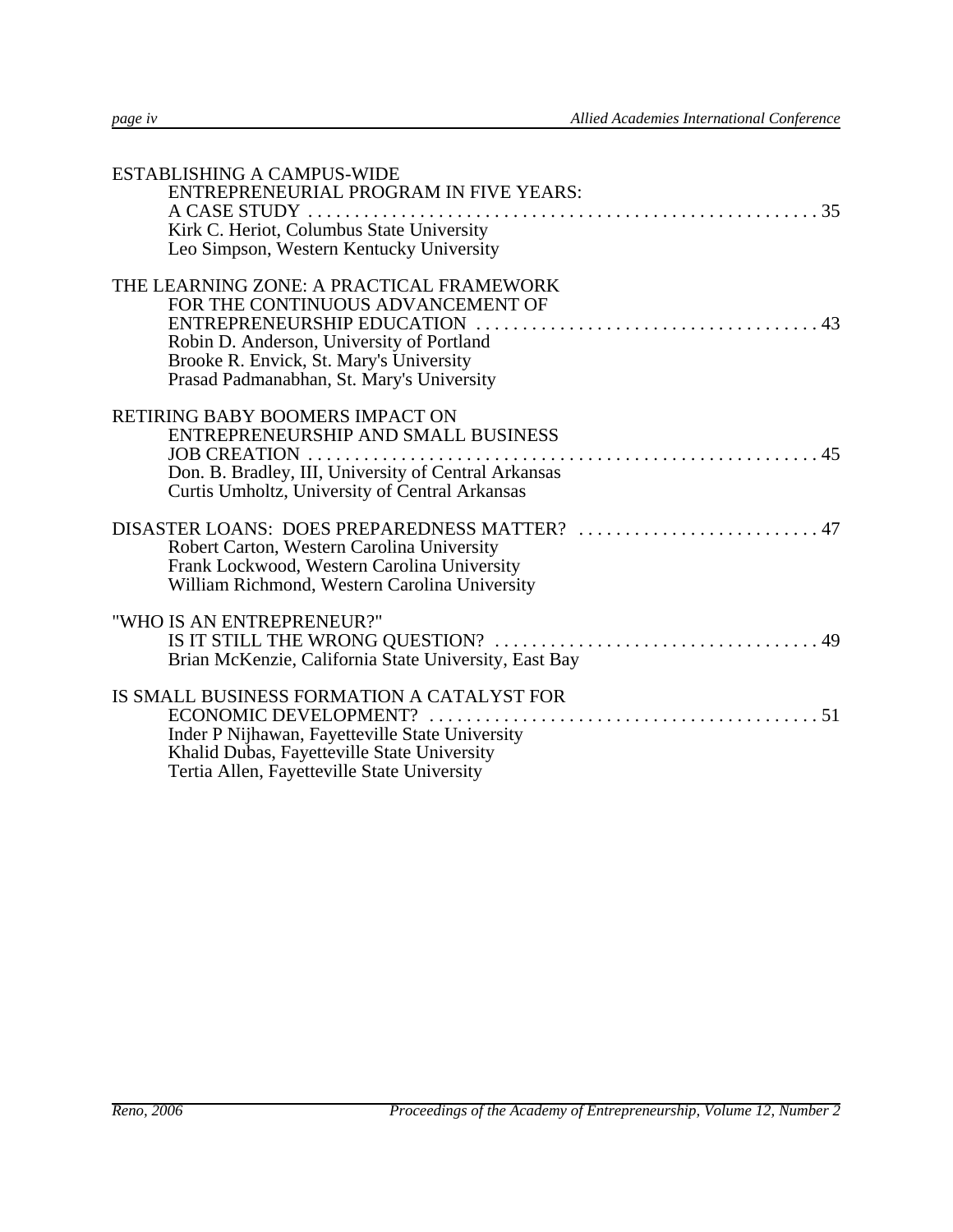**Brooke R. Envick, St. Mary's University** benvick@stmarytx.edu **Edward G. Cole, St. Mary's University Diane Dowdell, St. Mary's University Jeffrey E. Johnson, St. Mary's University Andrew Pickard, St. Mary's University Eileen Wall, St. Mary's University Stephanie G. Ward, St. Mary's University**

#### **ABSTRACT**

*As the topic of social entrepreneurship continues to grow in popularity, it is becoming increasingly important for universities to engage in social entrepreneurship education through specific initiatives that involve faculty and students. This paper provides a model universities can use to successfully engage in social entrepreneurship initiatives that help them make a positive impact in their local communities, promote the university, and provide students with experiential learning opportunities. More specifically, this paper provides an 11-step process model that faculty members can use at their respective universities to successfully engage in social entrepreneurship initiatives. It is a model best designed for partnerships between universities and non-profit organizations already engaged in community service projects. This is an important element in the "accelerated" model, because universities can become quickly involved in initiatives already underway. The topic of social entrepreneurship is discussed, the 11-step process model is presented, and example of successful implementation is provided.*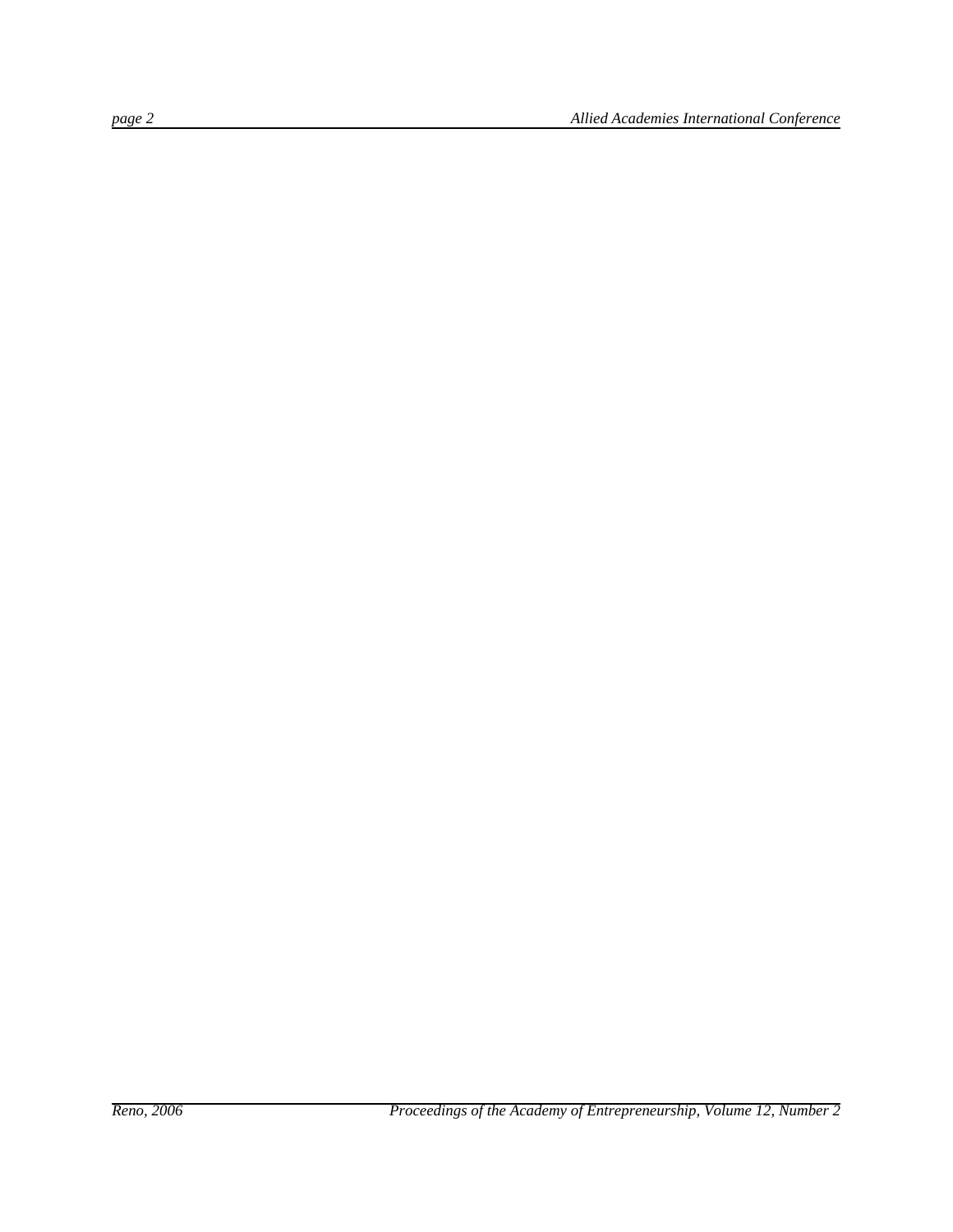# **ARE WE ON THE LOOKOUT FOR PLAGIARISM IN BUSINESS PLANS?**

#### **Robert J. Lahm, Jr., Middle Tennessee State University** rlahm@mtsu.edu

#### **ABSTRACT**

*Myriad instances of cheating, ethical breaches, plagiarism, and dishonesty in education, publishing, entertainment, and other venues have been widely publicize in the mass media. A 22 year-old Wal-Mart heiress has been accused of buying most of her college assignments, custommade on her behalf – compliments of the services provided by her former roommate. Term paper mills offering either off-the-shelf or individualized products have blossomed. Names on the Internet where students congregate to shop for these services, such as Cheater.com and SchoolSucks.com, are indicative unto themselves of the lack of respect that these service providers, and the students who use them, show toward values associated with honesty or integrity. Most research on the subject of academic integrity and cheating has concentrated on student tendencies as a whole, or certain disciplines, including business students within various major, who do tend to be more inclined to commit acts of academic dishonesty. Despite the above described landscape, research on business plans and plagiarism (cheating, et al), is either limited or has not been aggressively pursued by entrepreneurship scholars, to date. This paper provides an overview of plagiarism and cheating issues as a prelude to future research and discourse among entrepreneurship teachers and researchers.* 

#### **PLAGIARISM: JUST HOW BAD IS IT?**

As a Harvard undergraduate student sat across from her in an interview on the *Today* show, a "skeptical" Katie Couric asked probing questions about the plagiarism allegations that had been lodged against the student (Finkelstein, 2006). According to *Publishers Weekly* and other sources, the student had reportedly received a \$500,000 advance for her book deal (while she was still in high school) from publisher Little, Brown & Company (Deahl & Milliot, 2006; Finkelstein, 2006). Meanwhile, the publisher of books from which the student was alleged to have plagiarized, Crown Publishing Group, identified over 40 instances where text passages bore questionable similarities (Finkelstein, 2006).

NBC recently severed its ties with a freelance "producer who plagiarized passages from" the popular television series, 'The West Wing' (Freelance Producer, 2006). The discovery of this instance was the result of an audience member's email, which alerted the network to the plagiarized material. ABC News Primetime aired an investigative report suggesting "*A Cheating Crisis in America's Schools*" (A Cheating Crisis, 2006). After Wal-Mart heiress Paige Laurie was accused by her former college roommate of buying custom papers and other work (while they both attended the University of Southern California; the roommate's story was originally aired on ABC News' *20/20*), The University of Missouri removed the 22-year-old's name from its new sports arena; Laurie's parents' donation provided the funding for that arena to be built (Isaacson, 2004).

Nitterhouse (2003) cited a series of previous studies which indicated several professional disciplines have reported plagiarism problems, including marketing, computer science, journalism, nursing, and science (p. 215). In the June 2006 issue of the Association for Computing Machinery's journal, *Communications of the ACM*, published a plagiarism policy statement based (in part) on the following rationale (Boisvert & Irwin, 2006):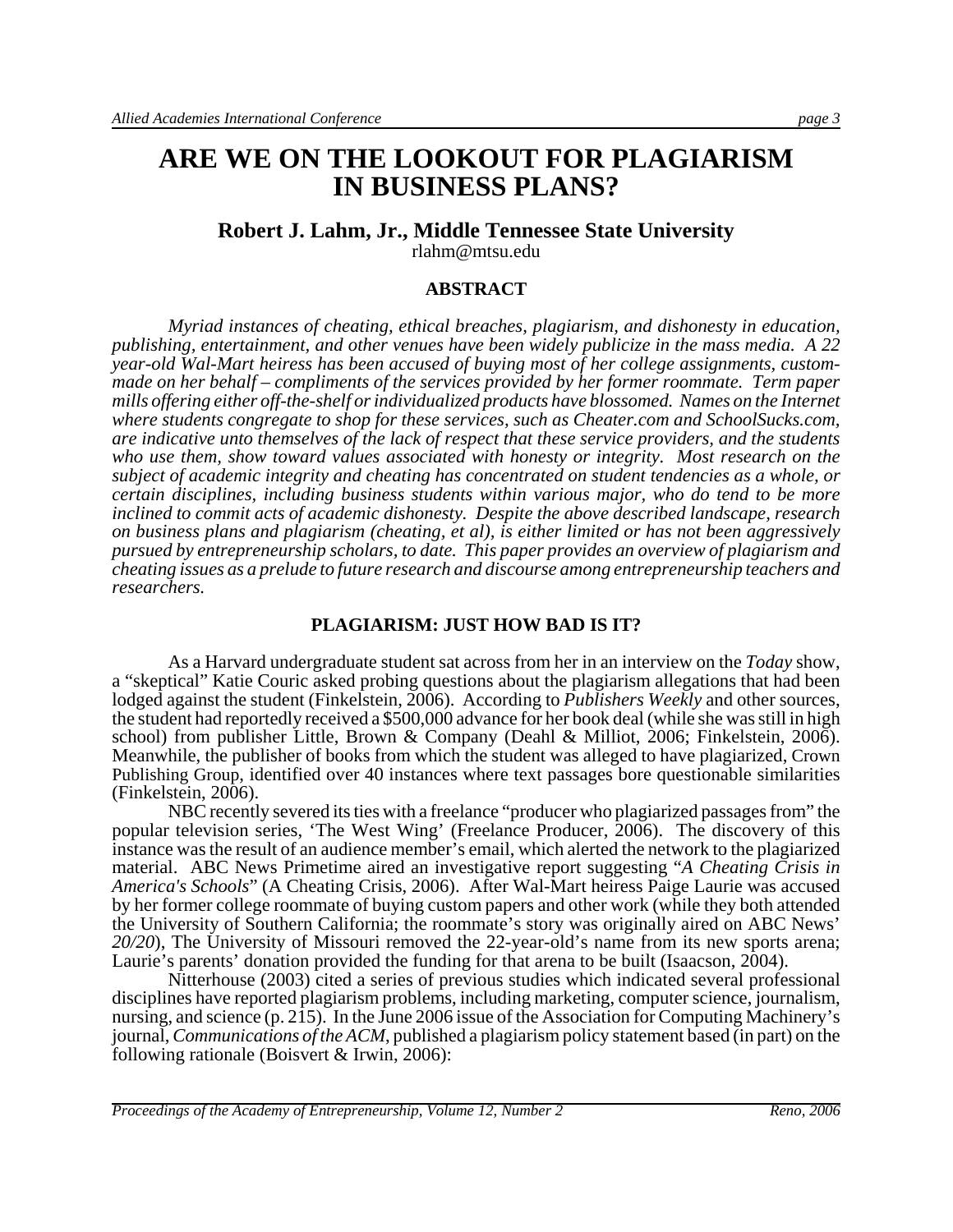Incidents of plagiarism are escalating in computer science and engineering. While plagiarism cases were very rare during ACM's first 40 years in the publishing business, several cases have been uncovered annually in recent years. Most of these cases have been extreme, blatant violations of ethical practice. ACM has dealt with papers published in conference proceedings in which very little change was made in the copyrighted plagiarized article except for a new list of authors. We've seen other cases in which two articles differed completely in their wording, but placed side-by-side we discovered that corresponding sentences said exactly the same thing throughout the two articles.

In every context, be it among professions, on the Internet, in music and entertainment, and in academic writing -- on the part of students *and professors* -- (Bartlett & Smallwood, 2004), plagiarism and other forms of dishonesty have been observed to be on the rise by researchers.

#### **REVIEW OF EXISTING LITERATURE ON PLAGIARISM AND BUSINESS PLANS**

After conducting searches using the *ProQuest* database (set to return full text documents from scholarly journals), the author of this paper found that existing research, specifically as it pertains to plagiarism and business plans is lacking in the literature. Search term combinations (with the Boolean "and") included "entrepreneurship" and "plagiarism"; "business plan" and "plagiarism"; and "business plan" and "cheating" were all returned with zero results. Similar searches using the *Eric* database were also conducted, again with zero results. *Google* search efforts on the terms "business plan" and "plagiarism," returned (top page ranked) hits that were typically linked to entrepreneurship courses, and their corresponding syllabi and plagiarism policy statements. (Author's note: It is recognized that *Google* is not considered to be a reliable scholarly research tool.)

Widening the search to the topic of plagiarism more generally showed a clear consensus among researchers that plagiarism and cheating are rampant in the public sector as well as in the academic community at large (Chapman, Davis, Toy,  $\&$  Wright, 2004; Crown  $\&$  Spiller, 1998; Kleiner & Lord, 1999; Nitterhouse, 2003; Ogilby, 1995). A cover story article in *U.S. News and World Report* declared: "Academic fraud has never been easier. Students can tamper electronically with grade records, transmit quiz answers via pager or cell phone, and lift term papers from hundreds of Web sites" (Kleiner & Lord, 1999). Duke University's Center for Academic Integrity (CIA) has sponsored longitudinal research through an ongoing project which has surveyed approximately 50,000 students on "more than 60 campuses" (McCabe, 2005). Its most recent results, based on findings released in June 2005, indicated that "on most campuses, 70% of students admit to some cheating"; 40% admitted to Internet plagiarism; and (disturbing as it may be to the author of this paper on this particular topic) 44% of faculty "who were aware of student cheating in their course in the last three years, have never reported a student for cheating to the appropriate campus authority" (McCabe, 2005).

While the above described review does not exhaust every possible means of accessing existing research that is specific to plagiarism and business plans, the lack of returned search results clearly indicate that this present paper concerns an area which deserves additional attention on the part of entrepreneurship scholars. Further it is acknowledged that plagiarism at large is not necessarily generalizable to business plans. However, if one is willing to question the likelihood that a pervasive phenomenon in education and every facet of society at large either has already or will impact entrepreneurship education, the author of this paper would suggest that a serious research effort is deserved.

#### **PLAGIARISM CASES AND BUSINESS PLANS AS AN IMPETUS FOR THIS PAPER**

While the above overview is meant to provide a broader introduction to the enormity of the plagiarism problem at large, this paper's primary focus is plagiarism (a form of cheating commonly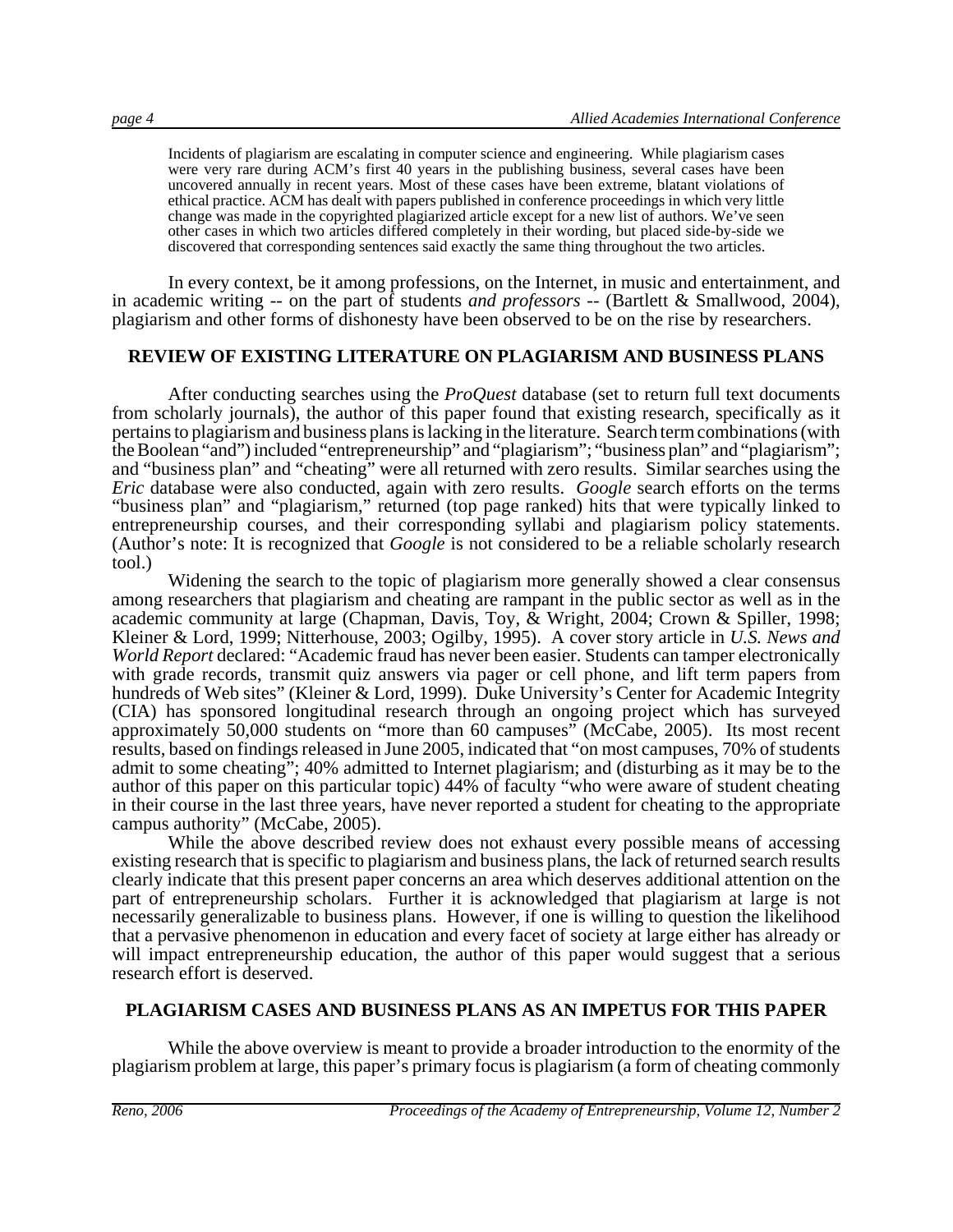identified in academic integrity policy statements) as it pertains to business plans. As an assignment, one might suggest that business plans are not extremely dissimilar when they are compared to term papers, or that business plans can be even more difficult. In either instance, business plans are generally viewed by students as well as members of the practitioner community to be challenging assignments, especially if they are approached with dedication and subjected to rigorous review (such as in business plan competitions, or when they are used to attract funding).

During the three semesters immediately preceding the development of this paper, its author observed apparent problems with plagiarism while delivering an entrepreneurship course at a public AACSB accredited university (which enrolls approximately 22,000 students). Although additional instances of suspected inappropriate behavior (academic dishonesty) were deemed to be uncertain based on an inability to obtain sufficient written evidence to document suspected plagiarists' sources -- and were therefore not submitted for review by the institution's Judicial Affairs office -- students were found to be responsible in a total of 18 successfully prosecuted plagiarism cases. In other words, there may have been more acts of plagiarism, but, cases that were not supported with sufficient evidence to suggest with near certainty that subsequent proceedings would result in a finding of "responsible" were not pursued (Frequently Asked, 2005).

#### **PREVENTATIVE MEASURES**

Perhaps one of the biggest questions one might ask is: how can cheating and plagiarism be mitigated or stopped (von Dran, Callahan, & Taylor, 2001)? It is generally assumed that individuals who are capable of cheating while they are in school, would be willing to commit additional ethical breaches once they have entered the business world (Crane, 2004; Lawson, 2004; Ogilby, 1995). There are some disappointing findings within the literature (primarily business ethics related research), which suggest that changing ethical behavior of values may be difficult (Kidwell, Wozniak, & Laurel, 2003).

Individual faculty who are determined to curtail plagiarism need to clearly express - preferably during their opening remarks at the beginning of a course -- that they intend to detect and prosecute plagiarism). Academic integrity policies should also be distributed in written form: course syllabi, a faculty Website, and institutional brochures, statements, and the like (if available) are effective communication vehicles. Faculty should also make clear what the consequences will be: typically, course failure and/or at least no credit for the assignment are stated consequences (based on a review of syllabi and Websites from other faculty, as discussed above). In addition, to curtail the notion in advance that consequences are negotiable based on their impact on an individual student's academic career, this author delivers a statement along these lines: "The burden will be placed on the student to recognize that embarrassment, having to inform parents, loss of scholarships, or any other applicable consequences will not be considered relevant." It is also made clear that the only thing that matters is the official determination by the institution's Judicial Affairs authorities: "responsible" or "not responsible" (Frequently Asked, 2005; Judicial Affairs, 2005).

It should be made clear that even though some students may get away, a significant proportion of students who do cheat can and will be caught (and in the case of this author, summary statistics including the number of students who have been caught are discussed). Some of the literature reviewed while developing this paper showed that instances of plagiarism are sometimes detected after the fact (Bailey, 2006; Bartlett & Smallwood, 2004; Lesko, 2004), perhaps even years later.

#### **CONCLUSION**

Evidence suggests a disintegration of ethical and performance standards in both the practical and academic business communities. Research, as it pertains specifically to business plans and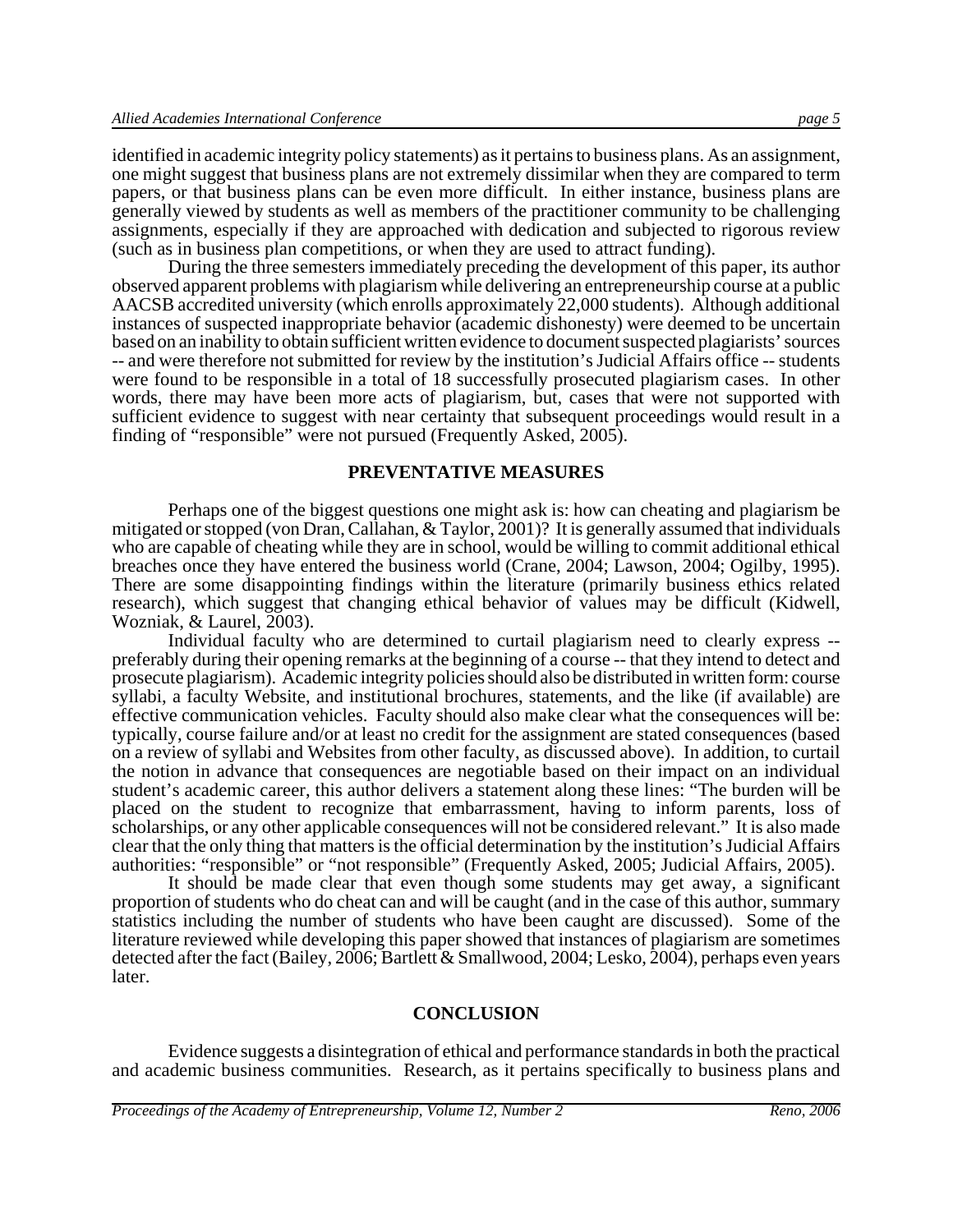plagiarism (cheating, et al), is either limited or has not been aggressively pursued by entrepreneurship scholars, to date. However, logical inference strongly infers that if indeed "'Everyone's doing it [cheating],' from grade school to graduate school" (Kleiner & Lord, 1999); students in business related courses tend to cheat more (Chapman, Davis, Toy, & Wright, 2004); paper mills have blossomed (Groark, Oblinger, & Choa, 2001); and there is an there is "A Cheating Crisis in America's Schools," (A Cheating Crisis, 2006), then entrepreneurship educators should be on the lookout for plagiarism in business plans.

#### **REFERENCES**

- A Cheating Crisis. (2006). A cheating crisis in America's schools how it's done and why it's happening. April 29. Retrieved August 29, 2006, from http://abcnews.go.com/Primetime/story?id=132376&page=1
- Bailey, J. (2006). The story of plagiarism today. *PlagiarismToday.com.* Retrieved August 26, 2006, from http://www.plagiarismtoday.com/?page\_id=221
- Bartlett, T., & Smallwood, S. (2004). Professor copycat: Four academic plagiarists you've never heard of: How many more are out there? *Chronicle of Higher Education, 51*(17), pA8-A12, 15p, 13c.
- Boisvert, R. F., & Irwin, M. J. (2006). Plagiarism on the rise. *Association for Computing Machinery. Communications of the ACM, 49*(6), 23.
- Chapman, K. J., Davis, R., Toy, D., & Wright, L. (2004). Academic integrity in the business school environment: I'll get by with a little help from my friends. *Journal of Marketing Education, 26*(3), 236.
- Crane, F. G. (2004). The teaching of business ethics: An imperative at business schools. *Journal of Education for Business, 79*(3), 149.
- Crown, D. F., & Spiller, M. S. (1998). Learning from the literature on collegiate cheating: A review of empirical research. *Journal of Business Ethics, 17*(6), 683.
- Deahl, R., & Milliot, J. (2006, April 25). Random to press plagiarism claims. *Publishers Weekly Daily*.
- Finkelstein, M. (2006). Skeptical Couric questions Kaavya. *NewsBusters.org.* Retrieved April 26, 2006, from http://newsbusters.org/node/5085
- Freelance Producer. (2006). Freelance producer plagiarizes 'West Wing'. Retrieved May 12, 2006,http://www.comcast.net/sports/others/index.jsp?cat=OTHERSPORTS&fn=/2006/05/11/389579.html &cvqh=itn\_westwing
- Frequently Asked. (2005). Frequently asked questions by faculty about academic misconduct. Retrieved August 26, 2006, from http://www.mtsu.edu/~judaff/amfaqs.htm
- Groark, M., Oblinger, D., & Choa, M. (2001, September/October). Term paper mills, anti-plagiarism tools, and academic integrity. *Educause,* 40-48.
- Isaacson, J. (2004). College removes name of Wal-Mart heiress on arena. Retrieved August 29, 2006, from http://www.usatoday.com/money/industries/retail/2004-11-24-walmart-heiress-arena\_x.htm
- Judicial Affairs. (2005). Judicial Affairs statistics, summer 2004 spring 2005 (as of 5/31/2005). Retrieved August 15, 2006, from http://www.mtsu.edu/~judaff/stats05.pdf
- Kidwell, L. A., Wozniak, K., & Laurel, J. P. (2003). Student reports and faculty perceptions of academic dishonesty. *Teaching Business Ethics, 7*(3), 205.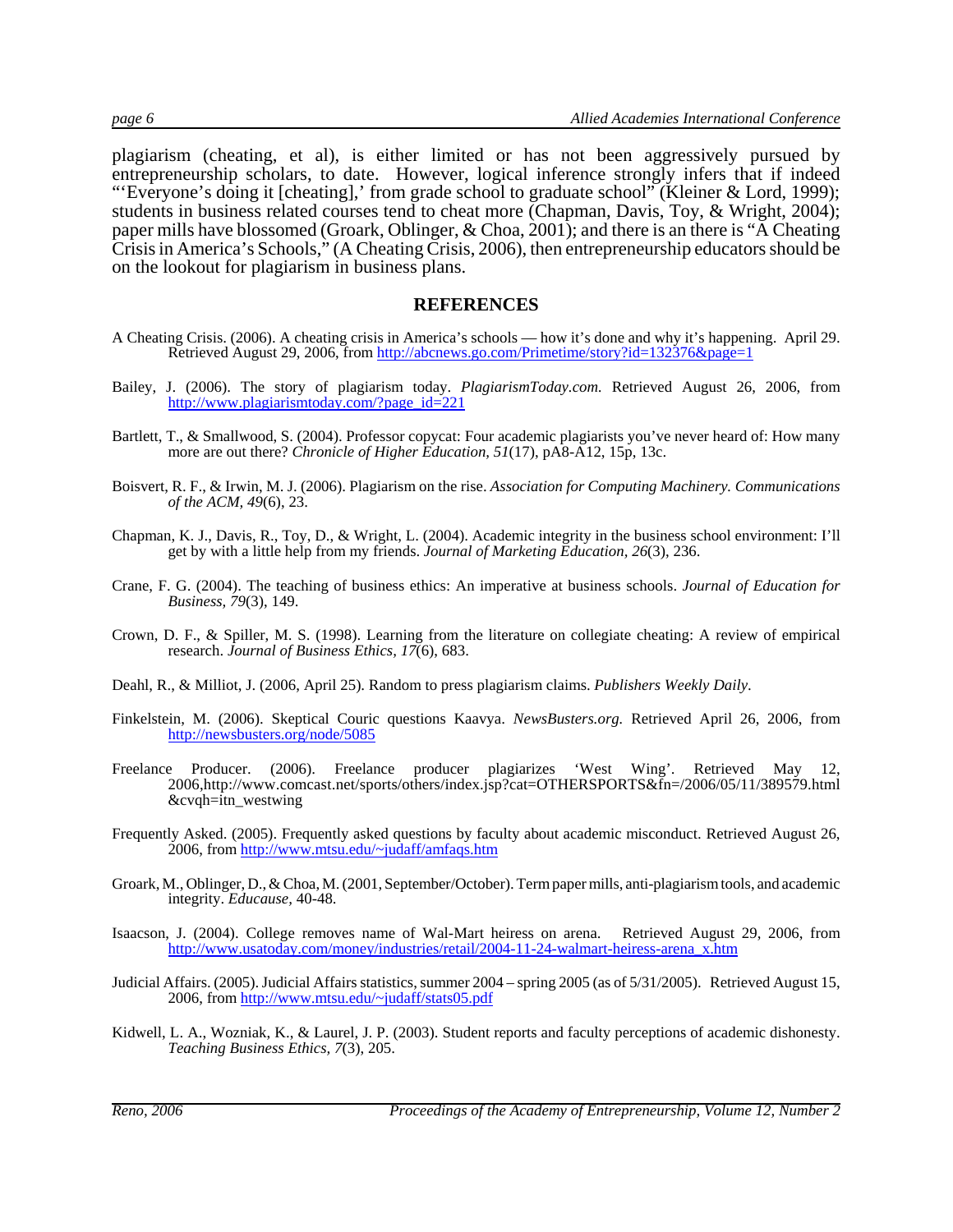- Kleiner, C., & Lord, M. (1999, November 22). The cheating game: 'everyone's doing it,' from grade school to graduate school. *U.S. News & World Report*.
- Lawson, R. A. (2004). Is classroom cheating related to business students' propensity to cheat in the "real world"? *Journal of Business Ethics, 49*(2), 189.
- Lesko, J. P. (2004). Welcome to famousplagiarists.Com. Retrieved August 29, 2006, from http://www.famousplagiarists.com/index.html
- McCabe, D. (2005). In new CAI research: Levels of cheating and plagiarism remain high. Retrieved August 30, 2006, from http://www.academicintegrity.org/cai\_research.asp
- Nitterhouse, D. (2003). Plagiarism not just an "academic" problem. *Teaching Business Ethics, 7*(3), 215.
- Ogilby, S. M. (1995). The ethics of academic behavior: Will it affect professional behavior? *Journal of Education for Business, 71*(2), 92.
- von Dran, G. M., Callahan, E. S., & Taylor, H. V. (2001). Can students' academic integrity be improved? Attitudes and behaviors before and after implementation of an academic integrity policy. *Teaching Business Ethics, 5*(1), 35.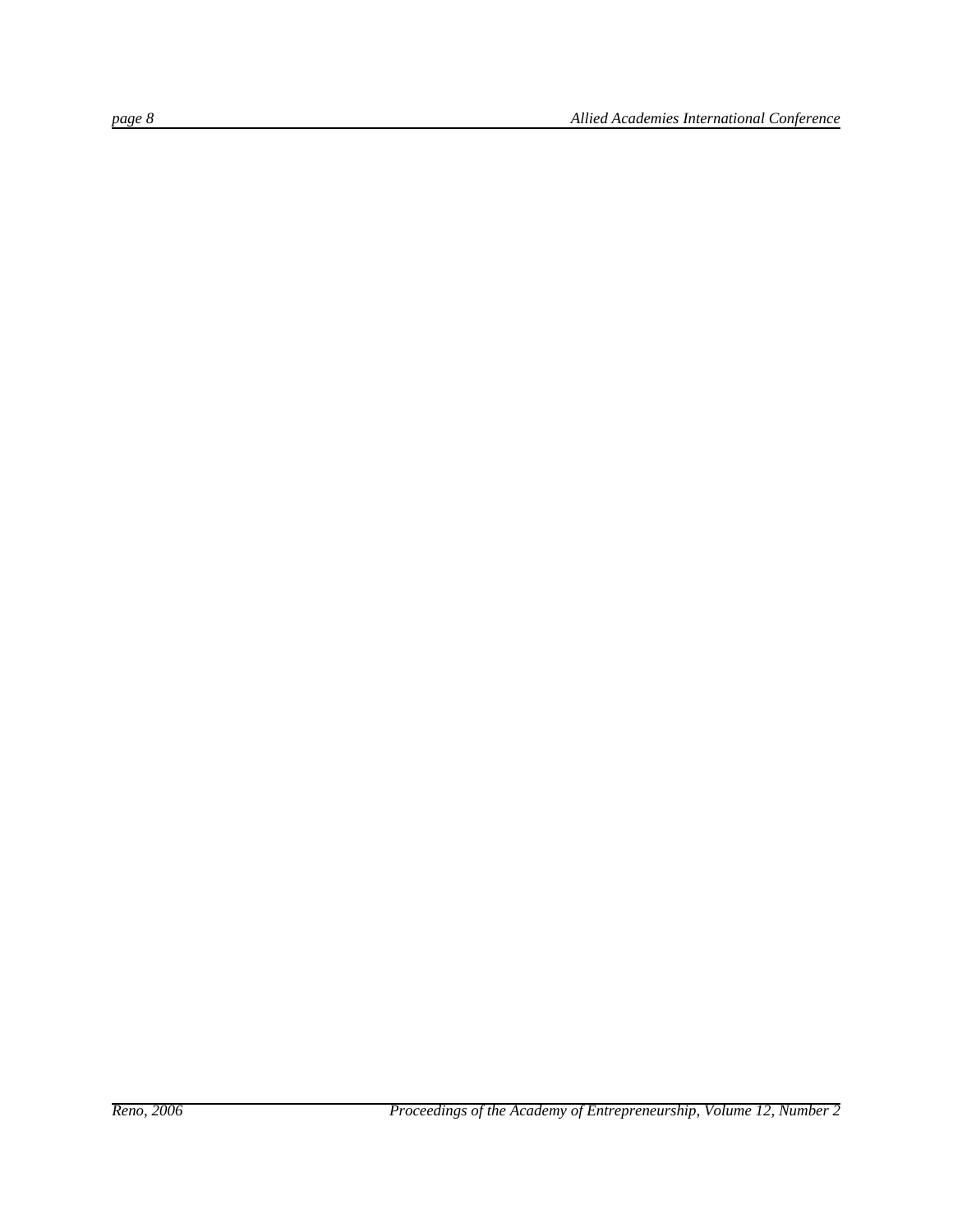# **DEVELOPING ENTREPRENEURIAL COMPETENCIES: A STUDENT ORGANIZATION BUSINESS**

#### **L. Wayne Plumly, Jr., Valdosta State University** lwplumly@valdosta.edu **Leisa L. Marshall, Valdosta State University Jackie Eastman, Valdosta State University Rajesh Iyer, Valdosta State University Kenneth L. Stanley, Valdosta State University John Boatwright, Valdosta State University**

#### **ABSTRACT**

*Entrepreneurship training requires a non-traditional approach in which students must learn to embrace the challenges of operating in a business environment that favors creativity and risktaking. Not only must students be exposed to a business education that emphasizes multi-disciplinary skills but they must participate in an "entrepreneurial experience". This paper describes a student business organization's project that provides for an "entrepreneurial experience". The students applied course knowledge, exercised their analytical skills, learned to communicate effectively, utilized their negotiation skills, worked effectively in teams, complied with legal requirements, and utilized creative thought processes to solve business issues. The students experienced new business start-up issues such as writing marketing and business plans, obtaining a business loan, and applying for licenses and permits. The students experienced all aspects of business operations including writing a policy and procedures manual and human resource management. Through this "entrepreneurial experience" the students developed entrepreneurial competencies. The manuscript is of special interest to faculty that desire that their students have an actual "entrepreneurial experience". The manuscript describes in detail the process of starting a student-run business and continued operations of the business.* 

#### **INTRODUCTION**

 Entrepreneurship and small business has been acknowledged as a fundamental component of economic growth and health. In 2002, there were 22.9 million small businesses and they provided 75 percent of the net new jobs in the economy. Small business entrepreneurial endeavors represent 99.7 percent of all employers and 97 percent of all U. S. exporters (Small Business Administration, 2006). The recognition of small business entrepreneurial significance couple with widespread dissatisfaction in traditional business programs has spurred tremendous growth in entrepreneurship courses at all levels of post-secondary education (Solomon, Duggy & Tarabishy, 2002).

This article describes a student organization's project which provides for the "entrepreneurial experience". At the core of the start-up and subsequent operation of the business project resides the over-riding goal of developing entrepreneurial competencies. These business start-up activities and continued operations of the business provide the opportunity for students to develop the various competencies and hone their entrepreneurial skills set. The business project provides educational opportunities for the students to exercise, in a real-life environment, their communications, teamwork, analytical, creative, and negotiation competencies in a multi-disciplinary, processoriented environment. By its very nature, the start-up and the subsequent operations of a business require the use of skills and knowledge from all functional areas of business, providing the multidisciplinary nature of the project.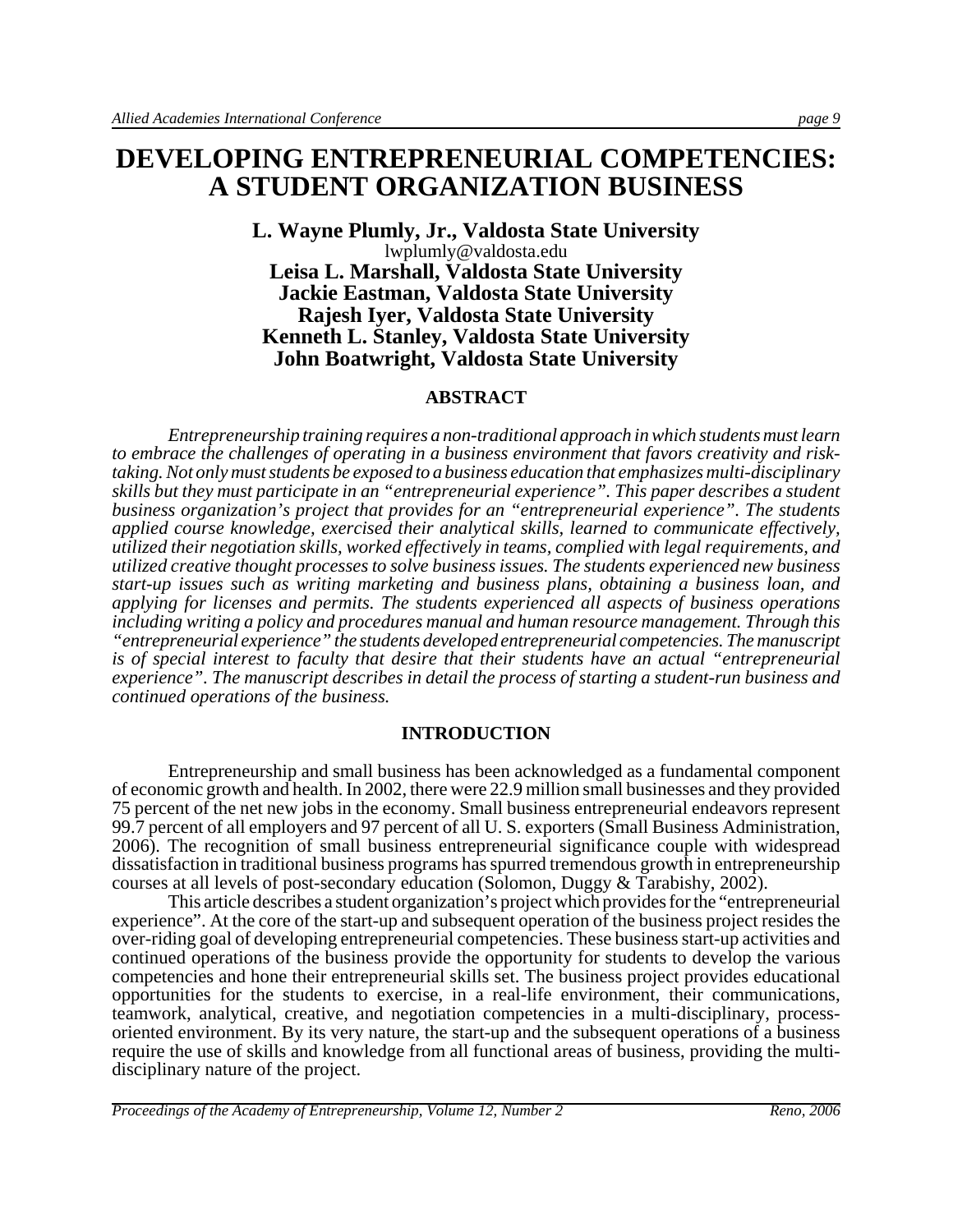#### **ENTREPRENEURSHIP EDUCATION**

Entrepreneurship education is distinctive in that it requires a "generalists" approach versus the more traditional specialized business education programs (Hills, 1988). Plaschka and Welsh (1990) argue that entrepreneurship education should be "geared toward creativity, multi-disciplinary, process-oriented approaches, and theory-based practical application." Historically, small business management courses were tailored towards post-start-up companies. Hence, traditional approaches focused on knowledge-based courses in areas such as management, accounting and finance. In sharp contrast, entrepreneurship education focuses on new growth ventures (Guglielmino and Klatt, 1993). This approach focuses more on skill-building courses.

The change in emphasis necessitates additional and more broad-based skills or competencies. Entrepreneurship courses or courses that have entrepreneurial components should develop skill building in the following areas: negotiation, new product development, technological innovation, opportunity recognition, market entry, the legal requirements of new businesses, and the ability to create a linkage from vision to action (McMullan and Long, 1987; Vesper and McMullan, 1987; Johannisson, 1991).

Because entrepreneurship education is outside traditional business disciplines and there is no dominant pedagogical model, curriculum experimentation is increasingly utilized. However, there are some common elements that have arisen over the past ten years. Solomon, Duffy, and Tarabishy (2002) state that, "Offering student opportunities to "experience" entrepreneurship and small business management is a theme among many entrepreneurial education programs." Realitybased pedagogies such as student start-ups have been recommended by many educators (Hills, 1988; Porter and McKibbin, 1988; Truell et al., 1998). Students must have substantive hands-on experience working with community ventures to add value to real ventures (McMullan and Long, 1987).

#### **LEARNING OBJECTIVES**

The students achieved the following learning objectives:

- ' *Students applied knowledge obtained in core business courses to make decisions related to starting the business and subsequently operating the business.*
- ' *Students applied analytical skills by utilizing real business information and situations to solve problems and make decisions (e.g. analyzing the geographical environment to determine best operating facility).*
- ' *Students communicated (both orally and in writing) a marketing plan, a business plan and a policies and procedures' manual.*
- ' *Students orally communicated to and persuaded potential stakeholders (e.g. discussions with University administrators, bank loan officers).*
- ' *Students utilized negotiation skills to obtain resources (e.g. loan from bank officers).*
- ' *Students effectively worked in teams to achieve results (e.g. writing the marketing and business plans; staffing the business during operating hours).*
- ' *Students sought and obtained information about and complied with legal requirements related to their business (e.g. permits and licenses).*
- ' *Students utilized creative thought processes to solve business issues (e.g. operating logistics).*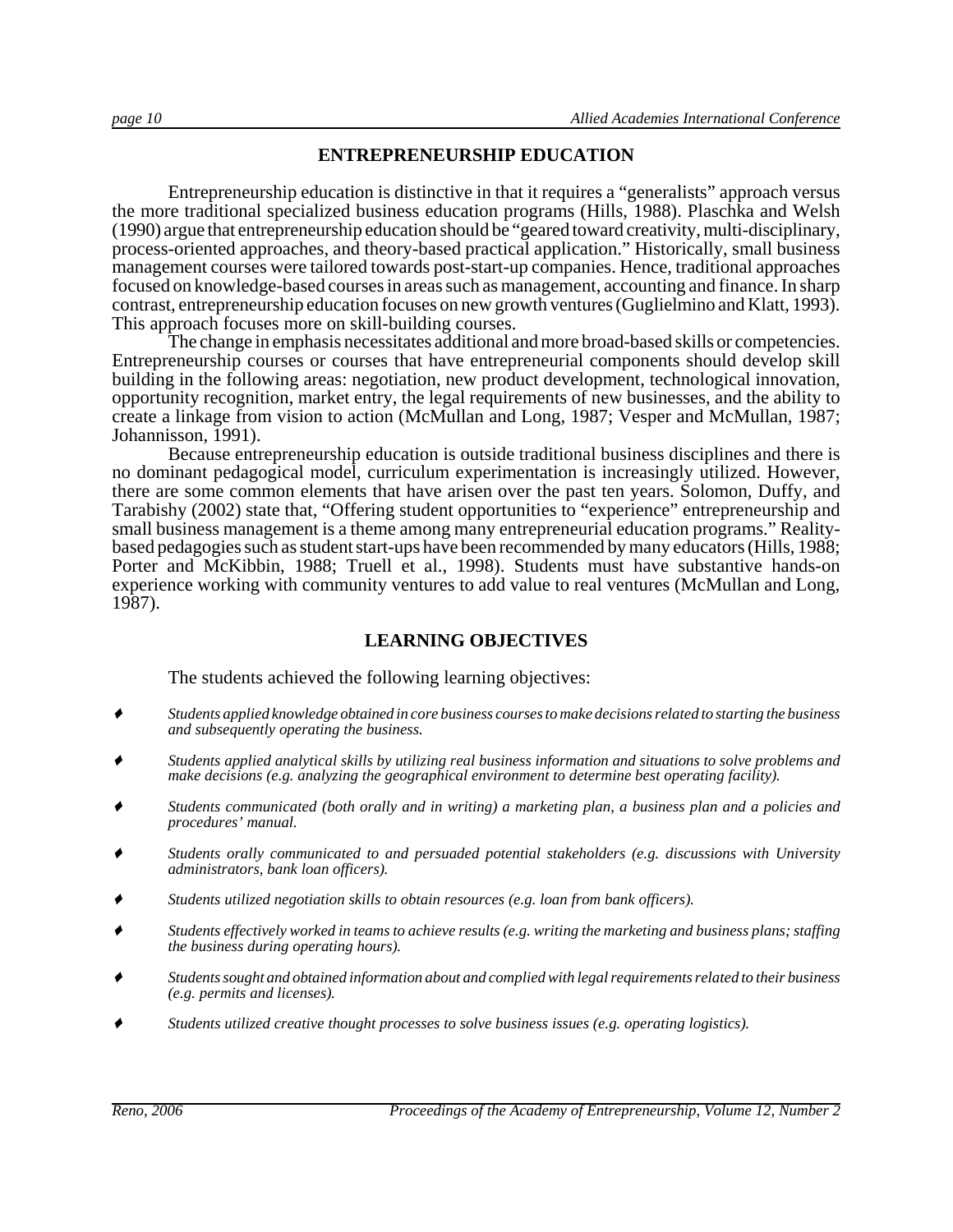#### **PRELIMINARY START-UP ACTIVITIES**

The student organization, Students In Free Enterprise (SIFE), persevered through many of the start-up activities required of any other entrepreneur beginning their own business, with additional activities due to the nature of the business location – a university campus. These activities include marketing research, the development of both a marketing plan and a business plan, and finally the approval of university administrators.

#### **MARKETING RESEARCH**

Students conducted marketing research with a focus on providing food products on a business school campus at a mid-sized, southeastern United States university. The business school campus, geographically removed from the main University, provided no venue for food with the exception of snack machines.

Students conducted focus groups with follow-up survey questionnaires to their target market. The target market was business school faculty, staff, students, and administrators. The results of these efforts revealed the desire for a food service.

#### **MARKETING PLAN**

The development and writing of the marketing plan required the young entrepreneurs to perform situational and SWOT analyses. They performed an analysis of the environment, the industry, and the firm (i.e. the university's SIFE organization). Highlights of their analyses included the increase in consumer spending on fast food, the affect of increased oil prices on transportation, the level of students' disposable income, and the limited competition within walking distance of their campus.

The situational analysis provided the foundation for the SWOT analysis. The SIFE members determined their strengths included SIFE's strong on-campus reputation, strategically located facility, quick service, and lower prices. These strengths were matched with the opportunities to provide good service with a customer focus in a convenient location.

The marketing strategy contained action plans to meet the aforementioned goals and objectives. During this phase, the SIFE members named the business, "Business Bites," and decided on the menu and prices. In addition, they established their operating hours, the location, and the facility that would most effectively meet the needs of their target market. They would strategically position the kiosk between the two main buildings on the business school campus. Initial promotional materials included flyers, press releases, and video commercials as part of their advertising campaign. Finally, the marketing plan contained Business Bites' preliminary financial projections including sales forecasts, detailed cost estimates, and break-even analysis.

#### **BUSINESS PLAN**

The completed marketing plan became the basis for a comprehensive business plan. In addition to the marketing aspects, the business plan discussed the possible competition, management, and actual operational plans for running the business. The completed business plan was presented to the business school dean, university attorney and auxiliary services personnel and the university president and vice presidents. Approval from the administrators cleared the first major hurdle into turning Business Bites into a reality.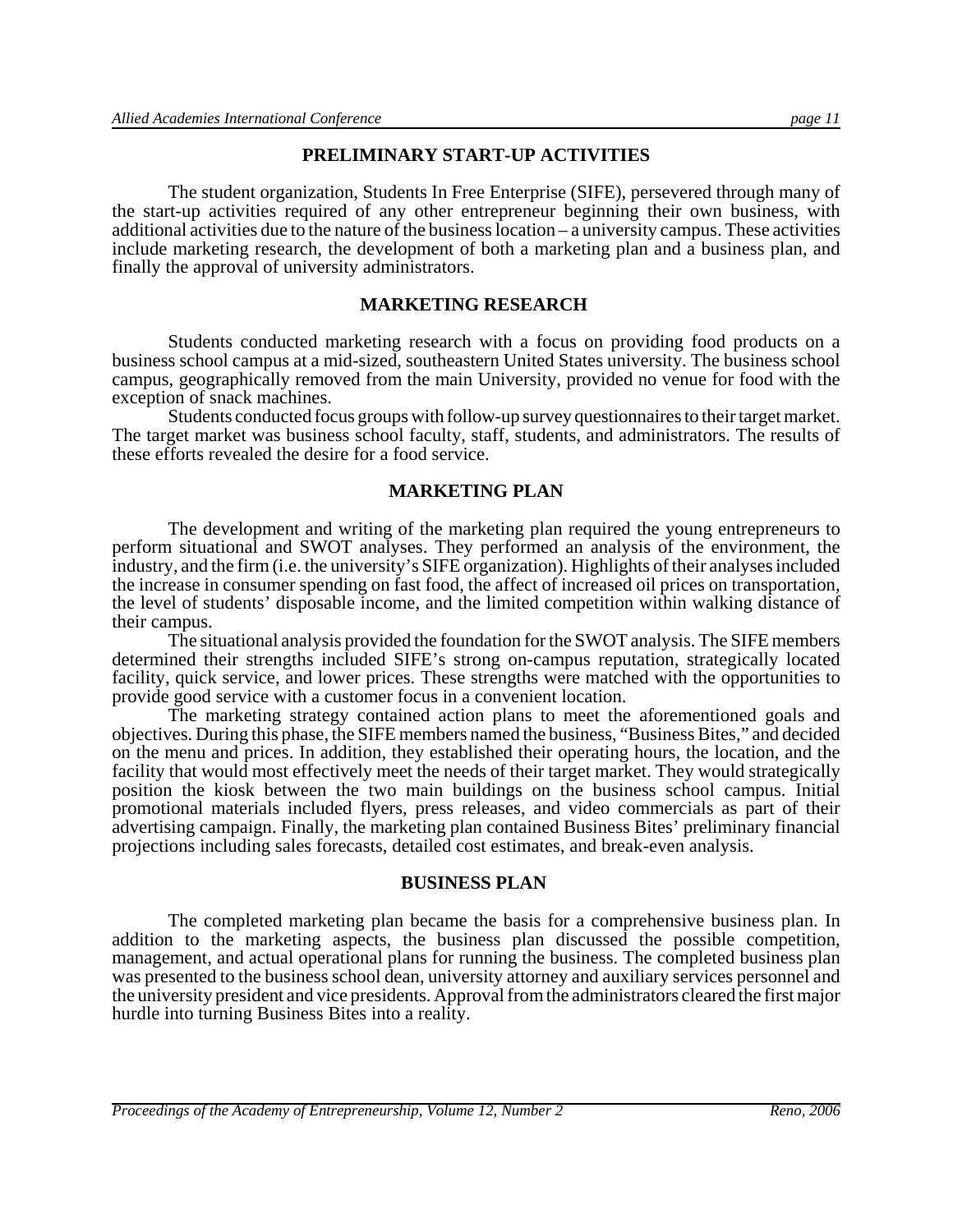#### **ADDITIONAL START-UP ACTIVITES**

Financing Business Bites became the next major hurdle. SIFE needed \$10,000 to put their plan into action. The SIFE members presented their business plan to the loan officers of a local bank. Subsequent to the presentation, a \$7,500 loan was approved with an agreement to make monthly payments for the duration of the loan. The local SIFE team provided the extra \$2,500.

The SIFE members faced many decision points prior to opening their kiosk windows. SIFE members purchased the kiosk and delivered it to the physical location. The university covered the cost of installing water, gas and electrical lines to the kiosk. They complied with health department requirements for serving food. Business Bites carries liability insurance including the required extended liability coverage for food.

Advertising commenced with the distribution of flyers focusing on the business school campus. Faculty received flyers to announce the grand opening in each of their classes. Video commercials appeared on a local television station and press releases went out to the university newspaper.

#### **GRAND OPENING & SUBSEQUENT OPERATIONS**

In April 2005, Business Bites became a reality. With the local news media and a huge gathering of Business Bites' soon-to-be customer base, the local Chamber of Commerce arrived with the Grand Opening ribbon-cutting scissors.

A paid SIFE-member manager and volunteer SIFE members operate Business Bites, with the SIFE Leadership Team of students serving as an oversight board. Responsibility for the overall operations, including but not limited to, staffing, purchasing food, ensuring adequate inventory and supplies, counting the daily cash receipts, and maintaining agreed-upon operating hours resides with the manager. SIFE members check inventory levels, ensure the cleanliness of the facility, and maintain responsibility for cash receipts.

#### **CONCLUSION AND LEARNING OUTCOMES**

Students demonstrated entrepreneurial competencies throughout the entire process, beginning with the broad vision of operating a business, experiencing the start-up activities and culminating in the day-to-day operating of a productive and profitable business. More specifically, several opportunities arose during the business start-up and subsequent operating of their business to exercise analytical, communication, negotiation, teamwork and creativity skills.

The students found that the entrepreneurial skills required to start the business extend into the operating activities of the business. For example, Business Bite's officers exercise analytical skills as they evaluated inventory and sales to determine re-order points and additional menu items. Staffing also provides an outlet for exercising analytical skills. This "entrepreneurial experience" provides for a continuing, on-going mechanism to enhance the entrepreneurial skill set in an academic environment.

#### **REFERENCES**

- Guglielmino, P. J. & L. A. Klatt, (1993). Entrepreneurs as self-directed learners. *Proceedings of 38th World Conference on Small Business*, 206-216.
- Hills, G. E. (1988). Variations in university entrepreneurship education: An empirical study of an evolving field. *Journal of Business Venturing*, 3, 109-122.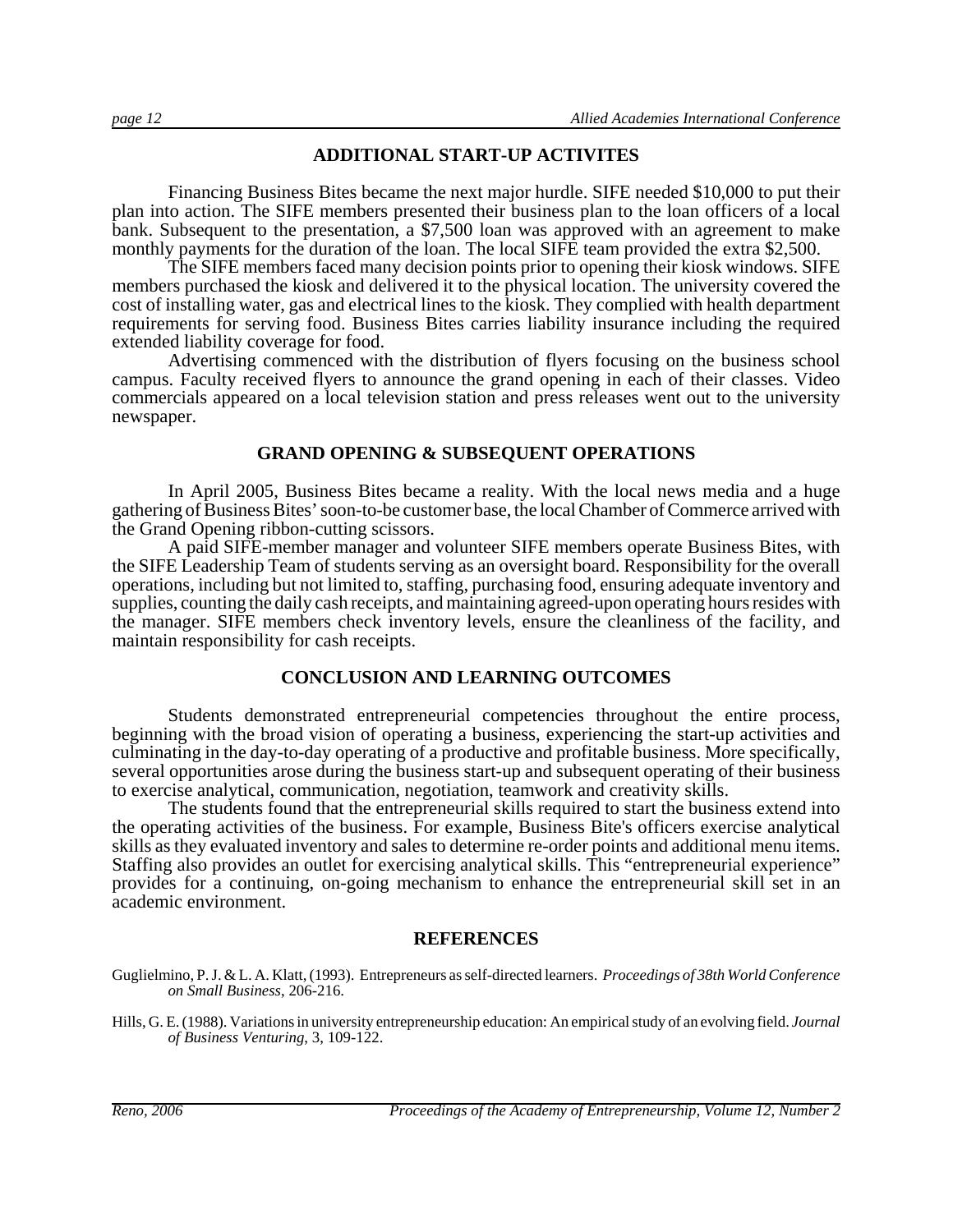- Johannisson, B. (1991). University training for entrepreneurship: A Swedish approach. *Entrepreneurship and Regional Development*, 3(1), 67-82.
- McMullen, W. E. & W. A. Long (1987). Entrepreneurship education in the nineties. *Journal of Business Venturing*, 2, 261-275.
- Plaschka, G. R. & H. P. Welsch (1990) Emerging structures in entrepreneurship education: curricular designs and strategies. *Entrepreneurship Theory and Practice*, 14(3), 55-71.
- Porter, L.W. & L. E. McKibben (1988). *Management Education and Development: Drift or Thrust into the 21st Century?.* New York: McGraw-Hill.
- Small Business Administration. Small business statistics. Retrieved June 09, 2006 from http://www.sba.gov/aboutsba/sbastats.html
- Solomon, G. T., S. Duffy, & A.Tarabishy (2002). The state of entrepreneurship education in the United States: a nationwide survey and analysis. *International Journal of Entrepreneurship Education*, 1(1), 65-86.
- Truell, A. D., L. Webster, & C. Davidson (1998). Fostering the entrepreneurial spirit: Integrating the business community into the classroom. *Business Education Forum*, 53(2), 28-29, 40.
- Vesper, K.H. & W.E. McMullen (1988). Entrepreneurship: today courses, tomorrow degrees. *Journal of Business Venturing*, 13(1), 7-13.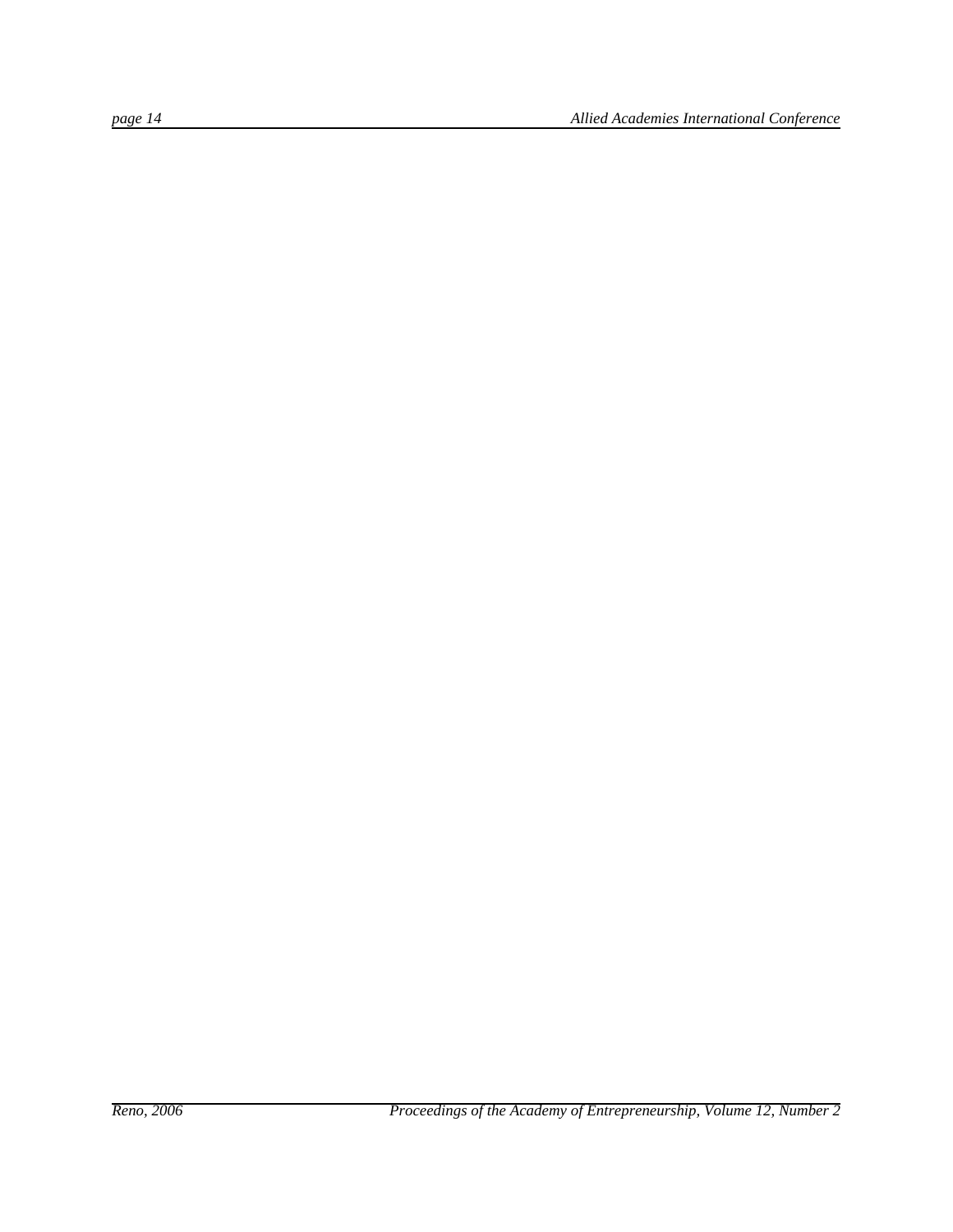### **SEX DIFFERENCES IN BUSINESS FAILURE RATES**

#### **Sherry Robinson, Penn State University**

#### **ABSTRACT**

*Business failure rates can be difficult to analyze due to the variety of reasons a small business owner may terminate his or her business (retirement, sold business, bankruptcy, etc.). This study provides further insight into business failure rates by examining data from the U.S. Census Bureau, which investigated participants' business ownership over time. In particular, men's and women's rates for bankrupty/business failure are compared. Chi-square analyses on the data show that men were more likely to have remained in their businesses. However, among those who had separated from their businesses, women were less likely to name bankruptcy or business failure as the reason for termination.* 

#### **INTRODUCTION**

Although many studies (Boden & Nucci, 2000; Du Rietz & Henrekson, 2000, Watson, 2003) have determined that women-owned businesses are more likely to be discontinued, others (Cooper, Gimeno-Gascon, & Woo, 1994; Kalleberg & Leicht, 1991) have not found significant sex-based differences in the failure rates. Business failures are an important aspect of the economy to study, yet are difficult to analyze due to varying definitions and the lack of comprehensive data. This study uses the U.S. Census Bureau's Survey of Income and Program Participation (SIPP) to further examine failure rates by comparing the rates at which women and men discontinue their businesses during a four-month period and the proportion of business owners whose business terminations resulted in bankruptcy. The following section briefly reviews the literature on business failures, especially in regard to women-owned businesses. The methodology, results and analysis are then presented.

#### **BUSINESS FAILURE AND BANKRUPTCY**

Business failure rates are difficult to study because of the variety of factors that influence business owners to discontinue their business operations. Further complicating the issue is the question of defining business failure (see Watson & Everett, 1993, 1996). While a business that ends in bankruptcy is no doubt a business failure, other unprofitable businesses may be terminated before bankruptcy, but would probably be best categorized as a failure. In contrast, if all businesses that do not continued with the same owner are counted among business failures, a highly profitable business that is sold may be counted among business failures as would business that stopped because the owner sold the business, retired, started school full time, etc.

Some studies (Boden & Nucci, 2000; Du Rietz & Henrekson, 2000, Watson, 2003) have determined that women-owned business have higher discontinuance rates. One suggested reason for this is based on the tendency for women tend to have a higher proportion of the businesses in industries with lower return rates, such as services and retailing (Watson, 2003). Another reason is that women tend to have younger businesses, and older, more established businesses tend to have lower termination rates (Rosa, Carter, & Hamilton, 1996). Multiple demands on many women's time reduce the time they can devote to business (Fasci & Valdez, 1998, Birley, 1989). Women may also, on average, be more risk averse (Anna, Chandler, Jansen & Mero, 1999; Cooper, 1993) and less concerned with financial gain (Rosa, Daphne, & Helen, 1994; Brush, 1992). In contrast, other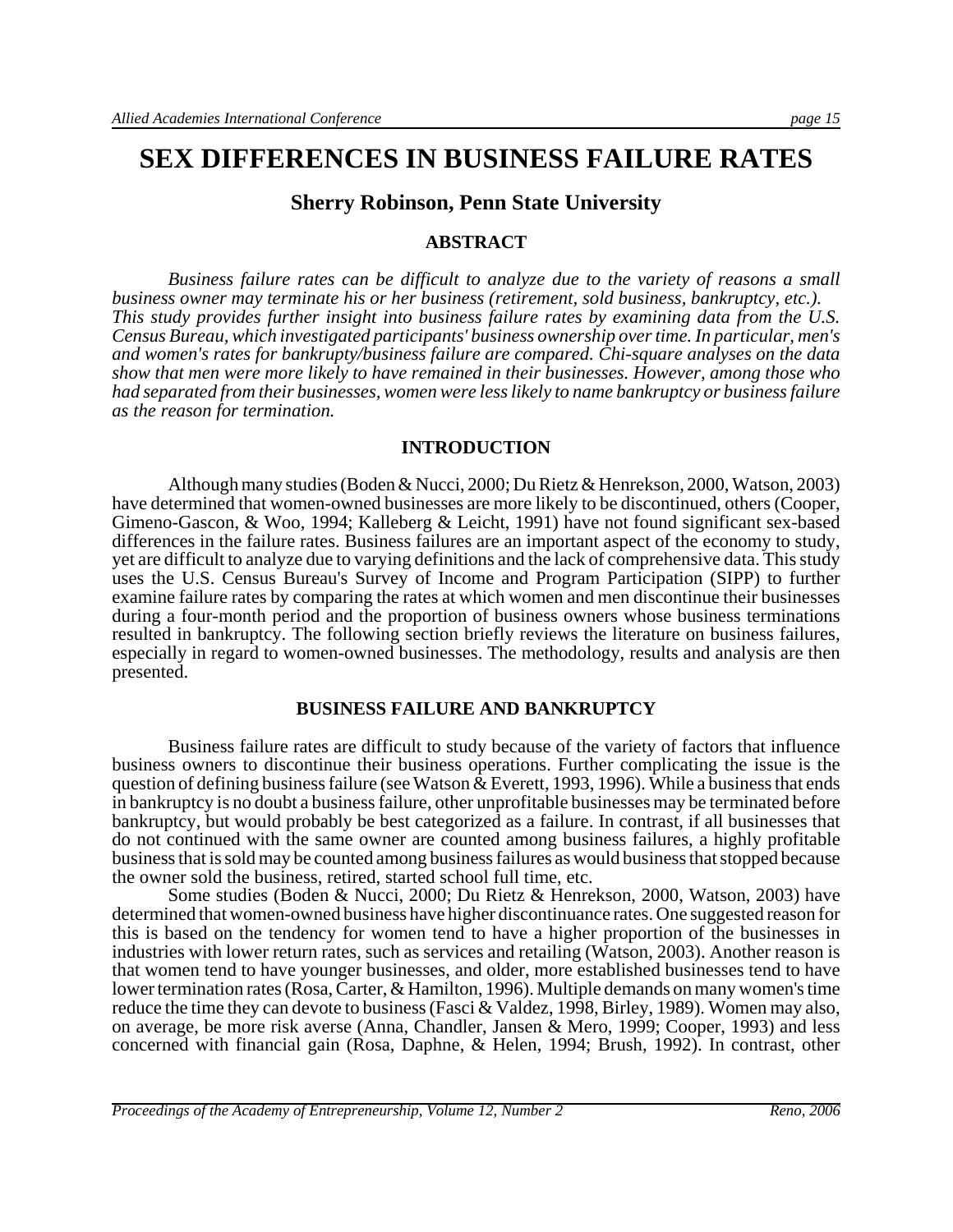studies (Cooper, Gimeno-Gascon, & Woo, 1994; Kalleberg & Leicht, 1991) have found no sex differences in business survival rates.

This study further examines business failure rates by comparing the rates at which men and women stay in business during a given period, and the proportion of business terminations that are due to bankruptcy. For the purposes of this study, the fact that a person previously had, but no longer has, a given business shall be referred to as a business separation, termination or discontinuance. Only those businesses that ended in bankruptcy will be referred to as business failures.

#### **METHODOLOGY, RESULTS AND ANALYSIS**

This study used data from the US Census Bureau's 2001 Supplemental Income and Program Participation (SIPP) survey, which interviewed participants by phone or personal visit every four months from February 2001 to June 2003. Approximately 36,000 households were included in the study, with everyone over age 15 being interviewed each time. During each wave (round of interviews) respondents were asked a variety of questions pertaining only to the previous four month period, including "Do you still own your business?" which was asked of those who initially indicated they were business owners. Only people who owned a business sometime during the course of the survey were included in this study. Those who stated that they no longer owned their businesses were asked the reason for the separation from their businesses. An advantage of the SIPP is this ability to distinguish bankruptcies from businesses separations that were attributable to other causes. A limitation of this current study is that it does not link the nine waves and therefore cannot present data regarding the number of businesses that survived during the entire duration of the SIPP survey. Future research will address this issue. In addition, business size was not determined, but because 99% of all businesses are small, the study will refer to respondents as small business owners. Because the unit of analysis is the individual, a family business could count more than one time as each person who was involved in a business would be included in the sample.

In Table 1, the percentages of businesses that were discontinued during the four months of each wave are presented. Table 2 shows the percentage of those with discontinued businesses who experienced bankruptcy (bankruptcies divided by discontinued businesses). Chi-square analyses were conducted to determine if there was an association between sex and business separation or bankruptcy, and the Mann-Whitney U was calculated to compare the averages.

|                | <b>Table 1: Proportions of Discontinued Businesses</b> |      |       |             |      |
|----------------|--------------------------------------------------------|------|-------|-------------|------|
| Wave           | Total                                                  | Men  | Women | Chi-sq/M-WU | Sig. |
|                | 1.9%                                                   | 1.7% | 2.3%  | 8.37        | .004 |
| 2              | 3.3%                                                   | 2.3% | 5.1%  | 100.63      | .000 |
| 3              | 4.6%                                                   | 3.8% | 5.9%  | 44.18       | .000 |
| $\overline{4}$ | 3.9%                                                   | 3.2% | 5.1%  | 39.51       | .000 |
| 5              | 4.4%                                                   | 3.5% | 5.9%  | 54.82       | .000 |
| 6              | 4.4%                                                   | 3.3% | 5.5%  | 54.72       | .000 |
| 7              | 3.8%                                                   | 3.6% | 4.0%  | 1.32        | .250 |
| 8              | 3.2%                                                   | 2.6% | 4.2%  | 8.34        | .004 |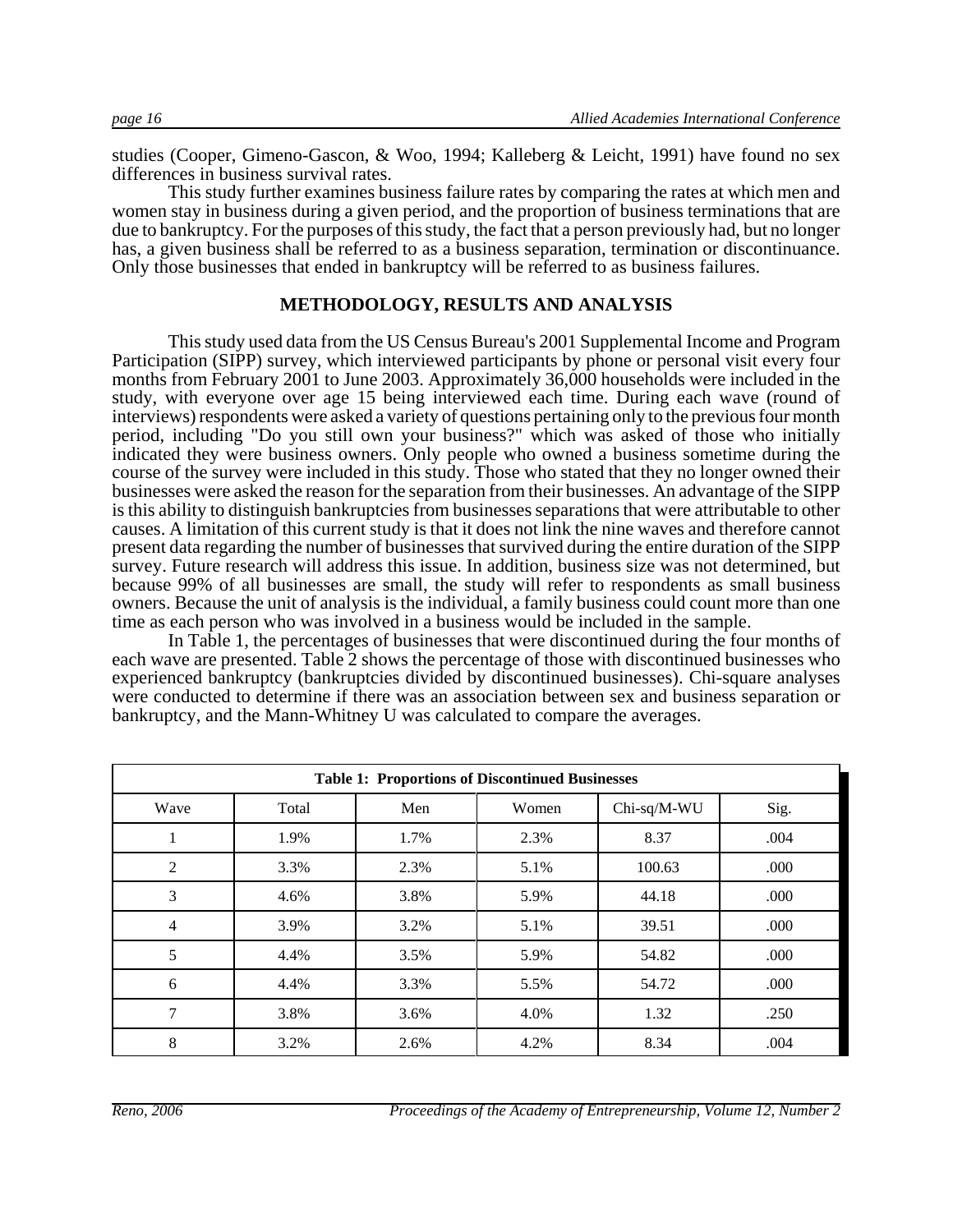| <i>vu</i> s<br>. . |
|--------------------|
|                    |
|                    |
|                    |
|                    |

| <b>Table 1: Proportions of Discontinued Businesses</b> |       |      |       |               |      |
|--------------------------------------------------------|-------|------|-------|---------------|------|
| Wave                                                   | Total | Men  | Women | $Chi-sq/M-WU$ | Sig. |
| Q                                                      | 4.1%  | 3.4% | 5.4%  | 42.25         | .000 |
| Ave.                                                   | 3.7%  | 3.0% | 5.0%  | 36.5          | .000 |

|                | Table 2: Proportion of (Former) Business Owners Whose Businesses Failed (Bankruptcy) |       |       |             |      |
|----------------|--------------------------------------------------------------------------------------|-------|-------|-------------|------|
| Wave           | Total                                                                                | Men   | Women | Chi-sq/M-WU | Sig. |
| 1              | 6.2%                                                                                 | 10.2% | 0%    | 19.01       | .000 |
| $\mathfrak{2}$ | 6.0%                                                                                 | 5.7%  | 6.2%  | 0.08        | .779 |
| 3              | 8.5%                                                                                 | 7.9%  | 9.2%  | 0.40        | .528 |
| $\overline{4}$ | 10.3%                                                                                | 15.2% | 4.8%  | 20.34       | .000 |
| 5              | 11.2%                                                                                | 12.9% | 9.5%  | 2.27        | .132 |
| 6              | 7.2%                                                                                 | 8.6%  | 5.7%  | 2.31        | .128 |
| 7              | 9.7%                                                                                 | 9.9%  | 9.5%  | 1.32        | .250 |
| 8              | 9.4%                                                                                 | 9.6%  | 9.1%  | 0.01        | .920 |
| 9              | 8.5%                                                                                 | 10.9% | 5.9%  | 5.61        | .018 |
| Ave.           | 8.5%                                                                                 | 10.6% | 6.3%  | 89.0        | .021 |

Analysis of the data clearly shows a difference in the rates at which men and women remain in their businesses. In 8 of the 9 waves, men had significantly lower rates of business separation, which also resulted in a lower average discontinuance rate. However, the men who terminated their businesses were significantly more likely to do so due to bankruptcy. Women's rates of bankruptcy where significantly lower in one-third of the waves, with the overall average also being significantly lower. Taken together, these results suggest that although women were less likely to continue on with their businesses, and their businesses were also less likely to end in bankruptcy.

One explanation for this phenomenon is that women, in general, tend to be more risk averse (Anna, Chandler, Jansen & Mero, 1999; Cooper, 1993). People who want to minimize risk are less likely to take on debt, which could logically lead to a reduced problem in repaying loans (i.e. bankruptcy). On the other hand, women may find it more difficult to obtain desired financing. In addition, if women start smaller businesses in industries that require little capital, they may be more likely to discontinue their businesses (Brush & Chaganti, 1999) given the fact that businesses requiring less capital have higher termination rates (Bruderl, Preisendorfer, & Ziegler, 1992; Hutchinson, Hutchinson, & Newcomer, 1938; Watson & Everett, 1996).

Anther potential explanation comes from researchers (Rosa, Daphne, & Helen, 1994; Brush, 1992) who have found that many women are less concerned with financial gain than are their male counterparts. If women started their businesses for reasons that were not primarily financial, they may also terminate them for non-financial reasons. For example, a business could be profitable without fulfilling the owner's primary goals, thus influencing the owner to discontinue the business.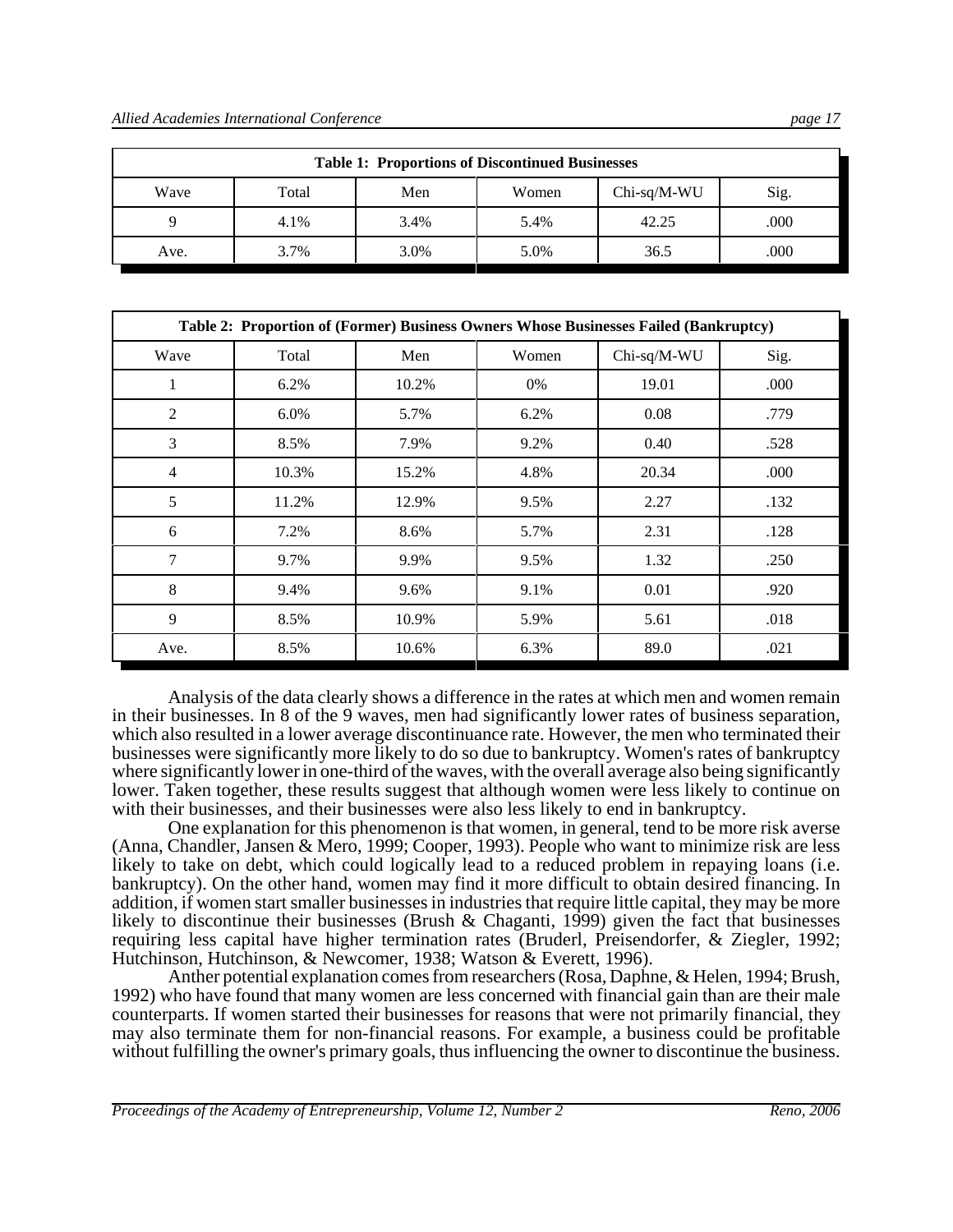#### **CONCLUSION**

The results of this study confirm those of researchers (Boden & Nucci, 2000; Du Rietz & Henrekson, 2000, Watson, 2003) who determined that women were more likely to discontinue their businesses. However, the finding that women were less likely to discontinue their business because of bankruptcy or business failure is even more significant. Financial backers could be exposed to less risk when providing funds to women-owned businesses if they are more likely to pay off outstanding loans, although equity investing may be riskier due to a higher level of business termination. Organizations that provide assistance to business owners may find this information useful if they can tailor their services more to the market, namely, those with a high risk of business failure.

The reason a business is discontinued is vitally important not only to the business owner, but also to society. The overall proportion of businesses that ended in bankruptcy is relatively small, given that approximately 9 out of 10 businesses were discontinued for a reason other than business failure. Brush (1992) has suggested that women evaluate the performance of the businesses not only in financial terms, but also in social terms such as employee satisfaction, and social contribution. Future research should continue to investigate this issue by examining the reasons women terminate their business and seek to find ways to help them achieve their overall goals.

#### **REFERENCES**

- Anna, A. L., Chandler, G. N., Jansen, E., & Mero, N. P. (1999). Women business owners in traditional and nontraditional industries. *Journal of Business Venturing*, 15(3), 279-303.
- Birley, S. (1986). The role of new firms: Births, deaths, and job generation. *Strategic Management Journal*, 7(4), 361- 376.
- Boden, B. J., & Nucci, A. R. (2000). On the survival prospects of men's and women's new business ventures. *Journal of Business Venturing*, 15(4), 347-362.
- Bruderl, J., Preisendorfer, P., & Ziegler, R. (1992). Survival chances of newly founded business organizations. *American Sociological Review*, 57(April), 227-242.
- Brush, C. G. (1992). Research of women business owners: Past trends, a new perspective, future directions. *Entrepreneurship Theory and Practice*, 16(4), 5-30.
- Brush, C. G., & Chaganti, R. (1999). Business without glamour? An analysis of resources on performance by size and age in small services and retail firms. *Journal of Business Venturing,*, 14(3), 233-257.
- Cooper, A. C. (1993). Challenges in predicting new firm performance. *Journal of Business Venturing*, 8(3), 241-253.
- Cooper, A. C., Gimeno-Gascon, J. F., & Woo, C. Y. (1994). Initial human financial capital as predictors of new venture performance. *Journal of Business Venturing*, 9(5), 371-395.
- Du Rietz, A., & Henrekson, M. (2000). Testing the female underperformance hypothesis. *Small Business Economics,* 14(1), 1-10.
- Fasci, M. A., & Valdez, J. (1998). A performance contrast of male- and female-owned small accounting practices. *Journal of Small business Management*, 36(3), 1-7.
- Hutchinson, R. G., Hutchinson, A. R., & Newcomer, M. (1938). A study in business mortality. *American Economic Review,* 28(3), 497-514.
- Kalleberg, A. L., & Leicht, K. T. (1991). Gender and organizational performance: Determinants of small business survival and success. *Academy of Management Journal,* 34(1), 136-161.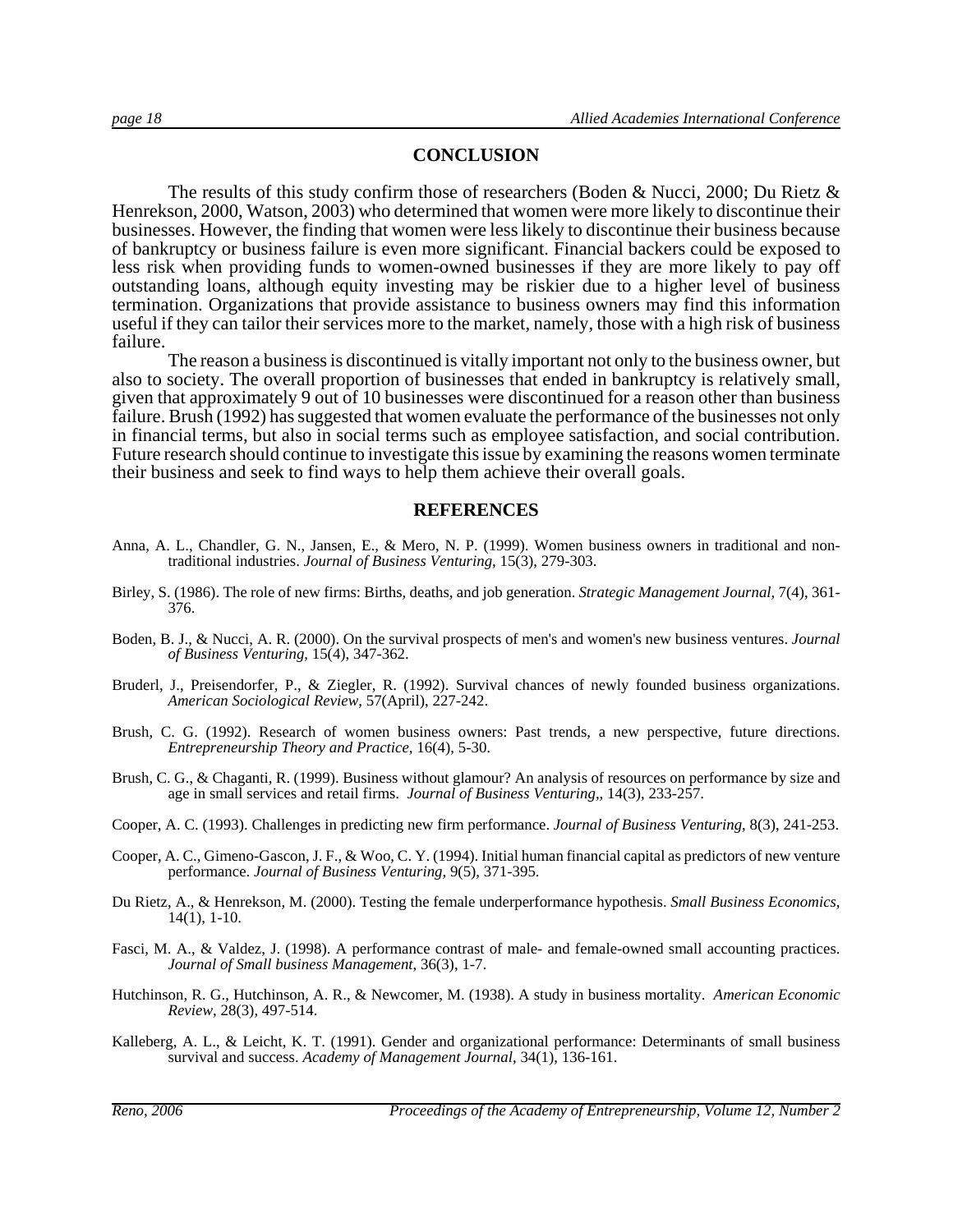- Rosa, P. H., Daphne, H., Sara, C., & Helen, B. (1994). The impact of gender on small business management: Preliminary findings of a British study. *International Small Business Journal,* 12(3), 25-32.
- Watson, J. (2003). Failure rates for female-controlled businesses: Are they any different? *Journal of Small Business Management,* 41(3), 262-277
- Watson, J., & Everett, J. E. (1996). Small business failure rates: Choice of definition and the size effect. *The Journal of Entrepreneurial and Small Business Finance*, 5(3), 271-285.

Watson, J., & Everett, J. E. (1993). Defining small business failure. *International Small Business Journal*, 11(3), 35-48.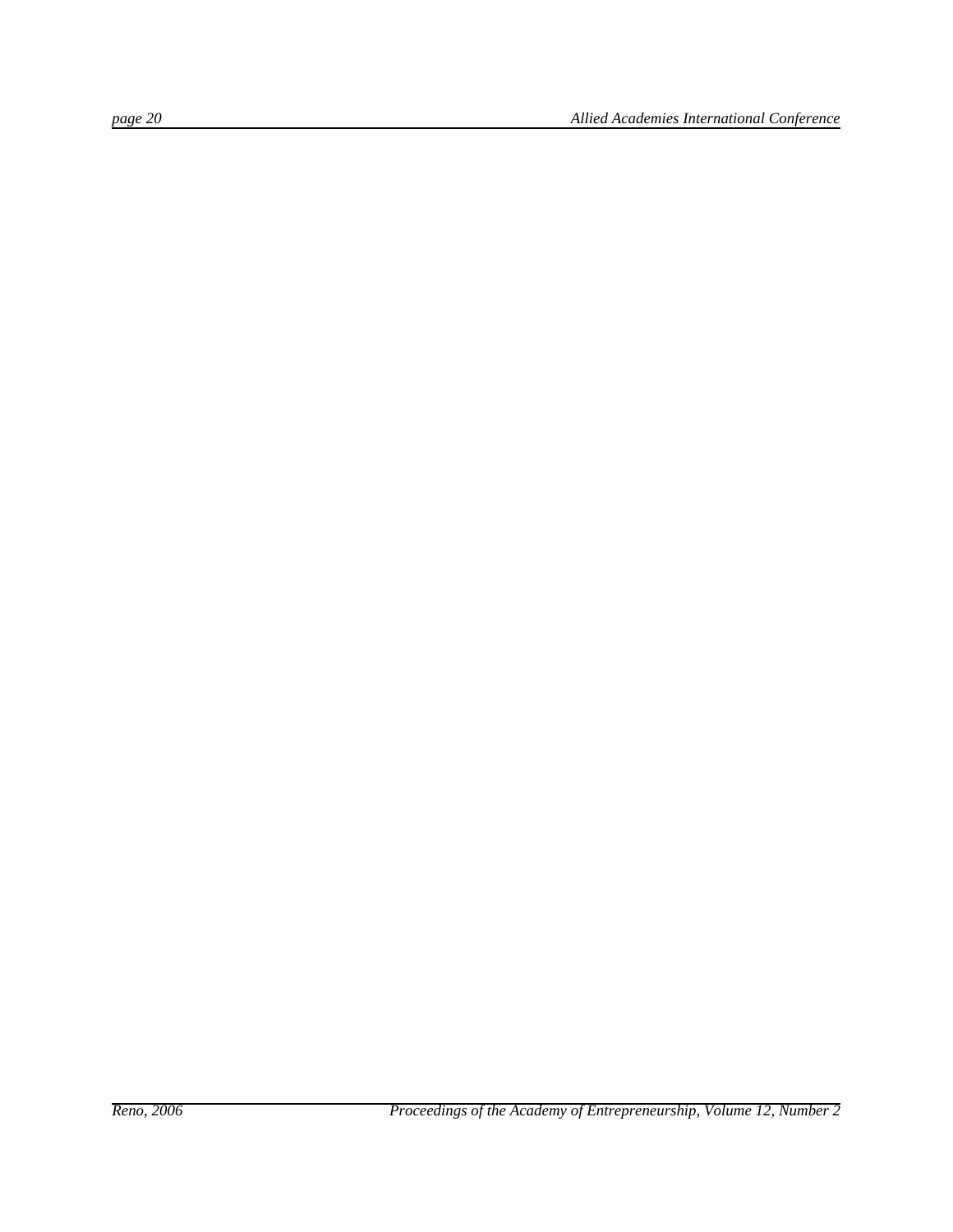# **ENTREPRENEURIAL PROFILING: A DECISION POLICY ANALYSIS OF THE INFLUENCE OF ENTREPRENEURIAL SELF-EFFICACY ON ENTREPRENEURIAL INTENT**

#### **Jeff Brice, Jr., Texas Southern University** bricejx@tsu.edu

#### **ABSTRACT**

*An unresolved issue in the study of entrepreneurs is what factors do individuals consider before attempting to establish new ventures? Also, which of these factors are most influential to a decision after deliberation is complete? Previous studies have examined similar questions by developing inquiries of entrepreneurial self-efficacy that are based solely on discrete business functions. However, not only are functional assessments too venture-specific for the general nature of most entrepreneurial self-efficacy research, they are usually operationalized with self-report direct surveys that are highly susceptible to social desirability response bias.* 

*In this study, we apply a decision modeling methodology to empirically assess the influence of human competencies in the entrepreneurial self-efficacy assessment process. Decision modeling is a within-subjects analytical procedure that is resistant to external biases. A significant finding is that self-efficacy assessments utilizing entrepreneurial competencies are able to successfully discriminate individuals with strong entrepreneurial intentions from others. In fact, the resultant decision profile of those with high entrepreneurial intentions parallels that of actual entrepreneurs. Results, limitations, and implications for future research are presented. .*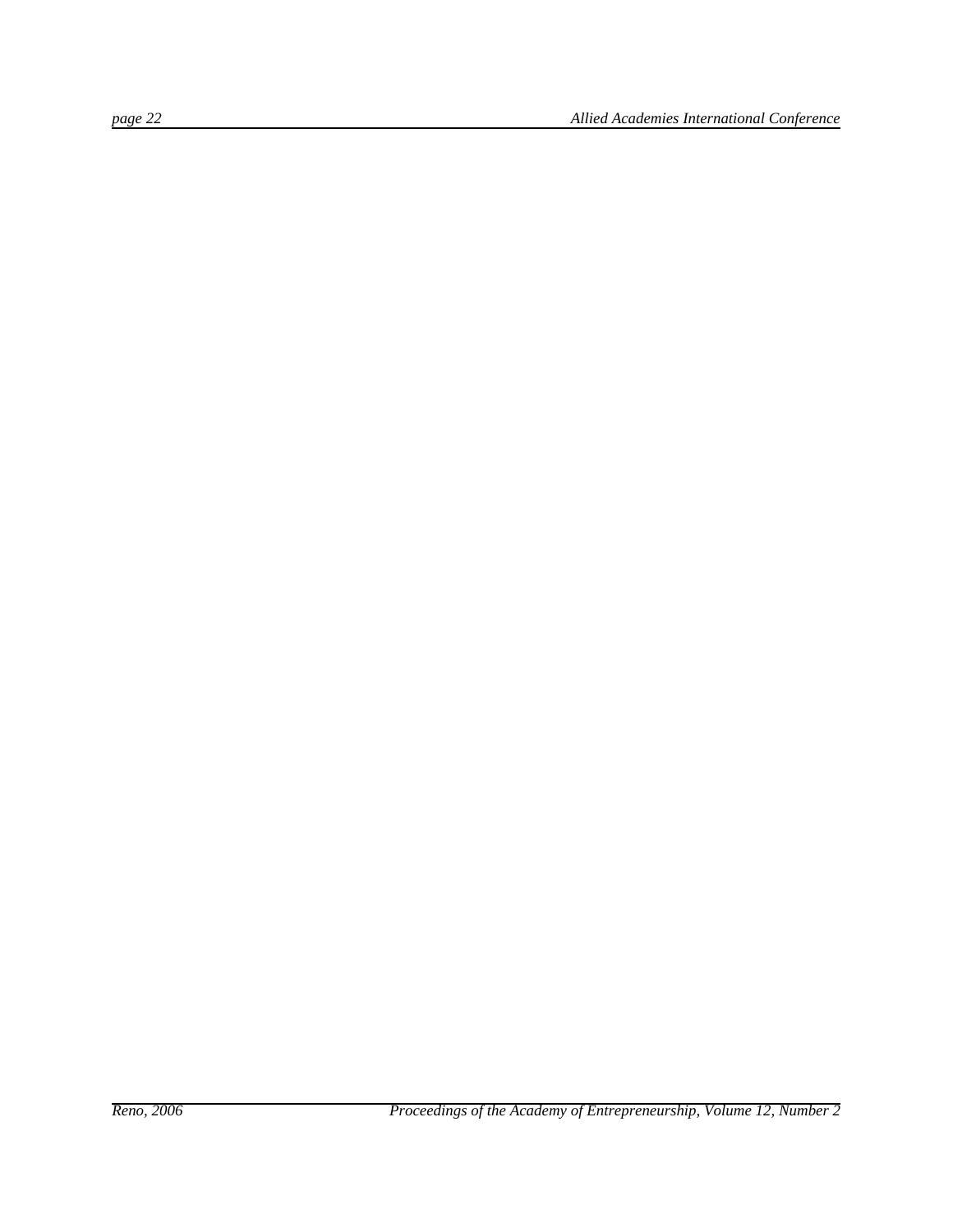# **WEBSITE WORKSHOPS FOR SMALL BUSINESS OWNERS USING STUDENT TEAMS**

### **Larry R. Dale, Arkansas State University**

dalex@astate.edu

#### **PRIMARY OBJECTIVES**

 Our basic objectives were to: (1) provide small business owners with useful information on the internet, valuable websites, and software (2) to help participants use that information in their business and (3) and to utilize university students in helping set up websites and developing presentations on that business that would improve the bottom line of those businesses.

Dr. Dale and a team of eight SIFE students thought it would be most helpful if we developed a five-day credit seminar that focused on the numerous small businesses in the area that were minority- and female-owned, since they had a high failure rate. We planned our first workshop for Monday-Friday, January 22-27, 2004. We had 24 applicants within 7 days of sending out our initial flier and a waiting list of 42. We conducted a second workshop the week of March 10-15 to accommodate the overflow. The success of our first two workshops caused us to create another workshop in 2005 and a fourth one in 2006. We had a total of 94 participants in all four workshops representing 69 small Northeast Arkansas businesses Our population of 94 participants consisted of 79 women and 15 men. The annual income of the representative businesses ranged from 0 (6 teams were planning on starting a business within the next one to 6 months) to \$555,325, with an average annual income of \$162, 266 and a total group income of \$13,500,485 for the four workshops an average of \$143,622.18. The teams ranged from 1 to 3 individuals representing the 69 different businesses. These business included 50 female owned and operated businesses, 8 male owned businesses, with a spouse-helper and 11 jointly owned businesses. We had a fairly good mixed representation by race/national origin with 39 of the 69 businesses owned by African-Americans, 7 by Asian-Americans, 8 by Hispanic-Americans, 1 by a handicapped person, 1 by a native-American, and 21 by Caucasians. Fifty-four percent of the businesses were food-related services such as restaurants, coffee houses, and restaurant supply firms. Thirteen percent were small manufacturing firms. The remaining thirty three percent were retailers including hair car services, bookstores and gas stations All had one thing in common; they wanted to find ways to make better use of their computers and through that technology, advance their business. We believe that we successfully fulfilled that dream. We discovered that after receiving our help the groups income increased to \$20,570,052.50, a difference of \$7,069,566.50 in 13 months.

#### **DESCRIPTION OF THE WORKSHOP EXPERIENCE**

SIFE students planned and executed the program in teams. A program flier detailed the schedule of events for the businesswomen.

#### **Day One**

The program began with a welcome and introduction of some dignitaries who were supporters and contributors to our program. After welcoming the participants to the event and introducing the SIFE Team, Barbara Holloway, MBA student and President of the 2004 SIFE Team, provided a spirited welcome on behalf of the students. We then gave a pre-service survey to help us evaluate our effectiveness.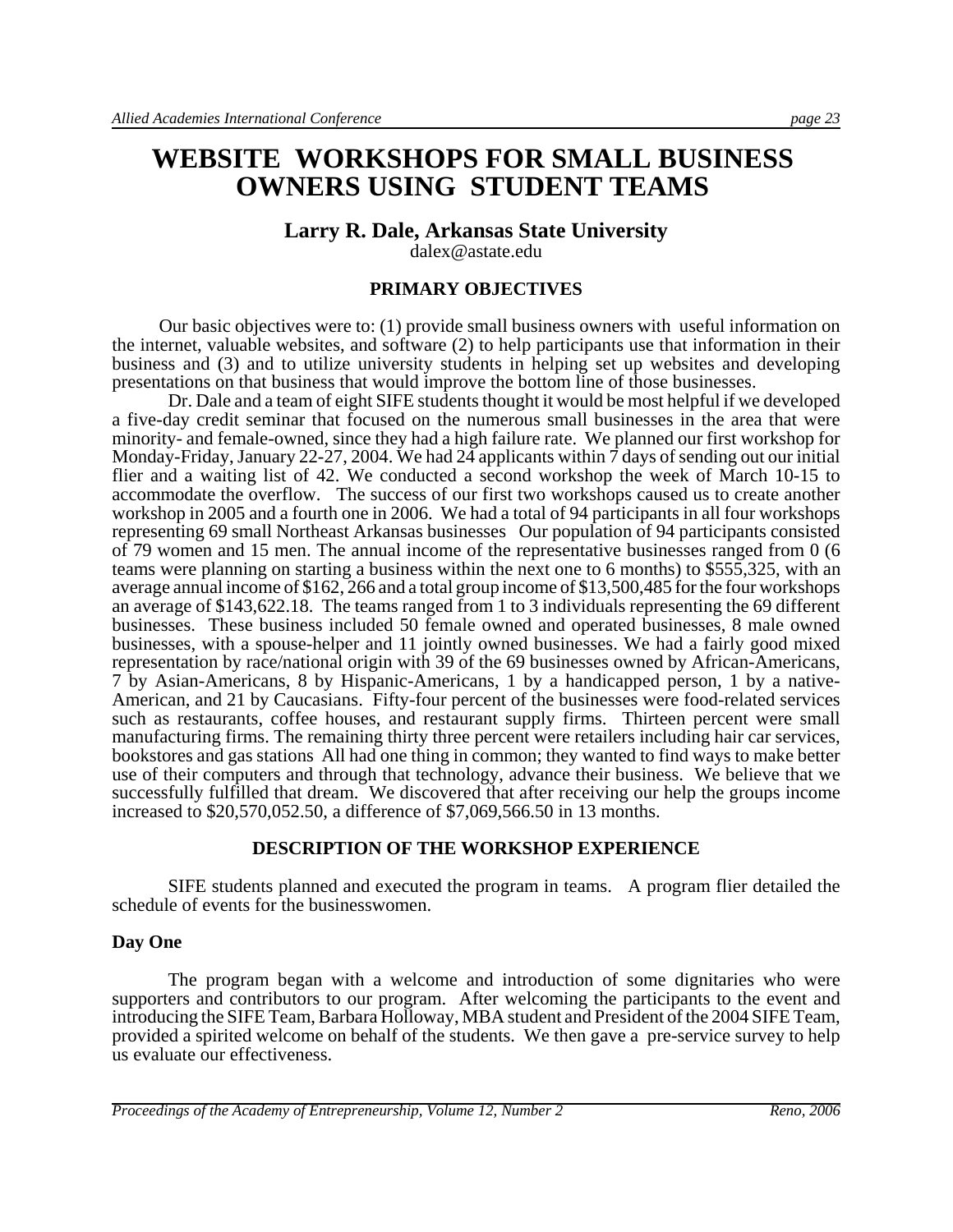Next came an ice breaker developed by the SIFE Team to get the businesswomen started thinking about technology and to promote networking, which got the workshop moving in a productive direction. Then we proceeded to introduce all of the participants. The staff included Dr. Dale, Sam Walton Fellow and Professor in the College of business and seven SIFE students.

Next, the SIFE Technology Coordinator developed a PowerPoint presentation introducing the businesswomen to the technology of E-Commerce. This half-hour presentation on the basics of e-commerce covered basic information.

Each participant was assigned to a group and given one of five different assignments, which they were to research and report back to the group, using the websites discussed. The information was available through the sites produced in our earlier presentation and through our handout "Websites for Small Business." Each member of the group was to explore the problem individually and then get back together and complete a final report with names of the websites and details about its usefulness. From 11:00 until 12 participants were given time to explore the net and complete their assignment. We also gave them an hour after lunch to continue the assignment.

During the lunch break a team of five SIFE members looked at the assignments and gave some help where needed. The workshop participants enjoyed lunch and a presentation by Mr. Mark Duckworth, President and CEO of Optus Telemation in Jonesboro. Optus Telemation is a private firm that buys used telecommunication equipment and then refinishes it for markets, especially to small businesses in a five-state area of the mid-South. He gave examples of ways that his firm used the Internet to obtain information, find clients, and advertise his product. Optus has grown from a local business with \$100,000 in assets to a five-million dollar company in less than 6 years. Mark is an ASU MBA graduate in Business who became successful in his own small manufacturing business. Questions and answers followed. The remainder of the afternoon was spent exploring and discussing each assignment.

#### **Day Two**

The second day began with an open discussion of additional websites and information related to the five questions, since students were asked to continue the assignment at home spending at least two hours on the Internet. We allowed each group to report their findings.

Beginning at 10:00 A.M., we had a presentation by SIFE team members on developing a website for your business. This began by presenting our guide to developing a PowerPoint presentation, produced and published by our SIFE Team especially for this course. These PowerPoint presentations could be used at sales conferences and for marketing expositions, or could be the basis for establishing a website. The publication was called the "Business Person's Guide to PowerPoint." Our students offered to set up a website for any business represented upon request. We had requests from 18 of the 25 businesses represented. An example of one PowerPoint presentation that became a website is included in the exhibits section of this report.

From 11:00 A.M. to 12:00 noon, we spent time developing a PowerPoint presentation on our workshop with the help of the class. We demonstrated the use of our Sony digital camera and promised to allow them use of the camera to take pictures and even short film clips of their business. Before lunch we gave each participant a list of questions they would want to answer in making their business presentation. These included the Who?, What?, When?, Where?, How? questions a journalist must ask to write a story. After lunch we helped the groups plan their presentation, by creating a storyboard that sequenced the information they wanted to present in their PowerPoint and what they might want to photograph to match the dialogue. That night our SIFE team put the finishing touches on the workshop presentation. The participants were loaned Sony digital cameras and the aid of a student, if requested, to photograph their store for the presentations.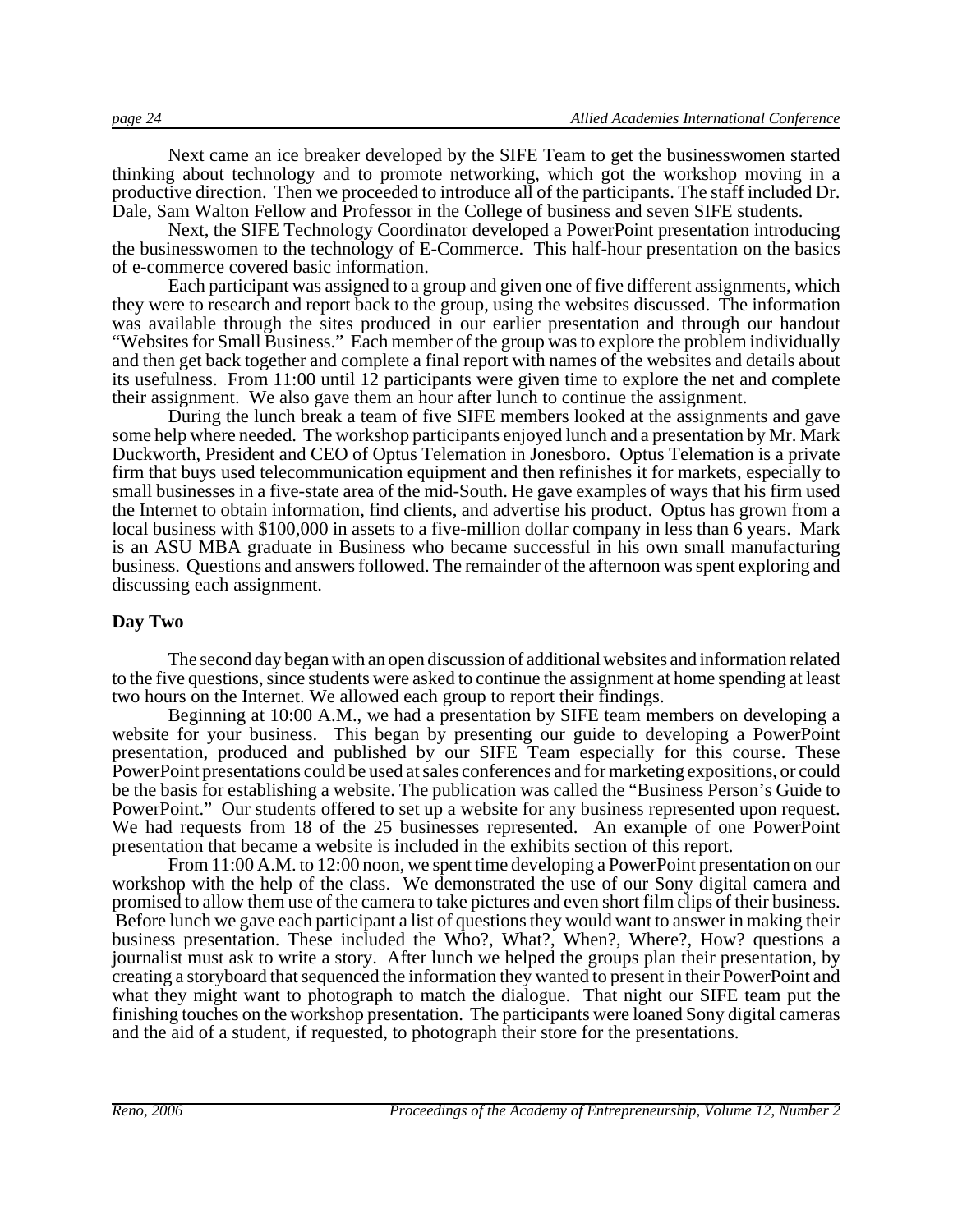#### **Day Three**

We continued the workshop presentation created on day two. Other uses of the PowerPoint program were used to add animation and cartoons, set up 18-second film clips, change colors on backgrounds and charts, and add photos in the program. From 10:00 A.M. to 11:00 A.M. we demonstrated ways of linking your website to daily specials offered on your site and information on how to make a purchase. All of those establishing websites wanted this capability.

After lunch we began helping individuals set up and create their PowerPoint. This was carried forward on Thursday as well, since we gave them two days to collect all of their pictures for the presentation. We planned to spend Friday presenting each of our presentations and to provide both verbal and written critiques of each others work.

On Friday we had presentations which we treated like a film festival. Each participant was allowed to show their presentation and discuss other things they wished to incorporate in their website. We gave 10 minutes for each participant to critique the presentation and offer suggestions for improvement. The grade was based on the quality of their presentation. The workshop lasted from 8:00 A.M. to 3:30 P.M. for a total of 37 contact hours, sufficient to award 3 hours of graduate credit to those who desired it. We ended with a post-test and exit survey to give us feedback on our effort.

#### **UNIQUE ASPECTS AND FEATURES**

One unique aspect of our innovative approach is the fact that we were able to give three hours of credit for the workshop, good toward the MBA Program. This course involved practical solutions to real problems along with credit toward a degree.

Another unique aspect is that we utilized college students to provide the individualized consulting. This provided the students with needed practical experience, while helping a struggling business with valued input. Both groups benefited from the experience. We made sure that students had a competent faculty consultant available for any help in establishing sites and PowerPoint. We wanted some assurance for both the student and businessperson that they were getting a quality service. This was ASU's first experiment in using students as mentors to area businesses and it was well received. Two ASU College of Business students ended up turning their service on this project into an internship, for which they earned 5 hours of credit.

#### **SOURCES OF FUNDING**

There is never a charge for our services. Participants did pay for a meal each day during the workshop since we had lunch each day from 12:00 noon to 1:00 P.M. Each participant was responsible for signing up for credit and paying tuition. It was not required, although 85% of the classes did take the class for credit. The total costs for the program was \$3,121.75. Dr. Dale was paid a regular salary for his efforts, as the instructor, by the University. The additional funds came from the ASU SIFE Team budget or the Center.

#### **EVALUATION OF BENEFITS**

Participants were asked in advance of the workshop to take a revised Test of Economic Literacy [TEL]. This revised nationally normed test was developed by the National Council on Economic Education. The pretest mean of 25.09 was below the national average of 40.55 while the post-test mean of 42.81 was well above the national average. We researched these details further and discovered that this difference was significant at the .01 level of testing using a Chi-square test of significance.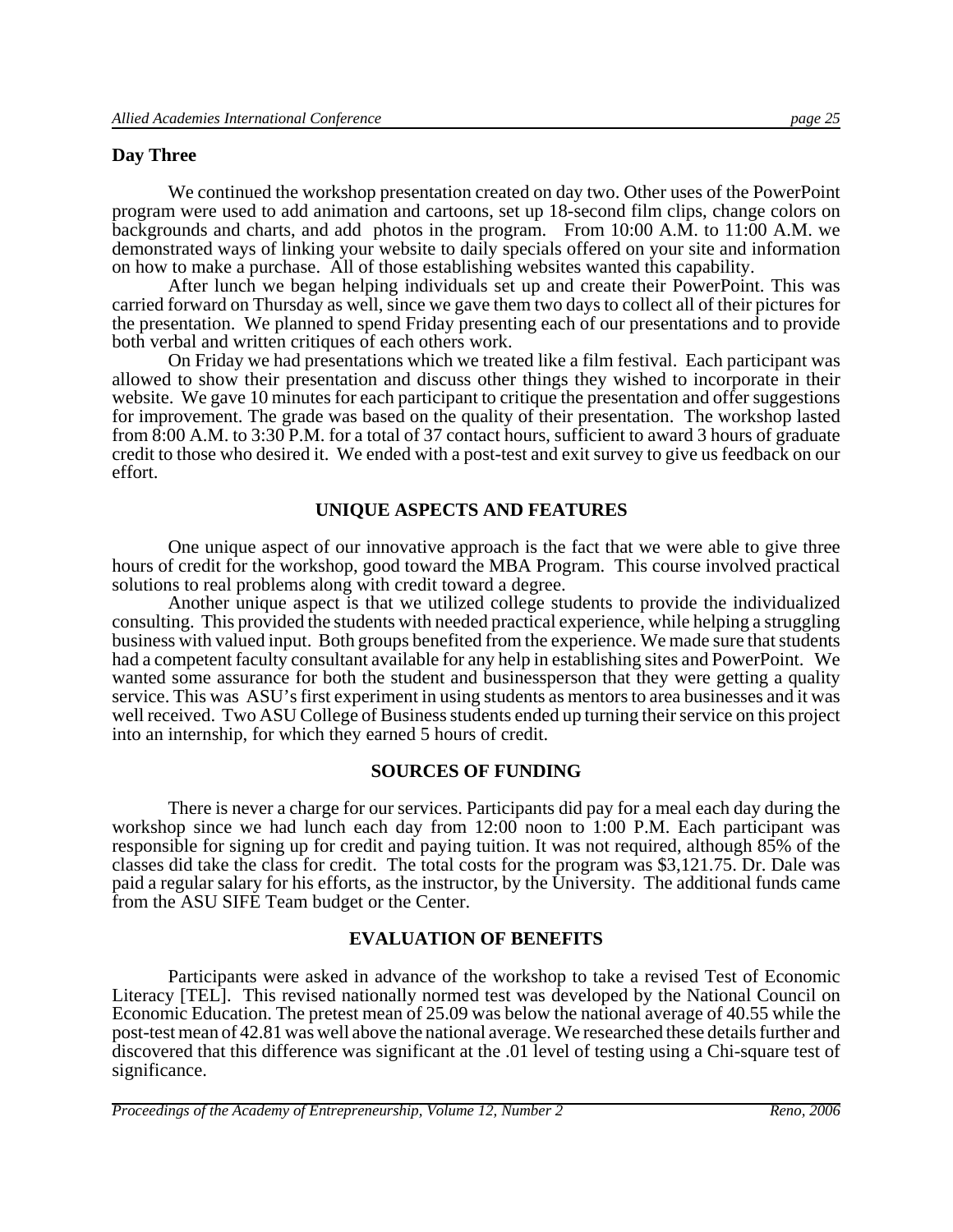We also ran a standard regression analysis on the data using the following hypothesis to determine which factors contributed most to the success of the individual business. The independent y variable was change in profit after 14 months as reported in our follow-up survey as a percentage increase form the pre-workshop period. Our dependent x variables included:

| $X1 =$ Gender                                                                             | $X2 = Race$                | $X3 = Age$           |  |  |
|-------------------------------------------------------------------------------------------|----------------------------|----------------------|--|--|
| $X4 =$ Capitalization                                                                     | X5=Workshop Attendance     | $X6=$ Website        |  |  |
| $X7$ number of website hits                                                               | X8=Website Sales           | X9=Store Sales       |  |  |
| $X10=$ Increase in Sales                                                                  | X11=Hours Creating Website | $X12 = Diff of Mean$ |  |  |
| X13=Store Location<br>$X14 =$ Customers 14 mths<br>$X15 = Bus.$ Type                      |                            |                      |  |  |
| $Y = bo + x1 + x2 + x3 + x4 + x5 + x6 + x7 + x8 + x9 + x10 + x11 + x12 + x13 + x14 + x15$ |                            |                      |  |  |

We conducted a follow-up self-reporting survey 14 months latter that included all groups and a control group of 15 local businesses which were not part of our group. We sent a mail survey and had a 62% return. We went back to the remaining 38% with a telephone survey to determine the reasons for lack of cooperation on the original survey. Two individuals did not go through with the opening of their new business, one was going through a divorce and four had moved from the area. The other 8% did not take the original survey and gave us selected information, which we did not use in the survey because it was incomplete. We discovered that all of the dependent x variables were significant except for race, gender, age and Hours spent on developing the website.

Looking at the factors that proved significant at the .01 level of significance on a two-tailed t-test of significance we begin with capitalization. The estimated value of cash and property ranged from a low of \$123,665 to \$2.7 million. In general, the more assets held the greater the income and profit of the company. This came as no surprise.

Attendance at the workshop also proved significant with those participating doing significantly better than our control group. This demonstrated the real success of our workshop. The establishment and use of a website developed at the workshop also proved significant. This was measured by the number of hits over a 14-month period, which ranged from a high of 18,344 to a low of 122 and an average of 2,991. The more hits the better the chance of sales and the higher the income and profit. Store sales also proved significant.

Time spent developing a website did not prove to be significant. We believe that is because there was very little difference between those who spent a great deal of time and those who did not with a high of 421 hours and a low of 82.

The author was pleased to discover that the difference between the pre and post experience mean was also significant. Those who learned more about entrepreneurship and economics increased their income more than those who did not. Knowledge is power.

The number of customers would be higher for those whose income increased the most.

 We were not surprised to see that location was also a significant predictor of success. We assigned dummy variable with (1) representing those outside the large Jonesboro market; 2) Those within 5 miles of Jonesboro; 3) Downtown Jonesboro, 4) those on Caraway9ebtrance to the University). Those businesses closer to the university did better than those further away from the center of activity in Jonesboro, which is a town of over 50,000 with major m4dical and shopping facilities and a state university of 11,000.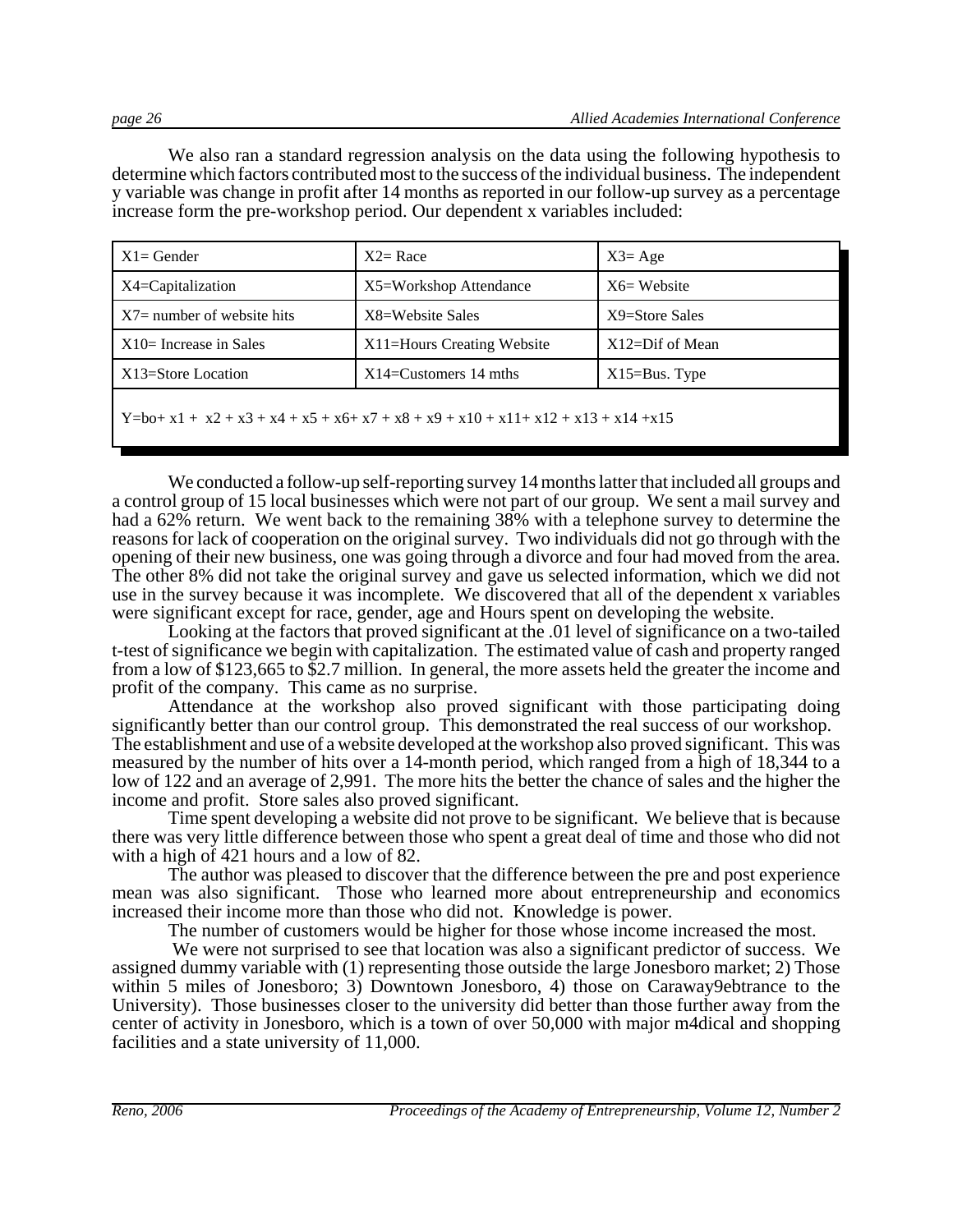Finally the type of business was also significant. Again we used a dummy variable. We were most please with the impact of our workshop and website services on the bottom-line of these businesses. Dummy variables were used with a 1- representing restaurants; 2-representing food services; 3- nonfood services, 4- franchise sales 5-manufacturing. Business selling food and food related services did not have as high an income or profit as manufacturing and retail services.

We also used the same statistics to check and see if performance on the test was related to income and discovered that the only factor that was a significant predictor of success on the test was attendance in the class. We were able to rule out sex, race, age, educational background or years of business experience as significant predictors. These people picked up some entrepreneurial and economic information because of the class. We also included 10 questions related to the technical details given in the course that were included in our findings.

When asked participants to rate the workshop on a scale of 1 to 10, with 10 being excellent and 1 poor, we got a range of ratings from 7–10 with a mean rating of 9.83, representing outstanding from the two workshops. The workshop evaluations were overly flattering. When asked if they would recommend the workshop to other business we got 38 affirmative responses from the combined workshops. We considered this pilot project a great success and plan to duplicate it two more times, possibly moving it around the state. We also used a pre-event and post-event survey to determine if our participants took what they had learned and profited from the experience. The results of this one-year-later survey were particularly rewarding. Participants were more willing to use the Internet to look for both customers and suppliers using the net to help their bottom line. We also found that all but two of our businesses participants eventually either established a website or utilized the PowerPoint presentation to increase sales and customers.

| <b>Table 1: Regression Statistics</b> |                      |                      |  |
|---------------------------------------|----------------------|----------------------|--|
| Independent X variable                | Coefficient estimate | Sign 2-tailed T test |  |
| $X1 =$ Gender F(1) m(20               | $-43.50$             | .2050                |  |
| X4=Race                               | 6.54                 | .1815                |  |
| $X3 = age$                            | .1251                | .036                 |  |
| $*X4 =$ assets                        | 1.177                | .0001                |  |
| *X5=Workshop participation            | .2373                | .00009               |  |
| $X6=$ Website established             | .7142                | .0001                |  |
| *X7= Website Hits                     | 1.063                | .00098               |  |
| *X8= Website Dollar Sales             | 1.507                | .0001                |  |
| $X9 = Store Sales$                    | 2.221                | .0001                |  |
| $*X10=$ Increase in Sales             | 3.301                | .0001                |  |
| $X11 =$ Hours Website                 | $-50.33$             | .0672                |  |
| $*X12=$ Mean Difference               | .3345                | .0001                |  |
| $*X13 = Location$                     | .2215                | .0001                |  |
| $X14 =$ Customers                     | $\mathbf{0}$         | .0001                |  |
| $X15 = Business$ type                 | $\theta$             | .0091                |  |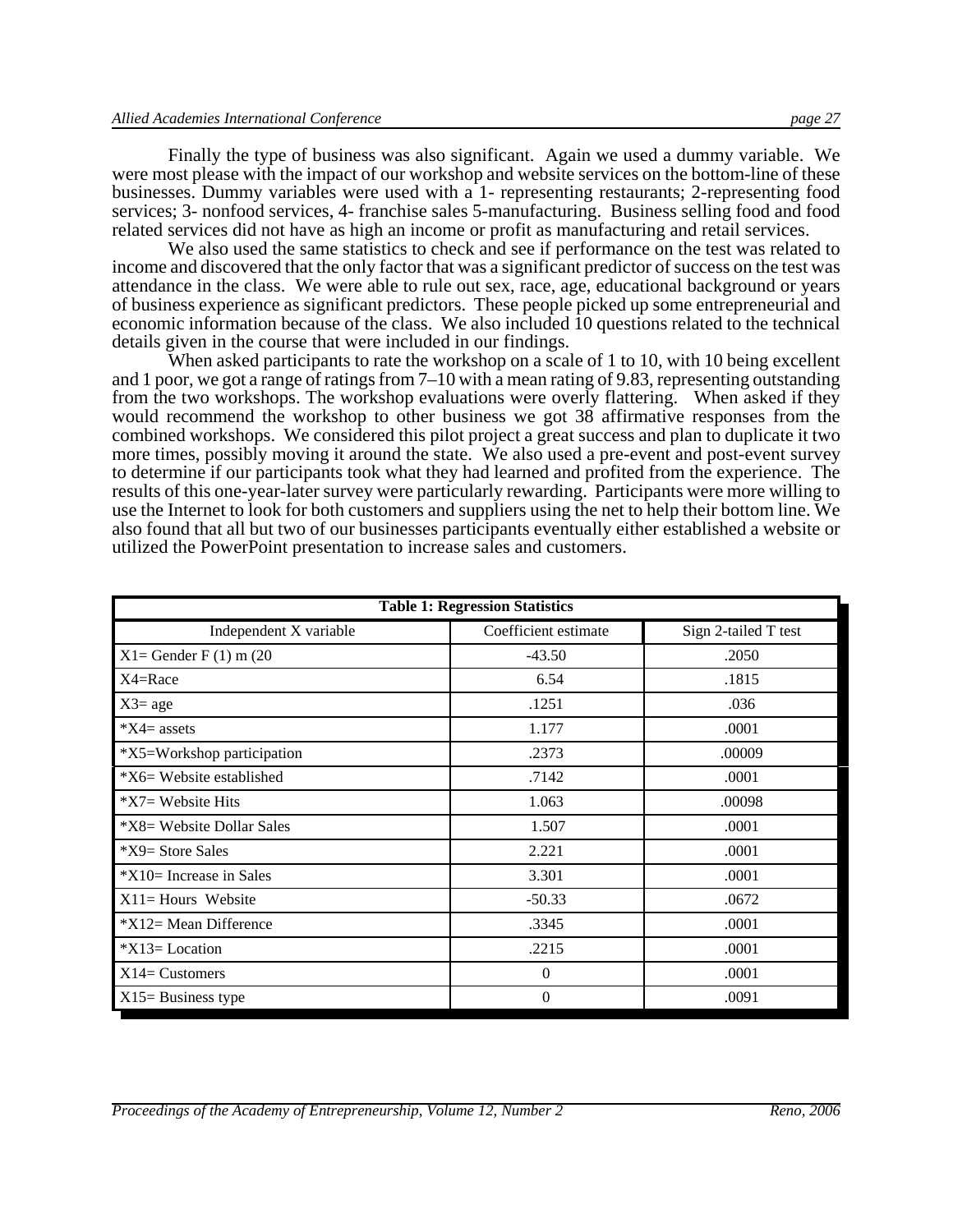#### **OUTCOMES**

We were able to help everyone who requested help on creating a website bringing the total with a website to 96%. A year later we returned with a post-event survey. These businesses reported a total net gain from in-store sales ranging from \$3,678 to \$37, 402 with an average gain of \$14, 325 that they gave credit to the workshop experience through the website. These businesses also believed that they received an increase in store purchases of an average of 13% due to our efforts. We believe that we helped struggling entrepreneurs in our area achieve great success. The results of our exit survey were:

| <b>Table 2: Exit Survey Results</b>                                                                                   |                           |                     |  |  |
|-----------------------------------------------------------------------------------------------------------------------|---------------------------|---------------------|--|--|
| Ouestion                                                                                                              | <b>Pre-Event Response</b> | Post-Event Response |  |  |
| How many of you have computers in your business?                                                                      | 96%                       | 96%                 |  |  |
| How many of you use that computer for business<br>applications?                                                       | 80%                       | 96%                 |  |  |
| How many of you have a website?                                                                                       | 40%                       | 96%                 |  |  |
| Rate the usefulness of the workshop for your business on a<br>scale from 1 to 10 with 10 as excellent and 1 of no use | 8.4                       | 9.8                 |  |  |
| Score on technology test                                                                                              | 33% mean                  | 79.34% mean         |  |  |
| I would recommend this class to a colleague                                                                           |                           | 86%                 |  |  |
| I believe that the workshop will increase my profit?                                                                  | 14%                       | 96%                 |  |  |
| I have used the internet to find customers.                                                                           | 16%                       | 96%                 |  |  |
| I have used the internet to find suppliers.                                                                           | 10%                       | 76%                 |  |  |
| I believe that this workshop has increased my profit                                                                  |                           | 86%                 |  |  |

We were particularly pleased that we were able to help thirteen struggling minority businesses increase their bottom line profit by 3.48% over the course of the next year. This included both increased store sales and Internet sales of \$3.24 per hit in over 4,000 purchases. The femaleowned businesses also did very well with a profit increase estimated at 6.98% over the course of the next year. This also included increased store sales and Internet sales averaging \$3.88 per hit on a total of nearly 24,590 hits. The groups that performed the best were the couple-owned businesses, or joint partnerships, with a profit increase estimated at 7.11% over the course of the next year. This also included increased store sales and Internet sales averaging \$7.68 per hit on a total of nearly 43,240 hits. The businesses that had the most success were the manufacturing businesses and the non-food service related businesses. Overall this was a very successful experiment that brought college students in contact with small business and helped both groups gain experience and knowledge that led to success. The 96 businesses had a total of 179 employees whose lives were made better due to our help, since 32% reported that their renewed success made it possible to raise employee salaries. We estimate that the total increase in income from our service in all 96 businesses was over \$8 million or an average of \$117,391.30 per business and a range from a high of \$237,500 to a low of \$2,201. This boost in income will have a multiplier effect throughout our community.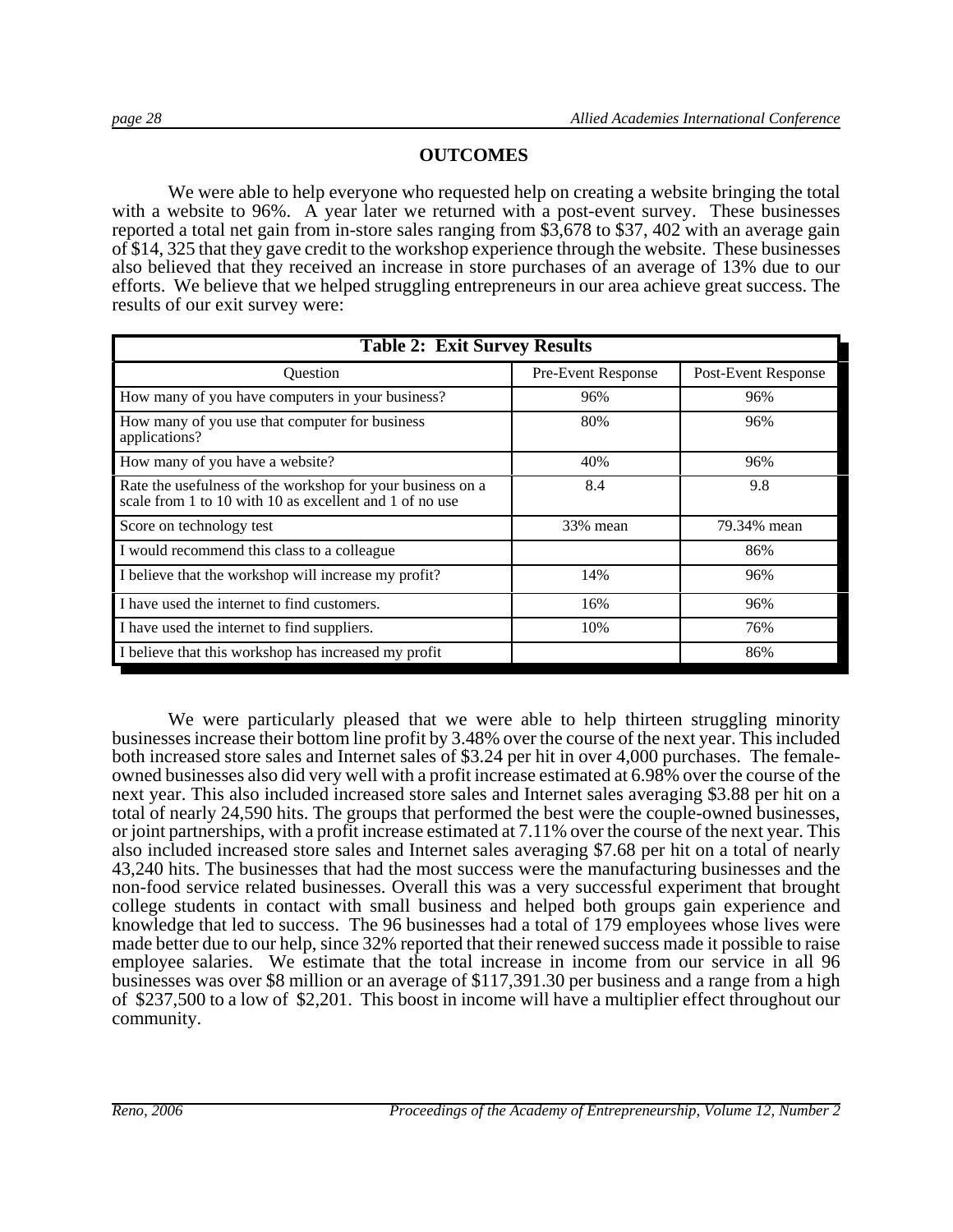| Table 3: Workshop I Outcomes 2004-2006 |                       |                         |                        |                         |  |
|----------------------------------------|-----------------------|-------------------------|------------------------|-------------------------|--|
| <b>Spastics</b>                        | 2004 Workshop1        | 2004 Workshop2          | 2005 Workshop          | 2006 Workshop           |  |
| # of Teams                             | 16                    | 16                      | 17                     | 20                      |  |
| # of participants                      | 22                    | 25                      | 23                     | 24                      |  |
| Years in Business Range                | 0 to 7 Years          | 0 to 14 Years           | .5 to 14 Years         | 1 to 18 Years           |  |
| Mean Yrs, in Business                  | 2.57 yrs              | 3.56 yrs                | 4.85 yrs               | 5.21 years              |  |
| Pretest range                          | $13 - 40$             | 14-49                   | $11 - 38$              | $12 - 89$               |  |
| Pretest mean                           | 23.06                 | 31.32                   | 24.89                  | 21.12                   |  |
| Post test range                        | 14-52                 | $11-52$                 | 13-46                  | $18 - 47$               |  |
| Post test mean                         | 42.75                 | 47.19                   | 39.30                  | 41.98                   |  |
| Restaurants                            | 8                     | 6                       | 11                     | 12                      |  |
| Retail                                 | 6                     | $\overline{9}$          | 10                     | 8                       |  |
| Manufacturing                          | $\overline{2}$        | $\mathbf{1}$            | $\overline{2}$         | $\overline{4}$          |  |
| Hits range                             | 122-3,1442            | 247-4001                | 19-4521                | 321-7,545               |  |
| Mean hits                              | 1,254<br>105 per mnth | 1,244<br>104 per mnth   | 2,111<br>195 per mnth  | 3,333<br>261 per mnth   |  |
| Sales per Hits                         | \$13.11               | \$8.85                  | \$7.81                 | \$22.31                 |  |
| 1 yr Mean Sales Increase               | 7.51%                 | 8.32%                   | 19.12%                 | 16.66%                  |  |
| Race White                             | 9                     | 10                      | 8                      | 12                      |  |
| African-American                       | $\overline{3}$        | 5                       | 9                      | 8                       |  |
| Asian                                  | $\mathbf{1}$          | $\mathbf{1}$            | $\overline{3}$         | $\overline{2}$          |  |
| Hispanic & Native American             | $\overline{0}$        | $\overline{3}$          | $\overline{3}$         | $\overline{2}$          |  |
| Range Income                           | \$0-\$330,006         | \$170,200-<br>\$402,100 | \$430,350-<br>\$27,500 | \$555,325-<br>\$175,200 |  |
| Mean Income after 12 months            | \$162,266             | \$174,625               | \$237,110              | \$421,360               |  |
| Mean Sales increase from year          | 11.91%                | 7.7%                    | 12.27%                 | 17.22%                  |  |
| Total income after 12 months           | \$2,209,921           | \$2,794,200.50          | \$5,453,531.00         | \$10.112,400            |  |
| Total Income prior to<br>workshop      | \$2,071,759           | \$2,579,047             | \$4,784.383            | \$8,371,296             |  |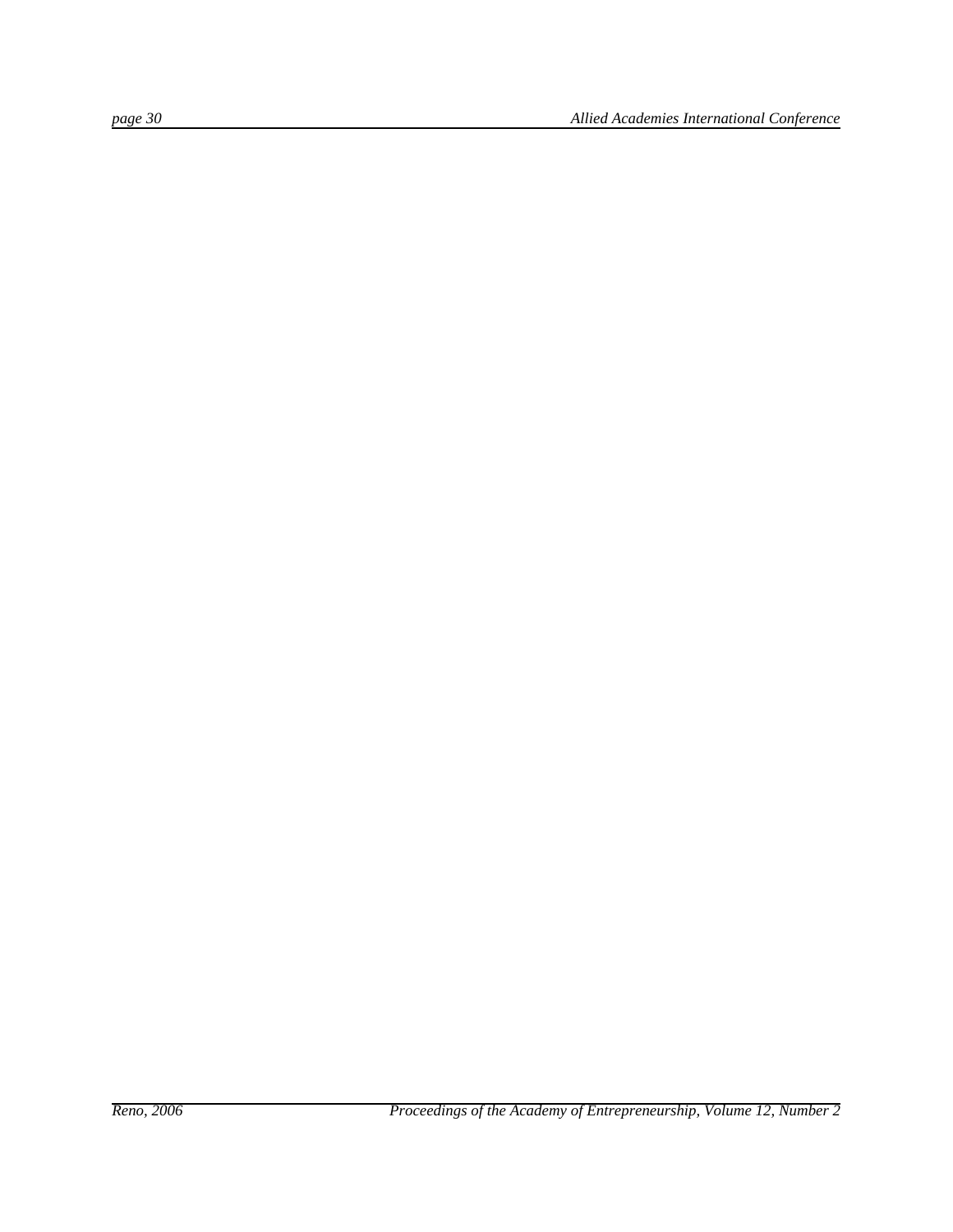# **AN EXAMINATION OF CHANGING NEEDS FOR SCORE/SBA SERVICES IN THE POST-KATRINA NEW ORLEANS/BATON ROUGE ENVIRONMENT**

**Sandra J. Hartman, University of New Orleans shartman@uno.edu Susan Zee, Southern University at New Orleans szee@suno.edu Lillian Y. Fok , University of New Orleans yfok@uno.edu Roger L. Burford, Louisiana State University rburford@bellsouth.net**

#### **INTRODUCTION**

In the aftermath of Hurricane Katrina, the worst disaster to strike the United States in its history, there has been recognition of the need to examine what occurred and what has happened since the disaster to permit us to learn the lessons which history may have to teach us (Runyan, 2006). In this study, we use data collected by the Service Corps of Retired Executives (SCORE) to examine the issues surrounding the SCORE/Small Business Administration (SBA) alliance preand post-Katrina to see what lessons can be learned. This examination is especially important for New Orleans and the surrounding area, in that New Orleans has been described as a "small business city," with a relatively large number of small, entrepreneurial firms. Moreover, minority-held businesses represent an important sub-component of this population (Runyan, 2006). Thus, fostering the recovery of these firms, as well as the development of additional small businesses, will be critical to the city's re-birth.

#### **THE TRADITIONAL ROLE OF THE SBA**

An examination of the literature reveals at least four roles which the organization has performed and which may be relevant to the situation in the New Orleans/Baton Rouge environment. The first of these is the potential SBA role in providing capital for small businesses, especially in the form of loans and grants (Entrepreneurs' Port in the Storm, 2005). While there have been continuing criticisms of the SBA's work in this area (e.g., Cohn, 2006; Singer, 2005), it is clear that these services are badly-needed, especially as Runyan (2006) has recently noted, key recovery barriers for small business post-disaster include vulnerability to cash flow interruptions and lack of access to capital for recovery. Note that historically the SBA has not generally provided grants to small businesses; they have provided loan guarantees only, not direct loans. In the post-Katrina setting they have offered some grants and direct loans for people whose businesses were displaced or destroyed by Katrina.

An additional pair of closely-linked SBA roles involve providing specific expertise and mentoring to small business owners, often on a case-by-case basis. Especially notable have been the partnerships which have developed between the Service Corps of Retired Executives (SCORE) and the SBA (Brudney, 2002; O'Connor, 2000; Small Business Scores, 2004). At their best, these partnerships have been effective in providing low cost services in which a healthy dialogue between the retired executives and the small business owners results (Carter, 2004; O'Connor, 2000). Among the specific needs for expertise which have been cited are dealing with venture capital (Parmar, 2005), and information technology (IT), with special emphasis on use of this technology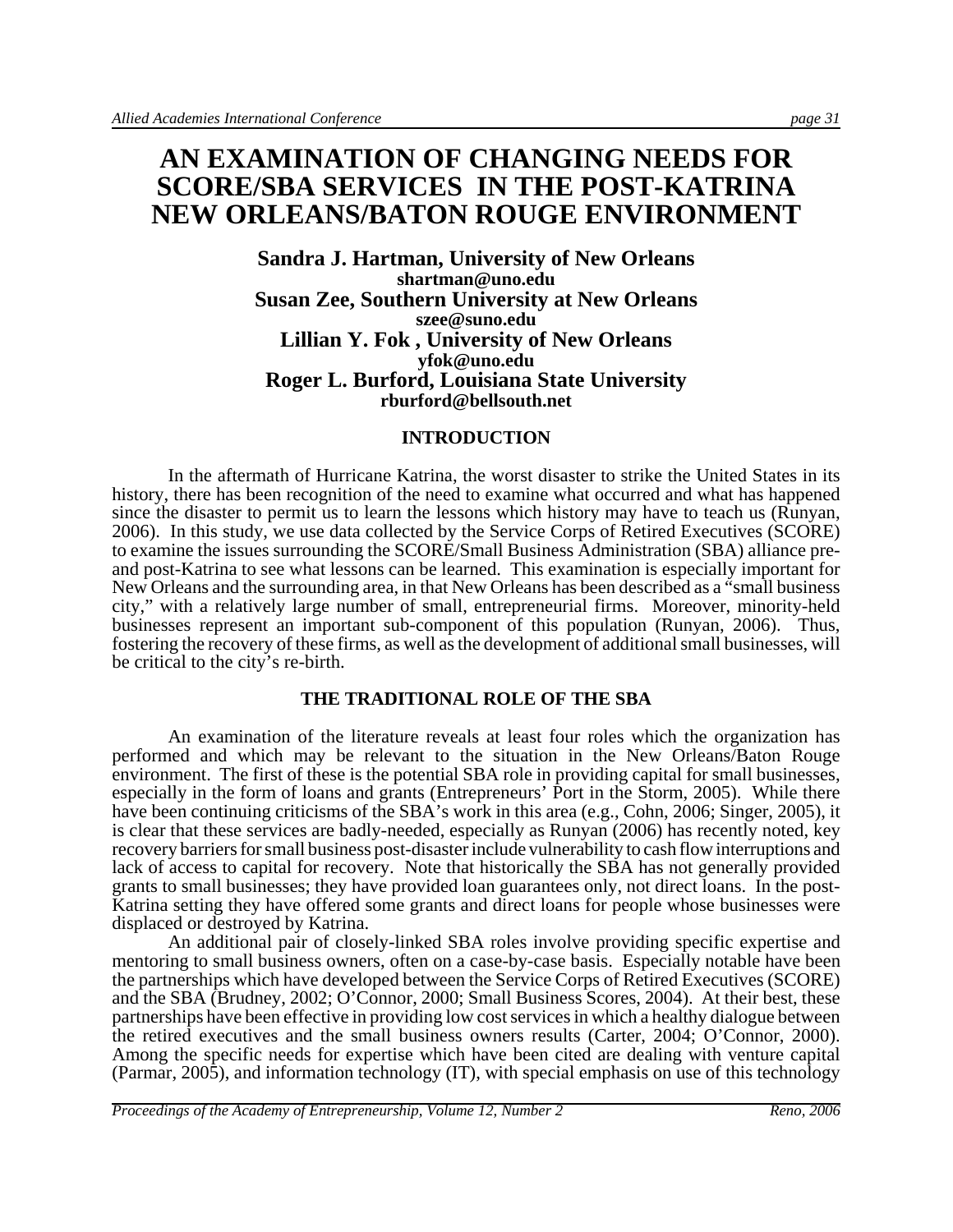for communication (Martin & Halstead, 2004). Note that the data examined in this study was collected from the subset of entrepreneurs participating in the array of SCORE services.

A final closely related and important SBA-SCORE role is in providing training for small business owners in common need areas. This area is critical to New Orleans since, as Papanikos (2004) notes, for small business to become an economic engine which creates jobs, sound business practices are vital. However, as Martin and Halstead (2004) point out, the entrepreneurial population, and especially the micro-entrepreneurs (for these authors, those firms with less than 10 employees) have traditionally been the most difficult to reach with training. Early intervention may be critical (Hatten & Ruhland, 1995). Again, both Brudney (2002) and O'Connor (2000) have pointed to the potential benefits of partnerships with SCORE to provide needed training.

#### **THE SBA AND MINORITY/SPECIAL NEEDS GROUPS**

Attention to minority and other special-needs groups is important, especially to New Orleans, in that Waldinger (1993) has pointed out that entrepreneurship and small business represents one important way in which minorities can respond to the restructuring of societies – a "fact of life" for the present-day New Orleans/Baton Rouge environment. Yet the needs of these groups have remained relatively unstudied (Aldrich & Waldinger, 1990). The key racial minority group in New Orleans/Baton Rouge has historically been the African-American population, but a recent influx of Hispanics suggests that this group may become more important in the future (Ohlemacher, 2006). Moreover, Bates (1989) and Hogan and Robinson (1993) have suggested that these groups may have special needs for training in areas ranging from assertiveness to amassing capital. Other groups suggested as needing special attention are females (Merrett & Gruidl, 2000) and individuals with disabilities (Burkhalter & Curtis, 1989). Of concern, given the call to respond to these groups, there have been scattered reports of race-based discrimination in small business lending (Immergluck, 2002) and SBA misuse of minority set-asides (Bean, 2003).

#### **THE POST-KATRINA LANDSCAPE IN NEW ORLEANS/BATON ROUGE**

Given the research pointing to entrepreneurship as an economic engine (Papanikos, 2004) and given its importance to the New Orleans/Baton Rouge area especially, it is important to consider the issues confronting the SBA in the post-Katrina environment. The first of these issues centers on *whether* the SBA will have the capability to deliver needed services. Cohn (2006) has noted the distinct possibility that the SBA could run out of funds to support vitally needed disaster assistance loans. Moreover, there have been reports that SBA slowness, inflexibility, and bureaucracy have proved major barriers to the effective distribution of disaster recovery loans (Singer, 2005). The prospect of inflexibility and bureaucracy are of concern in the findings we report. In this study, we examine pre- and post-Katrina use of the SBA to consider whether the SBA is equipped to deal with the new realities of post-Katrina environment.

#### **DISCUSSION AND CONCLUSIONS**

Our preliminary findings suggest that the SCORE will be facing a changing environment in post-Katrina Louisiana. Note that, historically, the SCORE office, located in the state capital, Baton Rouge, has attracted a low percentage of requests for assistance from the New Orleans area. We suspect that several factors have led to this low representation. Pre-Katrina, a New Orleans-based SCORE office was available. Moreover, for the low income, and especially minority, segments of the New Orleans population, Baton Rouge has been seen as far away, difficult to get to by those relying on public transportation, and perhaps not a "minority-friendly" environment. Thus, while the largest metropolitan area in the state, New Orleans and its environs were not among the cities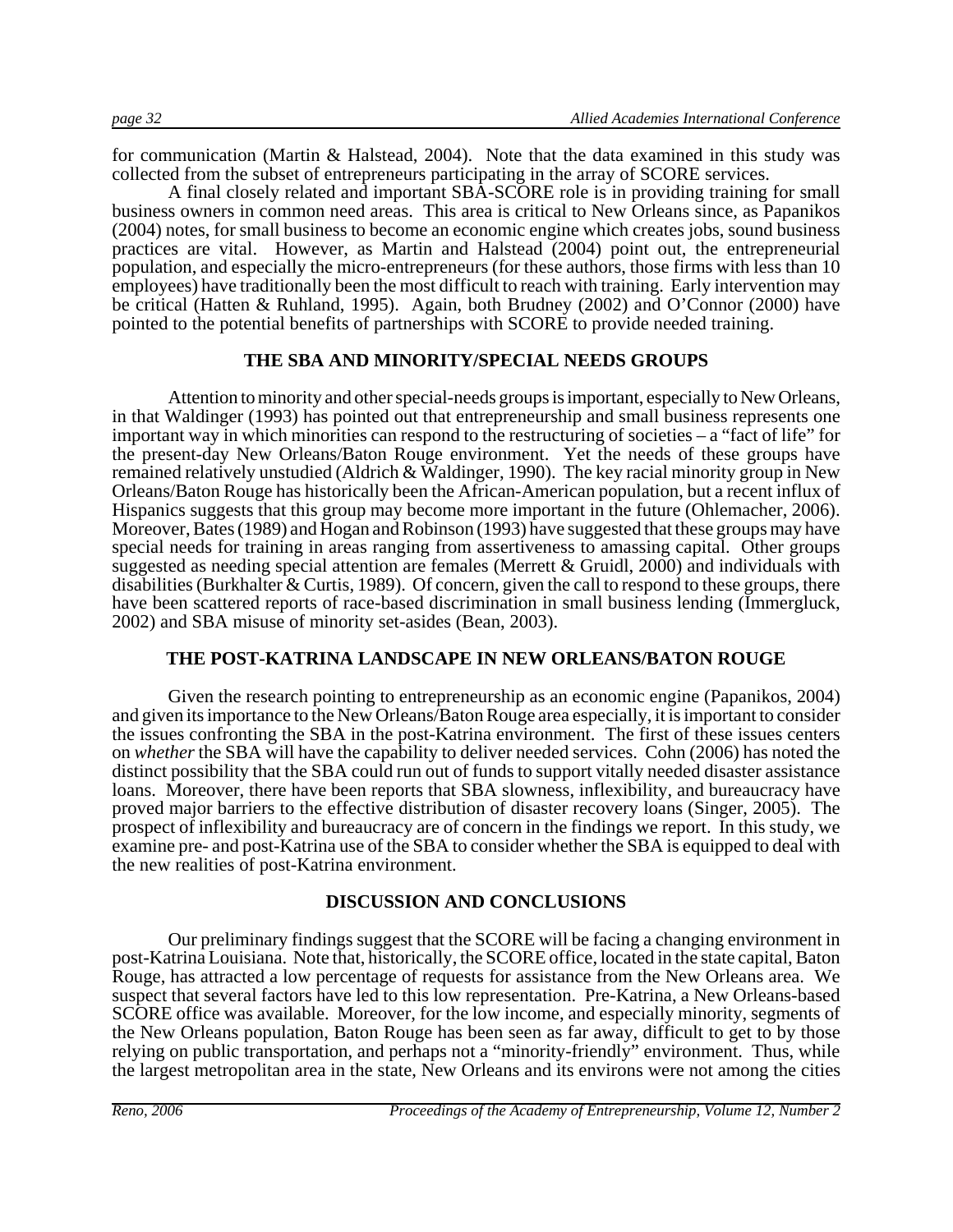making heavy use of the Baton Rouge SCORE. In the post-Katrina environment, the situation has shifted significantly and, even with the number of applications down, New Orleans and Metairie are now among the most highly-represented cities. Perhaps what is occurring is in part the result of the large number of the New Orleans population which evacuated to Baton Rouge, many of whom are still there but expecting to return "home" at some point. Perhaps these individuals are reluctant to plan home-based businesses given the uncertainties of their housing situations. Moreover, for those who have returned to New Orleans, Baton Rouge may still be a much more familiar place and they may be much more open to going – or e-mailing or calling - there for assistance.

What about the clients themselves and their needs? Again, our findings suggest changes. In terms of ethnicity, the post-Katrina population is more diverse, with a reduction in percentage applications by whites, applications by blacks remaining constant, and upturns in applications by Asians and Hispanics. The percentages of new cases and follow-up cases appear consistent, but there is an increase post-Katrina, in absolute numbers. We also see a higher percentage of follow-up cases outside the city, probably reflecting the lighter damage sustained in many of the suburbs and thus the relative ease of re-opening in those areas.

Interestingly, the needs for counseling reported post-Katrina are radically different. Far more needs for counseling are reported and a much higher percentage is from individuals contemplating a business start-up. What we may be seeing is the recognition by entrepreneurs that starting up and operating in the post-Katrina environment will be complex and difficult at best and that they will have need for significant support and expertise. If this is the case, the decrease in number of contact hours per case reported post-Katrina may be cause for concern unless they simply reflect a more sophisticated group which is making use of quicker-to-handle e-mail services.

Overall, our findings, while certainly early, preliminary, and incomplete, suggest that SCORE and the SBA may be facing significant challenges in the post-Katrina environment. More requests are coming from New Orleans and its suburbs, and the requests are from what appears to be a more diverse population with many more and more varied needs. Concerns about start-up businesses, especially, suggest that potential entrepreneurs are well aware of the complex and difficult business environment they face. Moreover, they are actively seeking support and guidance from the SBA. Providing that support is likely to require flexibility, innovation and willingness to "think outside the box" to find solutions in an unprecedented situation. Doing that will be the challenge.

#### **REFERENCES**

Aldrich, H. E., & Waldinger, R. (1990). Ethnicity and entrepreneurship*. Annual Review of Sociology*, 16 (1), 111-135.

Bates, T. (1989). Small business viability in the urban ghetto*. Journal of Regional Science*, 29 (4), 625-643.

Bean, J. (2003). Shame of the cities: Setting aside justice for the "disadvantaged". *Independence Review*, 8 (1), 47-52.

- Brudney, Jeffrey L. (2002). Testing the conventional wisdom regarding volunteer programs: A longitudinal analysis of the Service Corps of Retired Executives and the U.S. Samll Business Administration. Nonprofit & Voluntary Sector Quarterly, 31 (4).
- Burkhalter, B. B., & Curtis, J. P. (1989). New opportunities for entrepreneurs with disabilities to start their own businesses. *Journal of Rehabilitation*, 55 (2).

Carter, T. (2004). Recipe for growth. ABA Journal, 90(4), 85.

Cohn, P. (2006). SBA could run out funds for hurricane disaster loans. *CongressDaily*, 3.

Entrepreneurs' Port in the Storm. Business Week Online, 9/2/2005.

*Proceedings of the Academy of Entrepreneurship, Volume 12, Number 2* Reno, 2006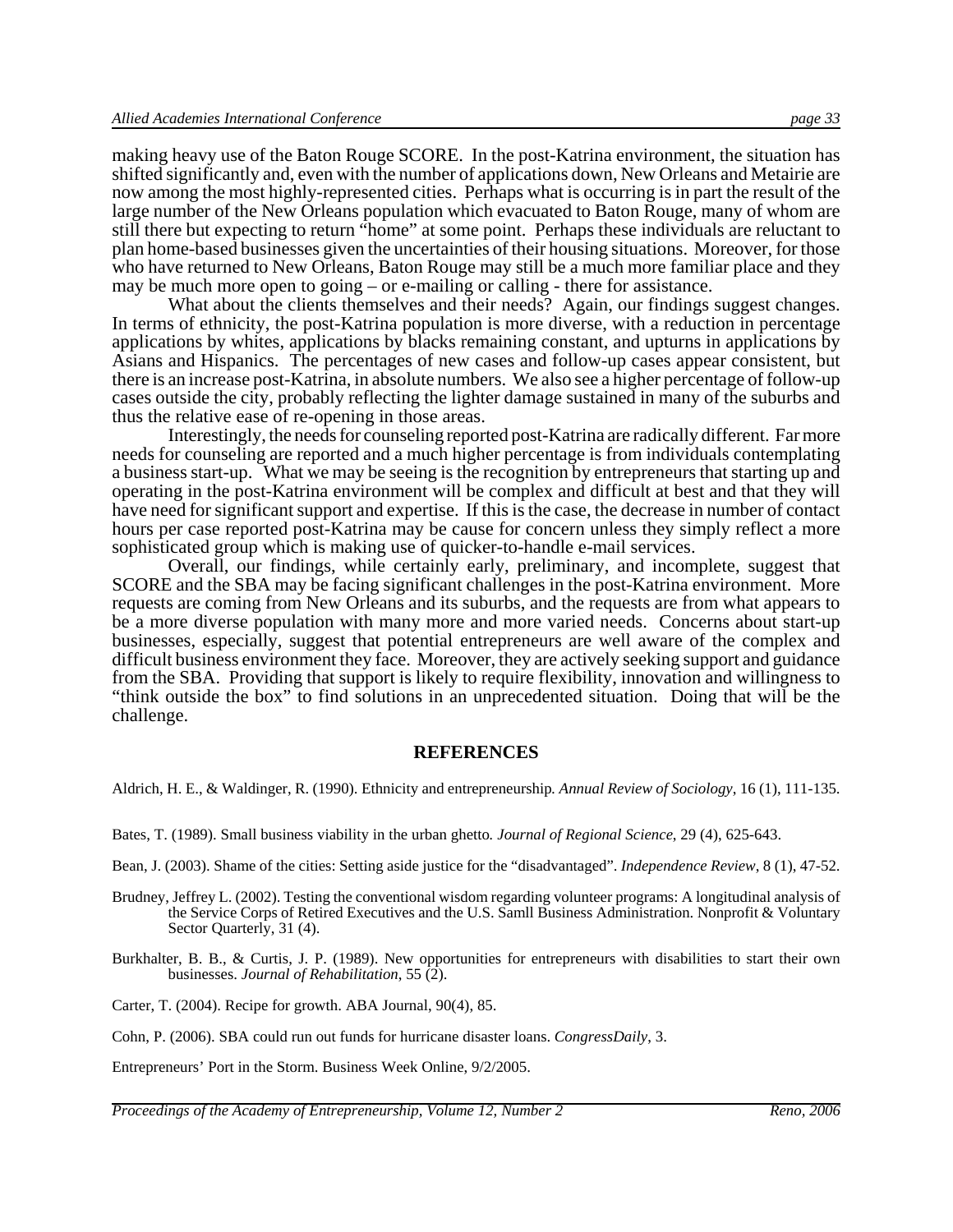- 
- Hatten, T. S., & Ruhland, S. K. (1995). Student attitude toward entrepreneurship as affected by participation in an SBI program. *Journal of Education for Business*, 70 (4), 224-227.
- Hogan, S., & Robinson, S. (1993). Black entrepreneurs and the small business curriculum. *Journal of Education for Business*, 68 (3), 159-162.
- Immergluck, D. (2002). Redlining redux: Black neighborhoods, black-owned firms, and the regulatory cold shoulder. *Urban Affairs Review*, 38 (1), 22-41.
- Martin, L. M., & Halstead, A. (2004). Attracting micro-enterprises to learning community initiatives or growth incentives. *Community, Work & Family*, 7 (1), 29-42.
- Merrett, C. D., & Gruidl, J. J. (2000). Small business ownership in Illinois: The effect of gender and location on entrepreneurial success. Professional Geographer, 52 (3), 425-436.
- O'Connor, L. (2000). S.C.O.R.E. *Journal of Business & Finance Librarianship*, 6 (2), 61-67.
- Ohlemacher, S. (2006). Hispanic population booming in Gulf. Chicago Sun-Times, 6/7/2006.
- Parmar, B. (2005). Money money money …. *Engineering Management*, 15 (4), 34-37.
- Papanikos, G. T. (2004). The determinants of employment creation in small regional firms. *International Regional Sciences Review*, 27 (2), 187-204.
- Runyan, R. C. (2006). Small business in the face of crisis: Identifying barriers to recovery from a natural disaster. *Journal of Contingencies & Crisis Management*, 14 (1), 12-26.

Small business scores. Industrial Engineer: IE, June 2004, 36 (6), 13.

- Singer, P. (2005). SBA slammed for Katrina delays. *National Journal*, 37 (49), 3729.
- Waldinger, R. (1993). The two sides of ethnic entrepreneurship. *International Migration Review*, 27 (3), 692-701.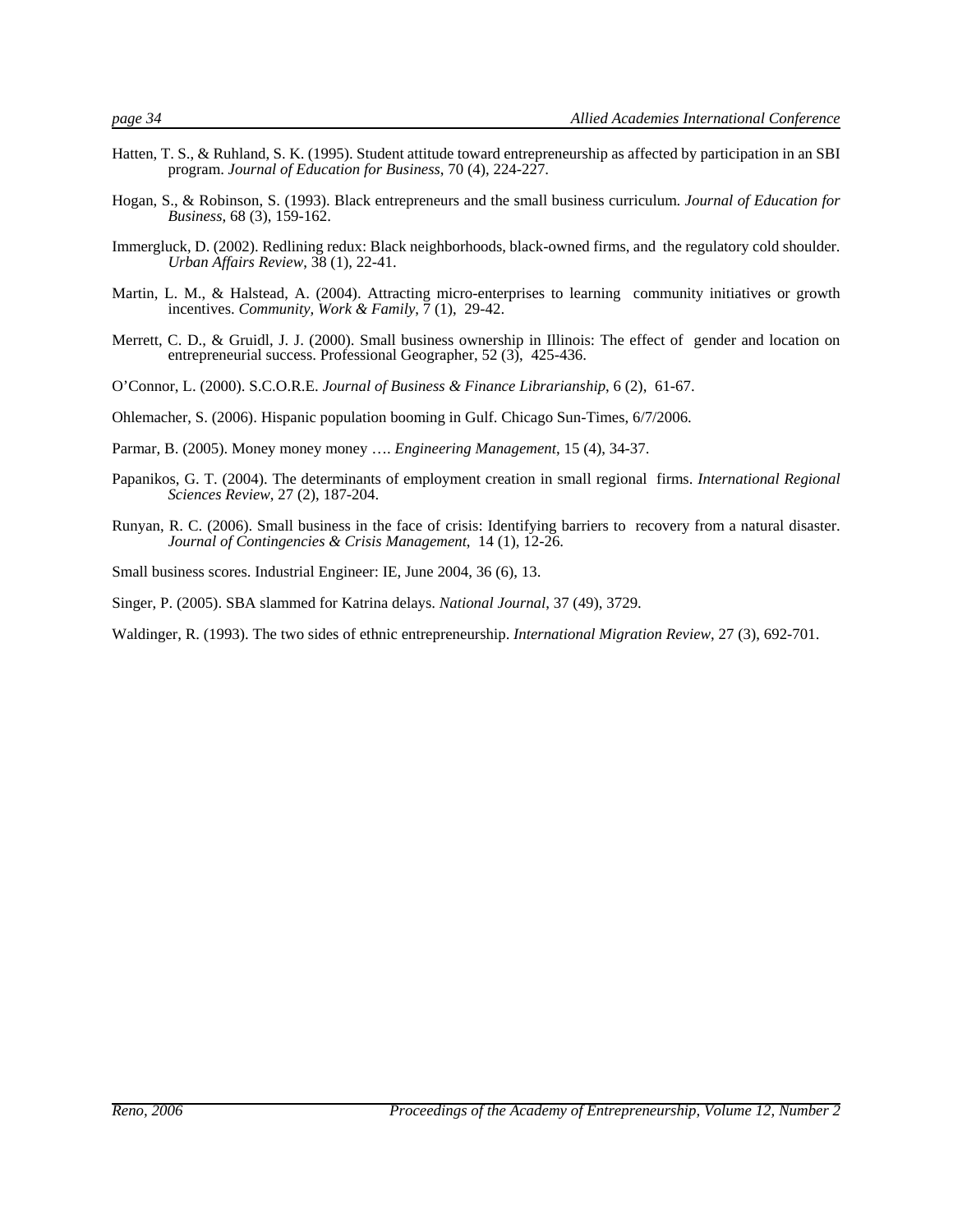# **ESTABLISHING A CAMPUS-WIDE ENTREPRENEURIAL PROGRAM IN FIVE YEARS: A CASE STUDY**

#### **Kirk C. Heriot, Columbus State University Leo Simpson, Western Kentucky University**

#### **ABSTRACT**

*Entrepreneurship and entrepreneurship education are widely recognized to have made tremendous progress in the U.S. over the past 20 years (Solomon, G.T., Duffy, S., & Tarabishy, A. 2002). In fact, some researchers suggest that the U.S. is far ahead of other regions in terms of entrepreneurship and entrepreneurial education. This paper uses a case study to analyze the efforts of an individual hired to develop a comprehensive new entrepreneurship program at a school with little or no history of entrepreneurship education.*

*Using a case study methodology, we describe the process used to build a comprehensive new program in entrepreneurship that will soon evolve reach 150 active entrepreneurial minors and the approval of a new major in entrepreneurship. We emphasize five issues that were central to the planning process that guided the creation of the program. These issues, described in the supporting literature were: what is taught, why it is taught, how it is taught, and how well it works (see Gorman and Hanlon, 1997; Vesper and Gartner, 1997; Solomon, Winslow and Tarabishy, 1998). To this list we add "leadership support." This research provides a unique look into the process of creating a comprehensive, new program in entrepreneurship. Given the continued interest in entrepreneurship that exists, this study provides the reader with a template for creating and maintaining a comprehensive program in entrepreneurship. More importantly, given the lack of formally trained entrepreneurship educators, this study provides a detailed assessment of the foundation and creation of a program that has grown from literally nothing to a comprehensive academic program of study in five years. While the specific objectives and milestones of any academic program are unique to that institution, this study may be used as a benchmark for the efforts of others to create their own comprehensive entrepreneurship program for their university or college.* 

#### **INTRODUCTION AND RELATED LITERATURE**

In 1980, fewer than 20 universities and colleges offered courses in entrepreneurship, while today more than 1,600 universities have at least one course in entrepreneurship (Solomon, G.T., Duffy, S., & Tarabishy, A. 2002).In fact, the growth rate of entrepreneurship among colleges and universities in the U.S. is nothing short of phenomenal. Katz (2006) argues that the growth continues as we see entrepreneurship courses emerging in the arts, engineering, life sciences, and the liberal arts. Nonetheless, in spite of the fact that entrepreneurship is reaching a state of maturity (Katz, 2006), we continue to debate the definition of entrepreneurship (Fiet, 2001a and 2001b) and the place of entrepreneurship education within the academe (Kuratko, 2003; Katz, 2006). The continued debates suggest that entrepreneurship education is a maturing, yet highly fragmented field of study. In fact, Fiet (2001) argues that the literature on entrepreneurship education is still in a developmental stage. For this reason, we take the view that valuable lessons may be learned from the experiences of successful entrepreneurship programs.

Thus, the purpose of this study is to describe the efforts of one university to create and maintain a comprehensive program in entrepreneurship at a school with little or no history in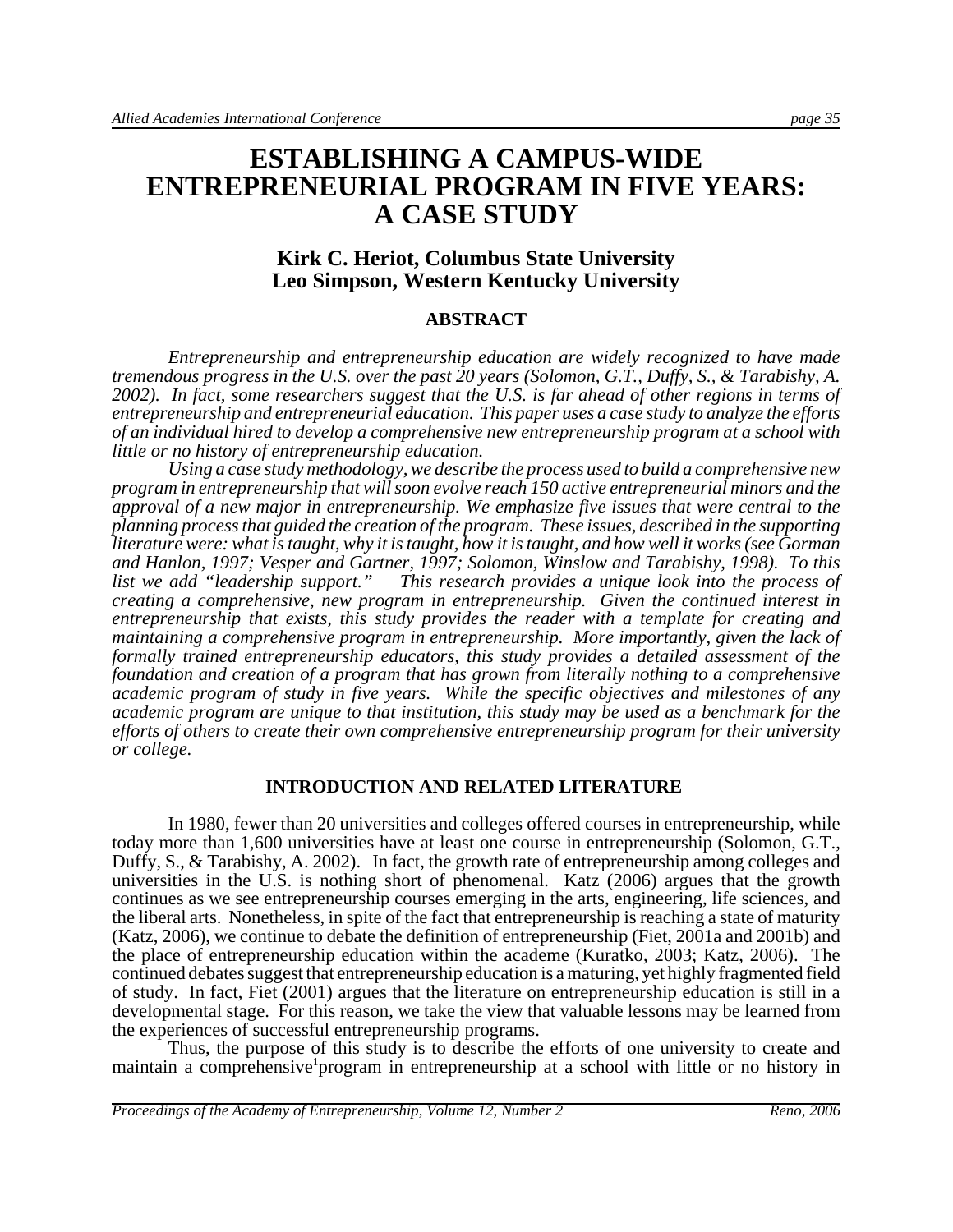entrepreneurship education. As entrepreneurship education is still in the exploratory stage (Gorman and Hanlon, 1997), our choice of a research design was influenced by the limited theoretical knowledge researchers have of entrepreneurial education (Fiet, 2001a and 2001b). In such a situation, it is appropriate to use a qualitative research method in order to gather the necessary information (Eisenhardt, 1989; Yin, 1994). By examining in depth a single program of development, factors and procedures can be identified that have more universal application and learning curves can be enhanced to increase the speed and effectiveness of entrepreneurial program development. The current research necessitated that observations be made of the process of starting a new entrepreneurship and small business center in great detail. Thus, a research method described by Audet and d'Amboise (1998) was adopted which was broad-minded and flexible. As in this study, the goal of this analysis is "to combine rigor, flexibility and structure without unduly restricting our research endeavor" (Audet and 'Amboise, 1998, p. 11 of 24).

We use a case study design (Yin, 1994) to describe the efforts of a regional, public university to develop and operate a comprehensive entrepreneurship program. The literature suggests that many models of entrepreneurial education are followed (Katz (2006); Kuratko (2003); Katz (2003); Fiet, 2001a, Solomon, et al., 2002, and Shepherd and Douglas, 1997), using a variety of pedagogies (Solomon, et al., 2002), in many American colleges and universities. Recent studies in entrepreneurship (St. John and Heriot, 1991; Abdel-Latif and Nugent, 1996; and Rialp-Criado, Urbano and Vaillant, 2003) have demonstrated that case research has a high exploratory power and allows dynamic, decision-making processes to be more deeply investigated (Audet and d'Amoise, 1998).

This study describes the process of creating this new program using a three-step approach. First, the extant literature is surveyed to sample the models for creating and operating an entrepreneurship program and small business or entrepreneurship center. Second, the current situation in the university at the time the charge was made to create an entrepreneurship program is evaluated. Next, the steps that were taken to build a program in entrepreneurship are systematically evaluated leading to the development of an entrepreneurial program. Lastly, we discussion the conclusions of this study.

The literature on entrepreneurship education is fragmented at best. Scholars continue to debate how entrepreneurship is defined (Fiet, 2001a) and how to best teach entrepreneurship (Solomon, et al, 2003; Fiet, 2001b). For this reason, Jim Fiet argues that entrepreneurship and entrepreneurship education is still in a developmental stage (Fiet, 2001b).

Entrepreneurship education has been evaluated from a variety of perspectives including what is taught, why it is taught, how it is taught, and how well it works (see Gorman and Hanlon, 1997; Vesper and Gartner, 1997; Solomon, Winslow, and Tarabishy, 1998). Solomon, et al. (2003), discuss the results of a twenty-year investigation of teaching entrepreneurial education and small business management in the U.S. Their data is based upon six national surveys. They believe a trend exists toward greater integration of practical applications and technology. They note that new venture creation, small business management, and small business consulting remain the most popular courses in the field.

In their research, Vesper and Gartner (1997) present the survey results of ranked university entrepreneurship programs. The top seven criteria for ranking these programs were courses offered, faculty publications, impact on community, alumni exploits, innovations, alumni start-ups, and outreach to scholars. While some American universities may wish to focus on these criteria as they develop a new entrepreneurship program, it remains to be seen if these criteria are meaningful or affordable for all universities. Issues such as accreditation, program funding, faculty, goals, and current programs clearly will impact the importance of these criteria for anyone wanting to create a new, comprehensive program in entrepreneurship.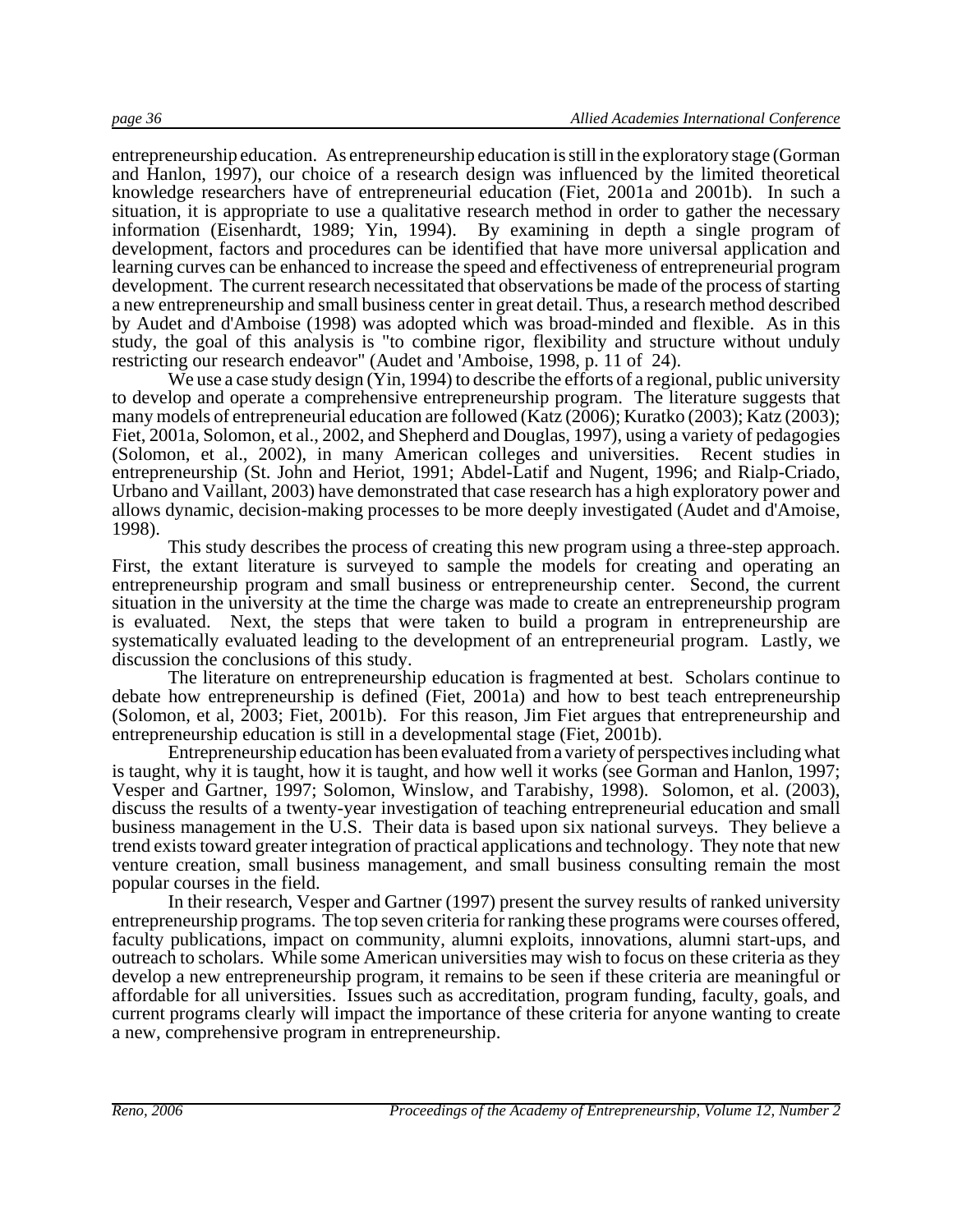#### **RESEARCH METHOD**

As noted earlier, this research adopts a qualitative research design in keeping with the desire to show a single program development strategy with implications for benchmarking by others. While it is understood resources and goals widely vary among different types of universities, much can be learned from the successful development of an entrepreneurial program that would have implications for the creation of applications in other locations in the U.S.

In a large, public university in the south, an Endowed Professor in Entrepreneurship was hired to "develop the spirit of entrepreneurship." Prior to joining the university, the new endowed chair served as the Director of a Small Business Institute program for 30 years and as a professor of entrepreneurship at a regional western university. The university was a comprehensive university with a student body of approximately 17,000 students at the time the endowed chair was hired. The university has programs of study in Education and Behavioral Science, Health and Human Services, Business, Arts, Humanities, and Social Sciences, and Science and Engineering. Table 1 below shows the significant milestones that have occurred since the program was begun in 2001. Space restrictions prevent us from describing fully these efforts to create a new, comprehensive program at entrepreneurship. Nonetheless, the table demonstrates the depth and breadth of activities that were undertaken between August 2001 and the Present Day.

| Table 1. Summary of Milestones for a Comprehensive New Program in Entrepreneurship |                               |                                                                |  |  |
|------------------------------------------------------------------------------------|-------------------------------|----------------------------------------------------------------|--|--|
| Milestone                                                                          | Date<br>Comment               |                                                                |  |  |
| <b>Assessment of Situation</b>                                                     | Fall 2001 to Fall 2002        | <b>Continuous Strategic Process</b>                            |  |  |
| Development of Penetration<br>Strategy                                             | Fall 2001 to Fall 2002        | <b>AACSB</b> Continuous Improvement<br><b>Efforts</b> are Used |  |  |
| Create Entrepreneurship Class                                                      | <b>Fall 2001</b>              | Offered each fall and spring since<br>August 2001              |  |  |
| <b>Establish Small Business Institute</b><br><b>Capstone Course</b>                | Spring 2002                   | Very popular among all business<br>students                    |  |  |
| <b>Create Faculty and Departmental</b><br><b>Incentives</b>                        | Fall 2002                     | Ongoing                                                        |  |  |
| Get Other Departments Involved                                                     | Spring 2003                   | Evolving Process as non-business<br>departments are contacted  |  |  |
| <b>Establish Financial Support</b>                                                 | Spring 2003                   | Ongoing                                                        |  |  |
| Gain Political and Organizational<br>Support                                       | Fall 2001 through Spring 2003 | Pervasive                                                      |  |  |
| Add Entrepreneurship Faculty<br>Position                                           | Spring 2003                   | Stable as of Fall 2006                                         |  |  |
| Encourage Interdepartmental E-ship<br>courses                                      | Spring 2003                   | Continues as Needed                                            |  |  |
| Build a Critical Mass of E-ship<br>Courses                                         | Fall 2004 to Spring 2005      | Ongoing as a new major is being<br>proposed                    |  |  |
| Establish Cross Disciplinary E-ship<br>Minor                                       | Fall 2003 to Spring 2005      | Continuous Process; currently have<br>127 students in minor    |  |  |
| Create Entrepreneurial Expo                                                        | Spring 2004                   | Held each spring since 2004                                    |  |  |
| Develop Flexible E-ship Major                                                      | Fall 2005 to Spring 2006      | Ongoing                                                        |  |  |

*Proceedings of the Academy of Entrepreneurship, Volume 12, Number 2 Reno, 2006*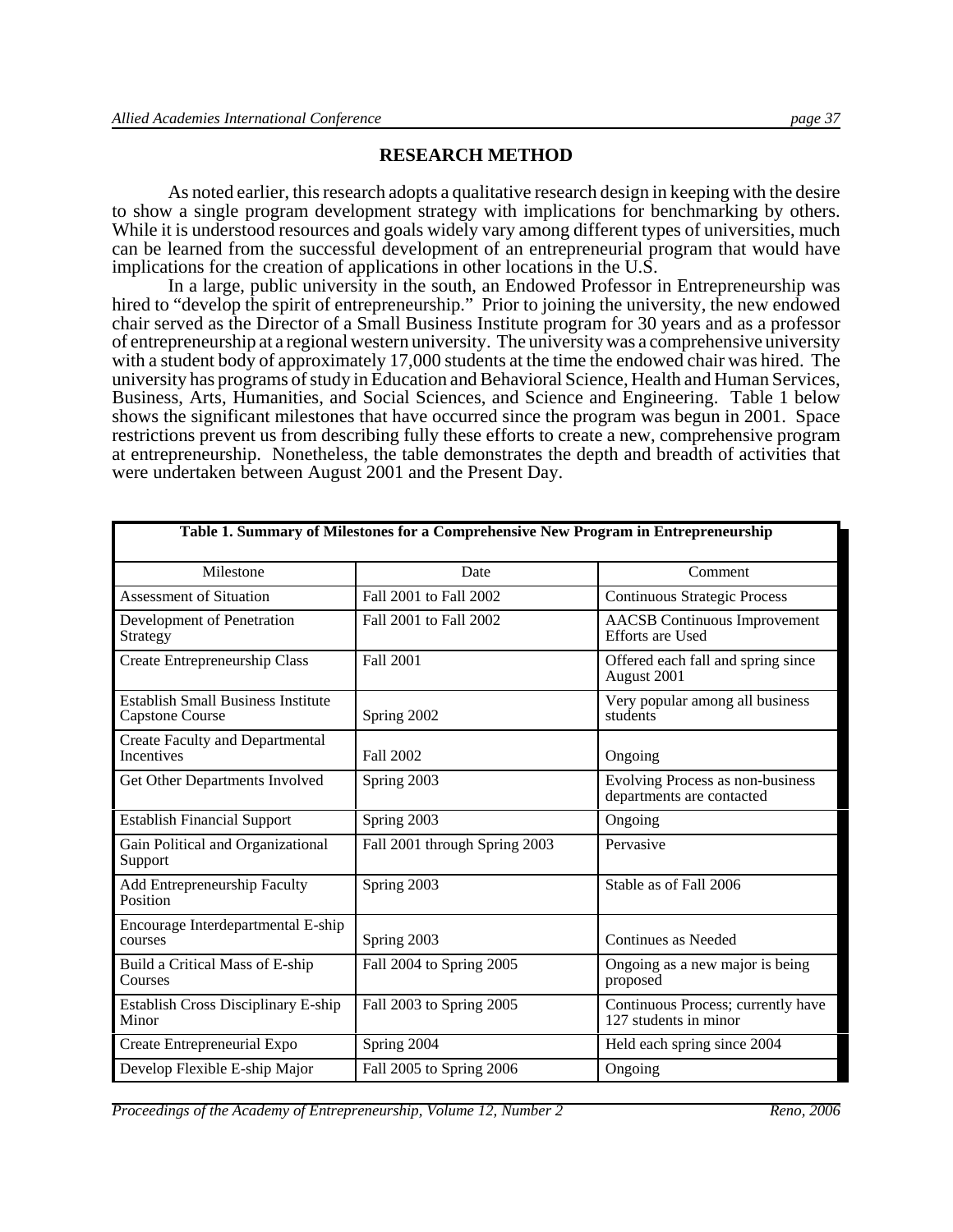| Table 1. Summary of Milestones for a Comprehensive New Program in Entrepreneurship |                        |                                            |  |  |
|------------------------------------------------------------------------------------|------------------------|--------------------------------------------|--|--|
| Milestone                                                                          | Date                   | Comment                                    |  |  |
| Create Entrepreneurship Center and<br><b>Get Funding</b>                           | April 2004; April 2005 | Continuous; more money is always<br>a need |  |  |

#### **DISCUSSION**

In order to assess all that has been discussed in this case study, we have chosen to emphasize five issues that were central to the process of creating and sustaining the program in entrepreneurship. These issues are consistent with how other researchers have evaluated entrepreneurship education in the extant literature: what is taught, why it is taught, how it is taught, and how well it works (see Gorman and Hanlon, 1997; Vesper and Gartner, 1997; Solomon, Winslow and Tarabishy, 1998). The literature on organizational change emphasizes the importance of leadership. (NEED citation here). Thus, to this list we add "leadership support."

#### **Leadership Support**

Leadership support is not specifically discussed in the entrepreneurship education literature. However, the management literature emphasizes the importance of leadership support when pursuing any new initiative. Thus, this important issue is considered.

It would not have been possible to create a comprehensive program in entrepreneurship without the support and encouragement of the President, and, subsequently, the Provost of the university. Both of these individuals supported almost all of the new initiatives in entrepreneurship. Their support in the strategic management process was critical to new initiatives being approved and funded. Without their support, the efforts of the endowed faculty member would most likely have been limited to the creation of new courses in entrepreneurship rather than a comprehensive program that also included service, experiential learning, outreach, and research activities.

#### **What Is Taught**

The program in entrepreneurship started with a whimper rather than a bang. The reason for such a less than stellar start was simply the reality that the program started from scratch with only one faculty member assigned to entrepreneurship. Thus, the program did not have the capability to offer multiple classes. Successive courses were developed as new faculty resources were added. As the program was developed, the program used feedback from students, faculty, and practicing entrepreneurs to identify gaps, deficiencies, and difficulties in specific courses. The plethora of courses that are offered in universities in the U.S. and Europe suggest that a large variety of topics will elicit interest. It would appear that new venture creation and small business management are among the most popular courses with students, and perhaps small business counseling as well. It is probably premature to offer this course without considerable preparation by the faculty. While student-based counseling is very popular in the US, the U.S. also has a 26-year tradition in the Small Business Institute program as well as other outreach programs.

#### **Why It Is Taught**

The introductory course, MGT 312, Entrepreneurship is the fundamental course in the overall academic program. However, the College of Business has wisely been offering an Introduction to Business and Entrepreneurship course that is required of all freshmen enrolled in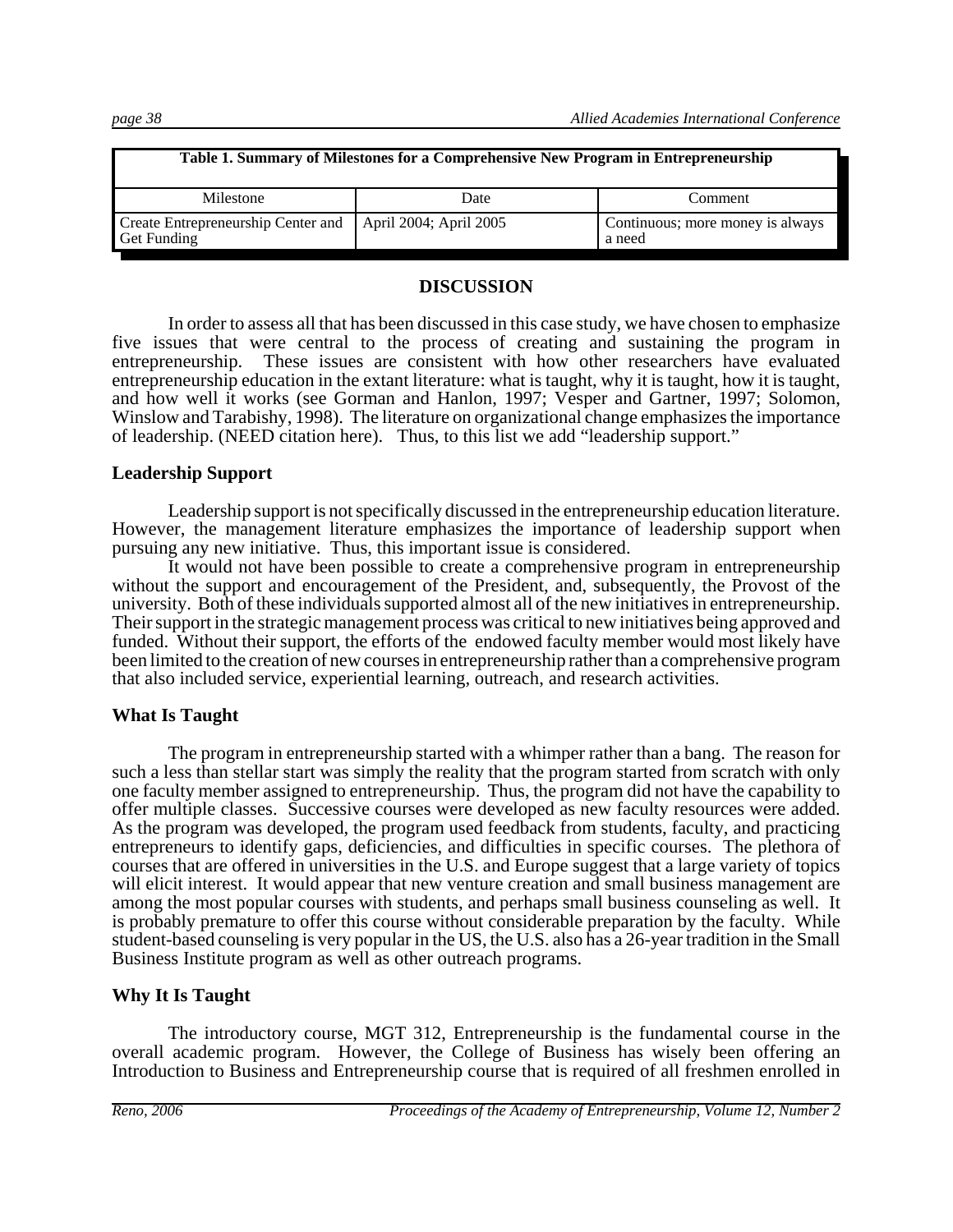business. This course attracts a number of non-business students as well as students that have not declared a major. Hence, the course serves as a natural vehicle to recruit more students to the entrepreneurship program.

#### **How It Is Taught**

Pedagogical issues are among the most debated in the entrepreneurship education literature. A variety of techniques are used in entrepreneurship and small business management courses. These techniques include, but are not limited to, case studies, lectures, experiential exercises, business plans, consulting projects, and guest speakers. Just as entrepreneurship itself is often associated with creativity and innovation (see, e.g., Kuratko and Hodgetts, 2001), teaching entrepreneurship has similar associations. The faculty should feel free to use any technique they believe will enhance the learning environment. As Schaper (1999) argues, numerous techniques are a wiser choice than only one or two regular techniques.

The program at this university uses a broad approach with state-of-the-art entrepreneurship education and pedagogies. Ranging from stage-wise development of ideas, feasibility studies, business plans, and business analyses to hands on applied business application, students are taught to be effective in the entrepreneurial world.

#### **How Well It Works**

The program can be evaluated using a variety of benchmarks. As noted, Vesper and Gartner's research (1997) indicate that highly ranked programs are evaluated based upon course offerings, faculty publications, community impact, alumni exploits, innovations, alumni start-ups, and outreach to scholars. These categories reflect a set of standards that are the cumulative result of over 20 years of teaching entrepreneurship. Applying these grandiose standards to a new program would not be valid. Thus, in our assessment, we have selected three or four standards which may or may not reflect the larger American experience.

These standards include course offerings and students enrolled in the Minor and Major including breadth and organization of course design, flexibility and utility of the minor and major. Qualifications of faculty, availability of a Center for Entrepreneurship, and financial resources available to the entrepreneurial program contribute to the standards. Successful involvement of students in both the Small Business Institute competitions and SIFE competitions address the issue of student engagement and contribute to standards of excellence. Finally, degree of administrative support, popularity among students, and university-wide impact should be considered in the standard.

#### **IMPLICATIONS**

As noted previously, we understand that the observations and detailed description of the steps that were followed at this public university may not be generalized to other situations. However, we believe that this study makes a contribution to the literature and to the practical efforts of individuals seeking to create a new entrepreneurship program or to expand their existing program.

#### **Theory and Method**

This case study generally affirms the findings of Solomon and his colleagues (2003). Nonetheless, the reader is able to obtain a more detailed view of the actions of one university. Such a perspective is simply not possible as a field of study moves from an stage of theory development to a stage of theory testing that entails traditional quantitative survey research.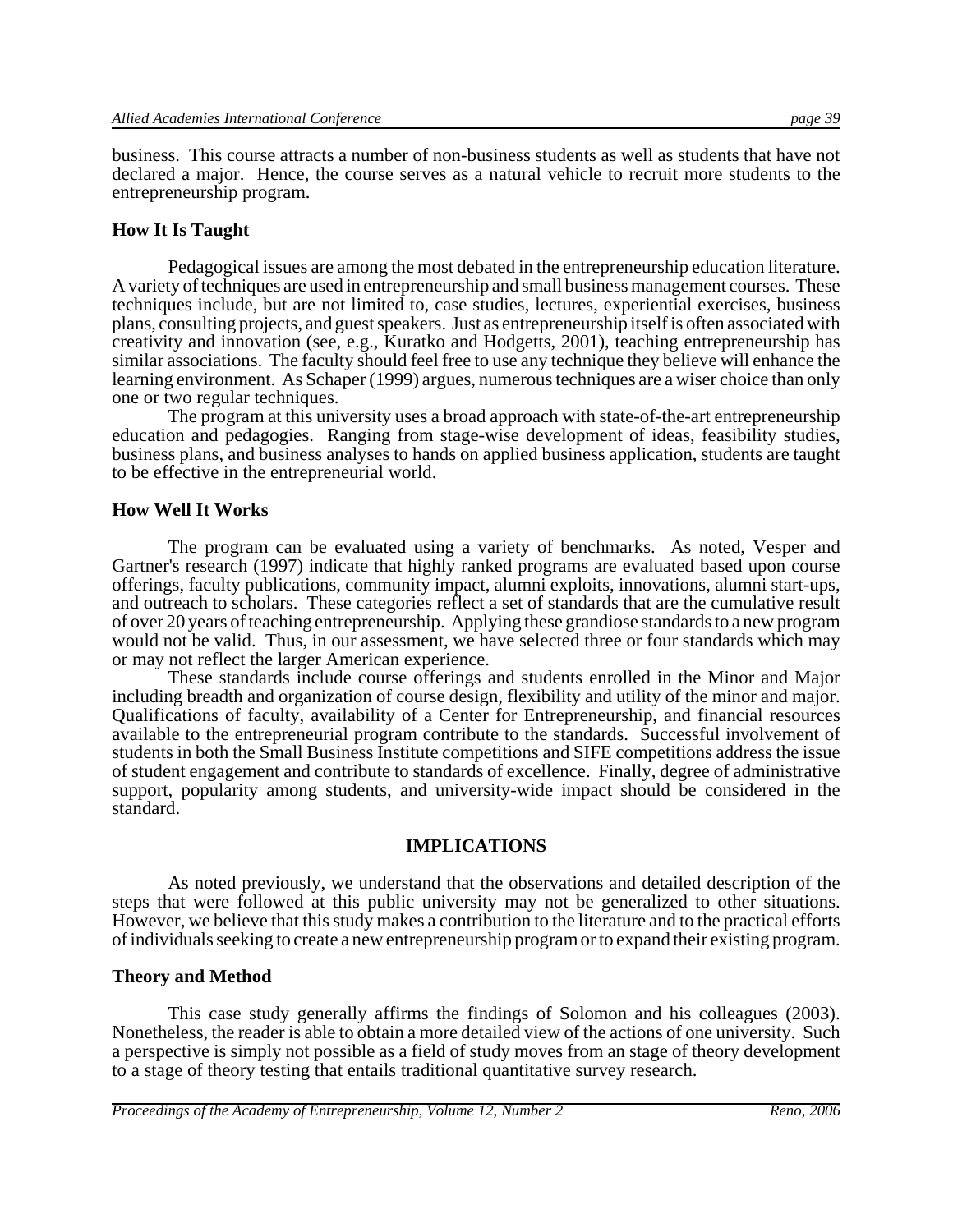This study demonstrates the value of the case method as a means of evaluating a phenomena in great detail. While survey designs, especially as a discipline grows and matures, give us insight into the aggregate efforts of a large group of individuals or organizations, a qualitative study offers a detailed perspective which may uncover issues that are lost in the process of aggregating the quantitative results of a study involving numerous participants.

This research used a case-study method as a highly valuable qualitative research strategy. The choice of a case study method was theoretically driven. Recent studies of the activities of small firms (St. John and Heriot, 1991; Abdel-Latif and Nugent, 1996; and Rialp-Criado, Urbano and Vaillant, 2003) have demonstrated that case research has a high exploratory power and allows dynamic, decision-making processes to be more deeply investigated (Audet and d'Amoise, 1998). In particular, the case-based methodology is applicable to the discovery of process issues such as the creation of a new program in entrepreneurship. We believe it overcomes some methodological limitations associated with previous research as noted by Aldrich and Martinez (2001). Thus, the case methodology we used may also be well suited to other situations in which researchers are pressed to use traditional empirical methods.

#### **Benchmarking**

Perhaps the most important implication this study may have is to serve as a template or benchmark for individuals that would like to create a comprehensive program in entrepreneurship or to take their existing program beyond a simple academic emphasis. More importantly, given the lack of formally trained entrepreneurship educators, this study provides a detailed assessment of the foundation and creation of a program that has grown from literally nothing to a comprehensive academic program of study in five years. While the specific objectives and milestones of any academic program are unique to that institution, this study may be used as a benchmark for the efforts of others to create their own comprehensive entrepreneurship program for their university or college.

#### **RECOMMENDATIONS**

Upon reading the literature on entrepreneurship education and observing the current situation at the university, one of the few definitive conclusions one can reach is that the university has made an ambitious move to create a comprehensive program in entrepreneurship. The program includes a mixture of teaching, outreach, experiential learning, community service, and applied research. The biggest challenge to the program will be to manage the momentum. Rapid expansion leads to complex issues of resource allocation, choices regarding direction, and infrastructure challenges.

The university must be prepared to make adjustments to accommodate increasing numbers of non-business students in the Minor In Entrepreneurship. The key to doing so will be to internally recruit faculty who are prepared to teach elective courses and sections of entrepreneurship courses that include students without the traditional prerequisite courses associated with most upper level business classes. Unique and creative course designs in fields such as accounting will challenge the academic community to step out of their comfort zones. Traditional departmental "silos" that protect program SCH measures must give way to interdepartmental and cross-campus cooperation. But with these challenges, there is also tremendous opportunity for a new creative way to educate the entrepreneurs of tomorrow!

#### **REFERENCES**

Available via e-mail from Dr. Leo Simpson (IAMLEO@msn.com) of Western Kentucky University or Kirk C. Heriot of Columbus State University.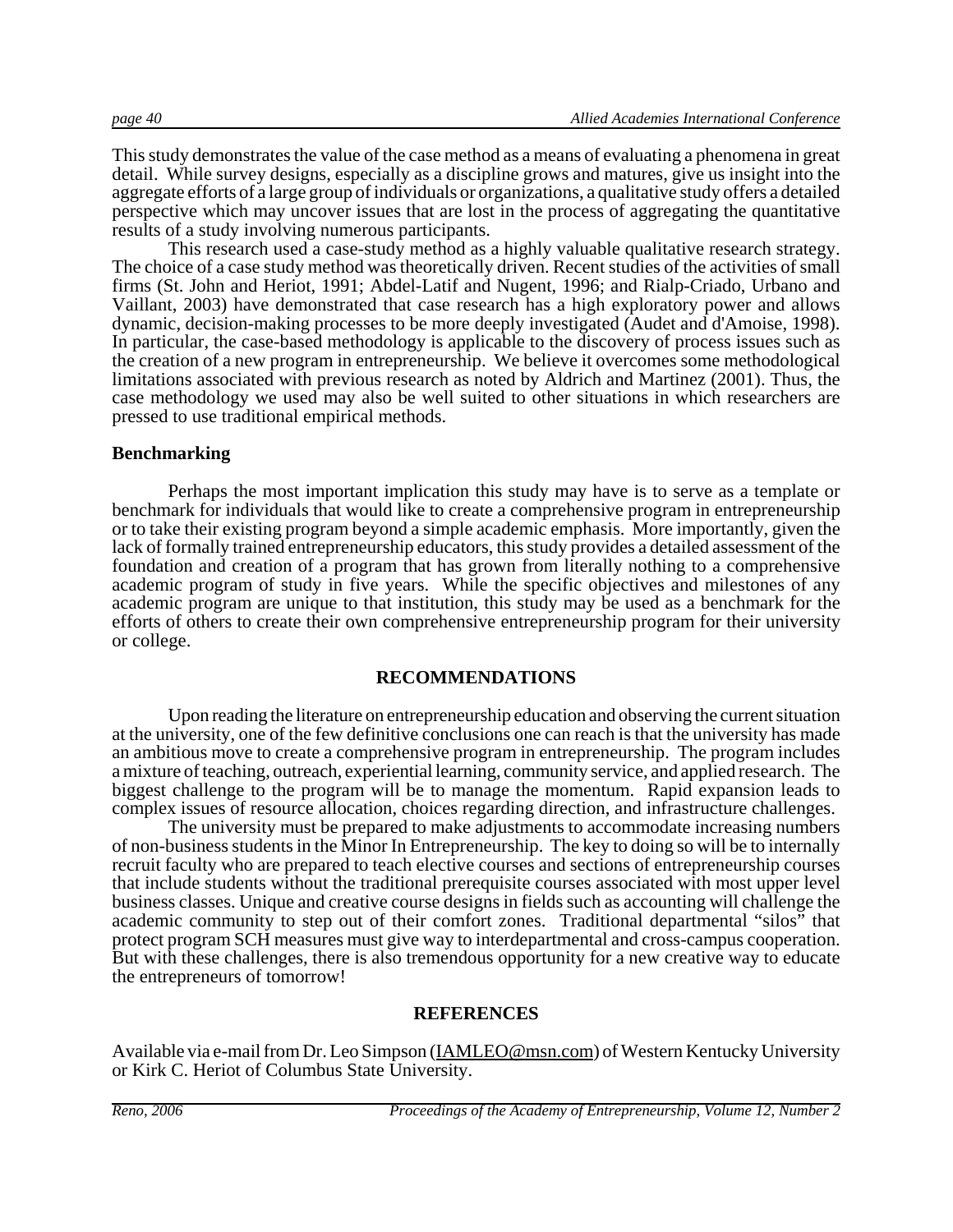#### **ENDNOTE**

1. We define a *comprehensive* program in entrepreneurship as a program with more than simply an academic interest. A comprehensive program goes beyond simply adding some courses to the curriculum. A comprehensive program also emphasizes service, outreach and research objectives.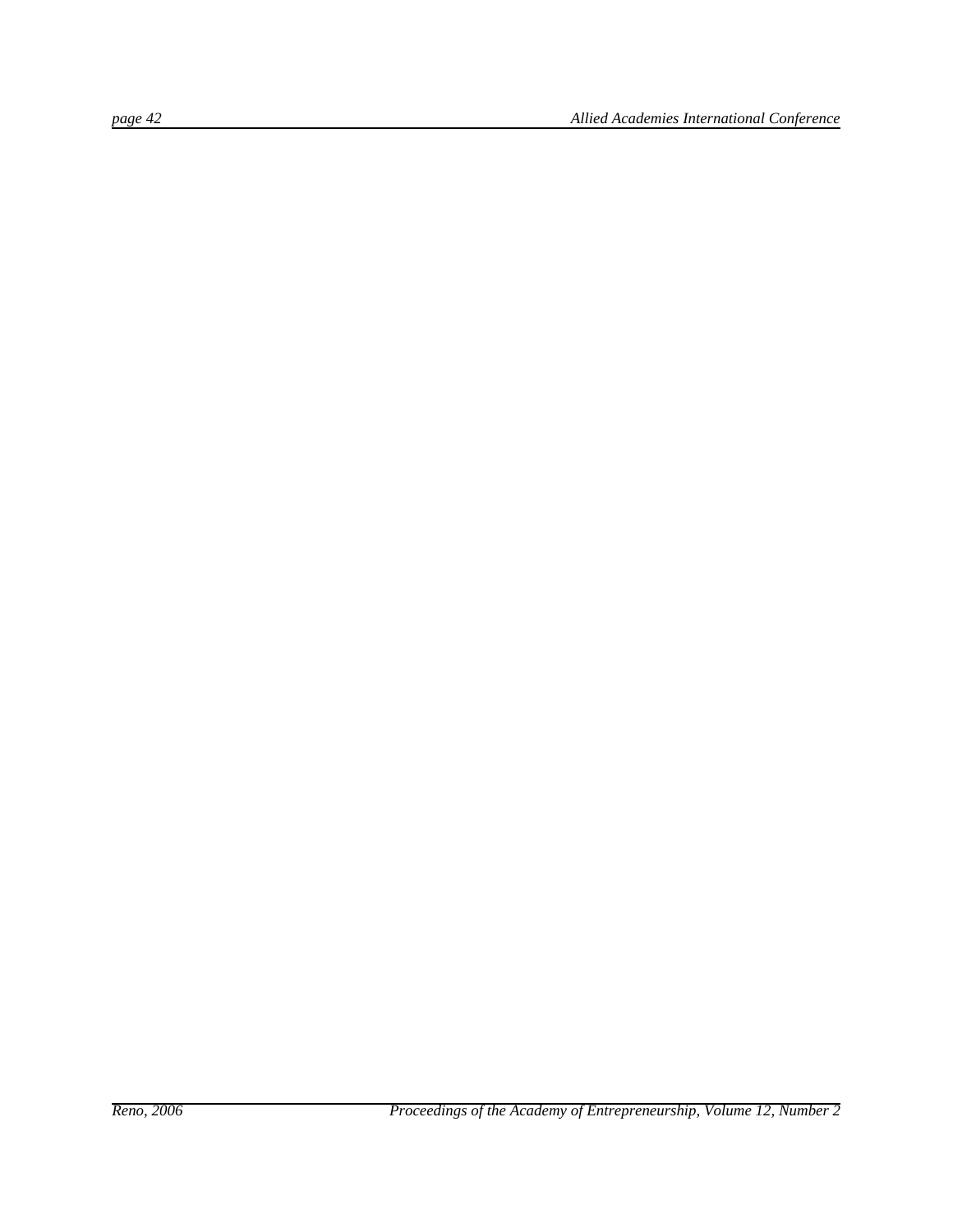# **THE LEARNING ZONE: A PRACTICAL FRAMEWORK FOR THE CONTINUOUS ADVANCEMENT OF ENTREPRENEURSHIP EDUCATION**

#### **Robin D. Anderson, University of Portland Brooke R. Envick, St. Mary's University Prasad Padmanabhan, St. Mary's University**

#### **ABSTRACT**

*As the business environment becomes more and more complex due to rapid globalization, increasing competition, and advancing technologies, universities are under more pressure to respond by providing students with experiential learning opportunities that mirror reality. In this paper, we provide a framework from a student learning perspective that improves our capability to determine what the goals and objectives should be for entrepreneurship education and how they could be modified or adjusted to maximize student learning experiences.* 

*Specifically, we identify three distinct types of "zones" - the comfort zone, the learning zone, and the panic zone to help identify appropriate activities to include in specific courses. It is a framework other universities can easily use to better understand and improve upon specific entrepreneurship course and program offerings to help maximize student learning. In essence, for any type of activity to reach its full potential for learning, the students must occupy the learning zone and the professor must occupy the comfort zone. Explicit examples are provide, one that illustrate a "best-case scenario" and one that achieved far less success. The level of success in each scenario is based upon the learning zone framework provided in this paper.*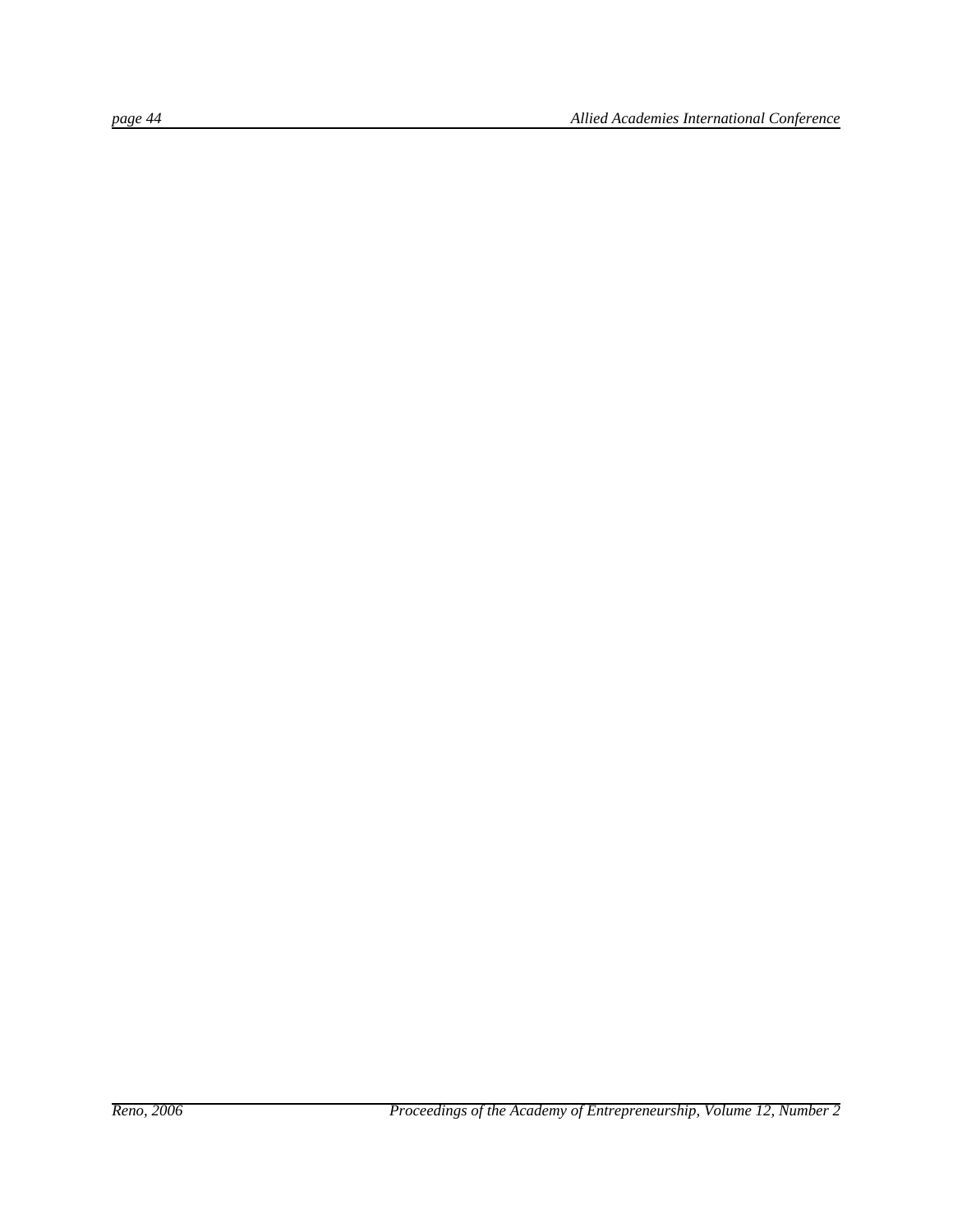# **RETIRING BABY BOOMERS IMPACT ON ENTREPRENEURSHIP AND SMALL BUSINESS JOB CREATION**

#### **Don. B. Bradley, III, University of Central Arkansas donb@uca.edu Curtis Umholtz, University of Central Arkansas curtisdanaumholtz@conwaycorp.net**

#### **ABSTRACT**

*Opportunities are endless with the "coming of age" of baby boomers. This generation has played such a significant role in the reshaping of the culture and economy in America. Allowing them to fade into the darkness of retirement is imprudent and irresponsible. Boomers have so much to offer younger generations by way of business experience and knowledge. Planning and preparation must begin now, and take place at all levels to address the unprecedented down shift in the labor population, and up shift in the elderly dependent. With the right plan and execution, many will benefit from this demographic shift.*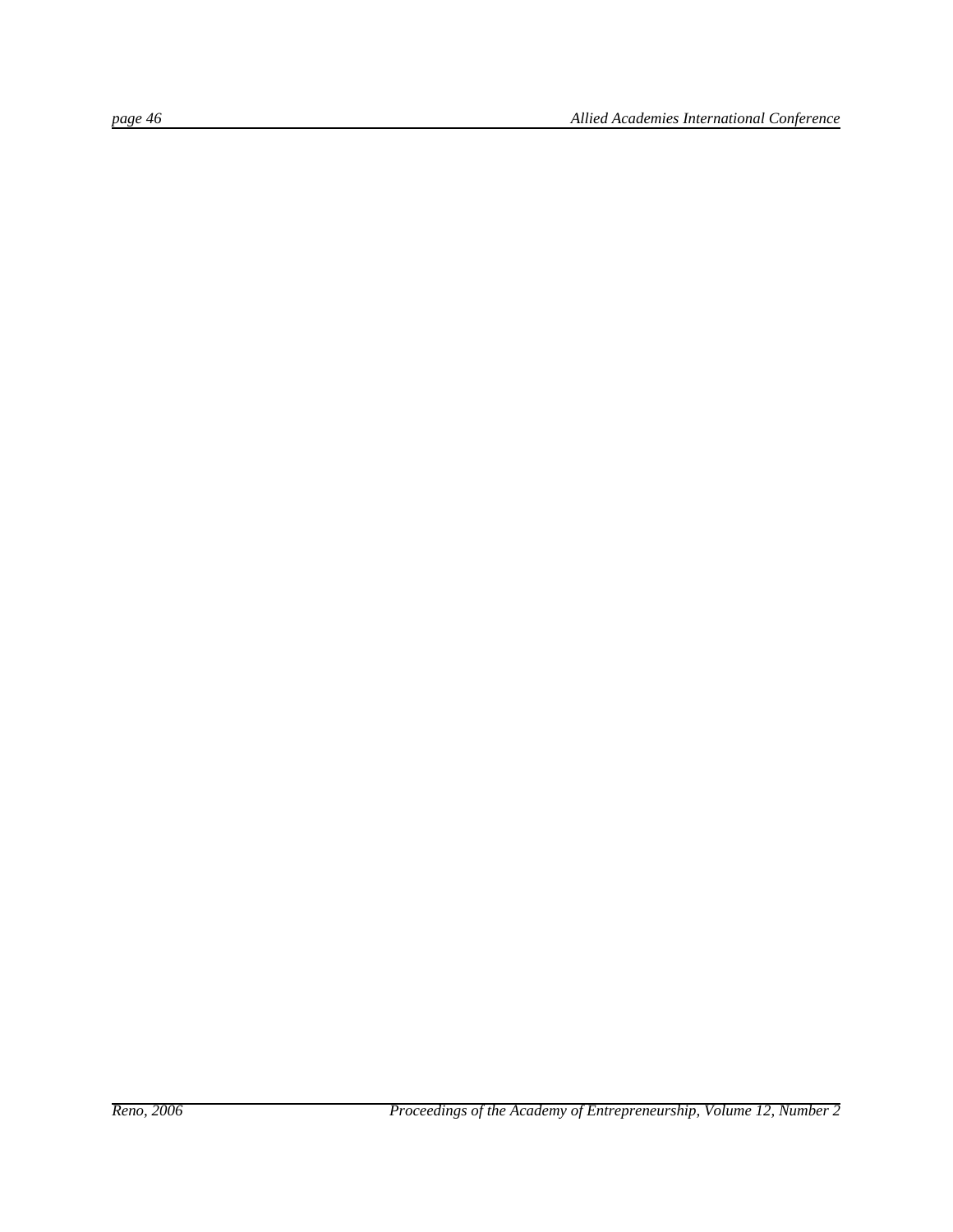# **DISASTER LOANS: DOES PREPAREDNESS MATTER?**

**Robert Carton, Western Carolina University rcarton@email.wcu.edu Frank Lockwood, Western Carolina University lockwood@email.wcu.edu William Richmond, Western Carolina University brichmond@email.wcu.edu**

#### **ABSTRACT**

*It is generally accepted that being prepared for a disaster is simply good business practice and essential for reestablishing the business after an interruption. This research addresses the question of whether being prepared with backup operating and financial records materially impacts the ability of small businesses to receive state or federally-backed disaster recovery loans to reopen their establishments. We conclude that obtaining disaster recovery loans and the time from application to funding was more a function of the policies and procedures of the state and federal governments, than the preparedness of the affected small businesses. The use of a consultative approach by the lending agency was much more effective than a traditional loan officer approach.*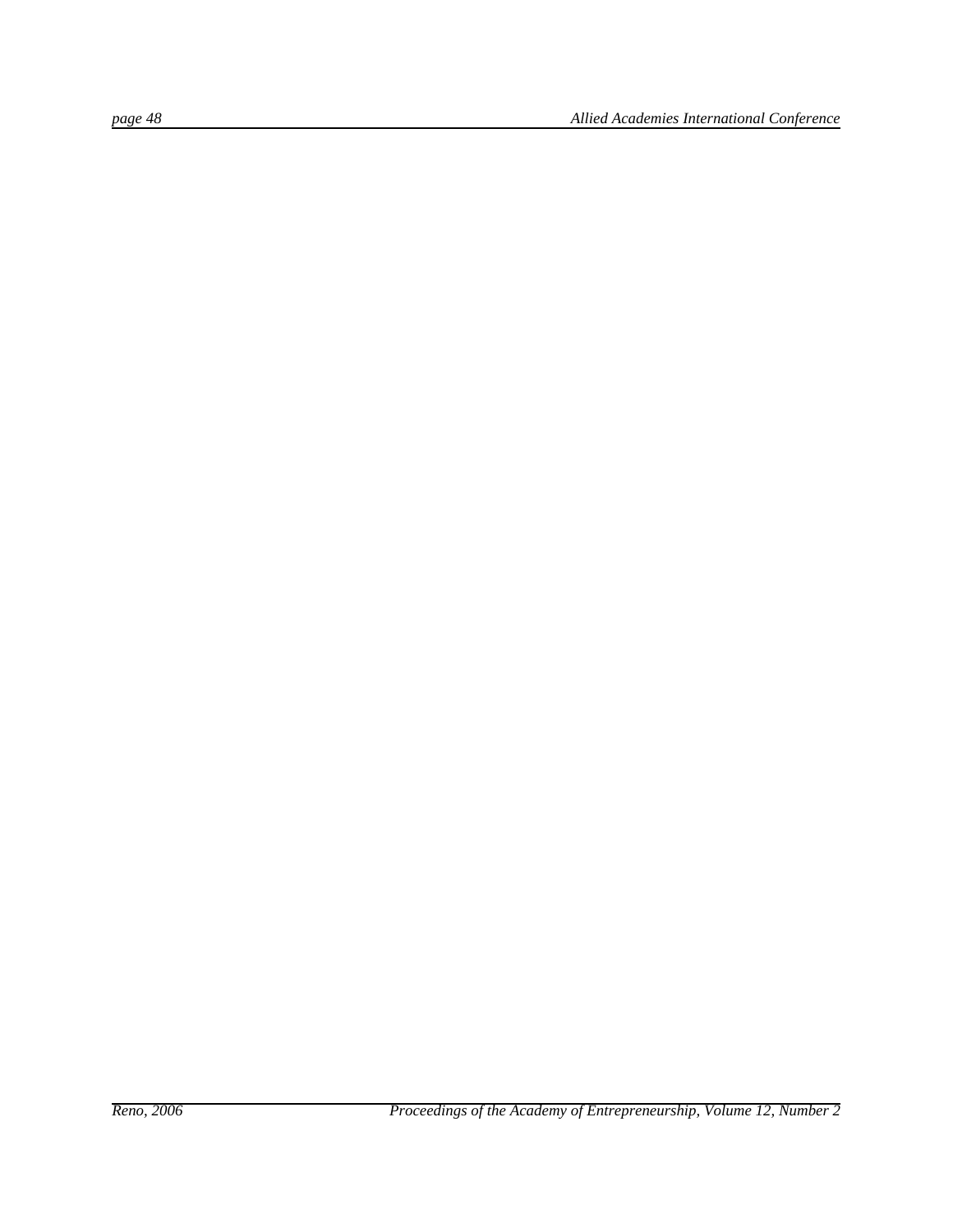# **"WHO IS AN ENTREPRENEUR?" IS IT STILL THE WRONG QUESTION?**

#### **Brian McKenzie, California State University, East Bay**

brian.mckenzie@csueastbay.edu

#### **ABSTRACT**

*William Gartner's 1988 article "Who is an Entrepreneur?" Is the Wrong Question suggested that more productive research into entrepreneurship could result from shifting the unit of analysis from the individual level to the functional level. Eighteen years later, it does not appear that the research resulting from this shift has produced agreement on the most appropriate definition of entrepreneurship.* 

*The paper reviews the literature defining the domain of entrepreneurship. It compares three definitions of entrepreneurship currently being discussed by scholars and offers a fourth definition, which brings the unit of analysis back to the level of the individual.* 

*Multiple scenario analysis is a useful heuristic for examining fundamental uncertainties and thus to gain understanding of the limitations imposed by each of the domain statements. The paper develops a number of scenarios and tests each scenario against competing domain statements. These results provide evidence that the proposed definition is more encompassing than the Gartner (1988) domain, the Venkataraman (1997) domain or the Entrepreneurship Division (2002) domain.*

*Further testing is recommended to confirm this initial finding, and to determine the boundaries of this definition. This paper concludes that the time has come to re-visit the individual as entrepreneur.*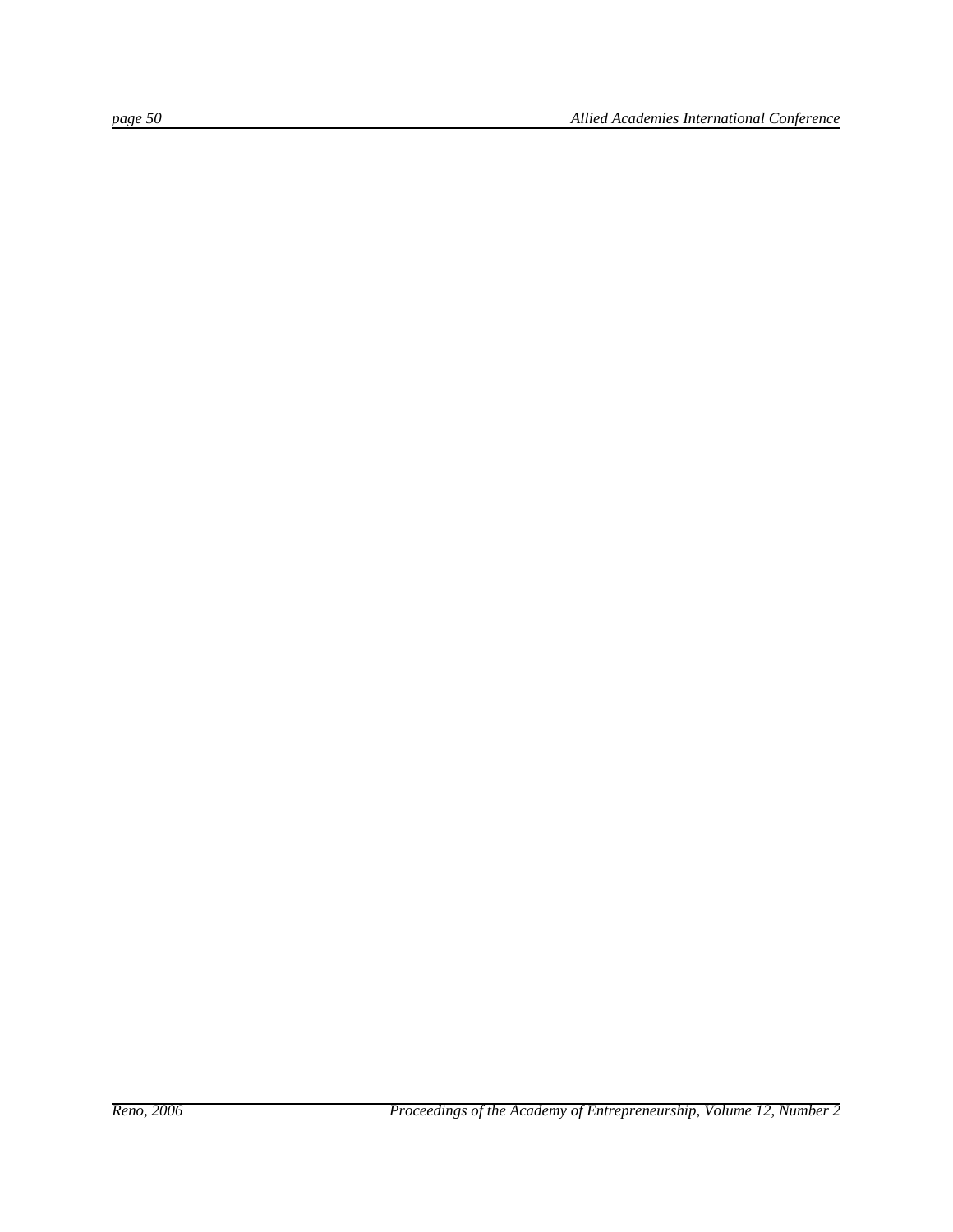# **IS SMALL BUSINESS FORMATION A CATALYST FOR ECONOMIC DEVELOPMENT?**

**Inder P Nijhawan, Fayetteville State University** inijhawan@uncfsu.edu **Khalid Dubas, Fayetteville State University** Kdubas@uncfsu.edu **Tertia Allen, Fayetteville State University** tallen@uncfsu.edu

#### **ABSTRACT**

*The paper examines the hypothesis that states which have higher percentage of business formation tend to experience higher rate of GSP growth rate. The state data set from the 50 states is used to rest the validity of the hypothesis. The methodology suggested by Learner (1983) and Levine et al (1991) is used to test the small business formation coefficient estimate by specifying and altering a set of other conditioning variables which explain GSP growth rate. The study finds support for the hypothesis that small business formation is significant factor in economic development of the 50 states.*

#### **INTRODUCTION**

The break-up of Soviet Union and transition of Eastern Europe from centralized to market economies have renewed interest in small business formation. The interest in small businesses has been further galvanized by globalization which has resulted in some cases, mass scale closing of factories and plants. Many small communities are devastated because the closed factories were the major and, in some cases, their only source of employment. Outsourcing has further taken its toll even in some many mid-size towns. More and more communities and states are pinning their hopes on the small business formation to invigorate the communities affected by international competition so much so they are willing to dole out millions of dollars to create an environment that is friendly to entrepreneurial activities.

The contributions of the small businesses to economic development are chronicled by several studies. Headd (2000), for example, claims that small businesses hire individuals who might otherwise remain unemployed because they are too young or too old or lack experience, education or skills to be employed by the large or medium size firms. Considering the nature of jobs created by the small businesses, many policy makers view the creation of small size businesses as an important development strategy to move welfare recipients to work (Headd, 1997). According to McDowell (2004) study small business formation accounts for more than half of gross domestic product and approximately sixty to eighty percent of the new jobs created in this country. Robbins (2001) notes that high rates of gross state product and productivity growth are directly related to the size and extent of business formations. Small business formation also tends to have a favorable effect on the inflation and unemployment trends. Small businesses also contribute disproportionately to the pool of inventions and innovations (Small Business Administration's office of Advocacy Group report, 2001). Small businesses have successfully changed the market structure which was dominated by large size oligopolistic companies.. Further, the small business' flexible techniques of production have enabled many communities to absorb the shocks the vicissitudes of demand fluctuations (Small Business Research Bullettin, 2001-2002). Small businesses also provide a ready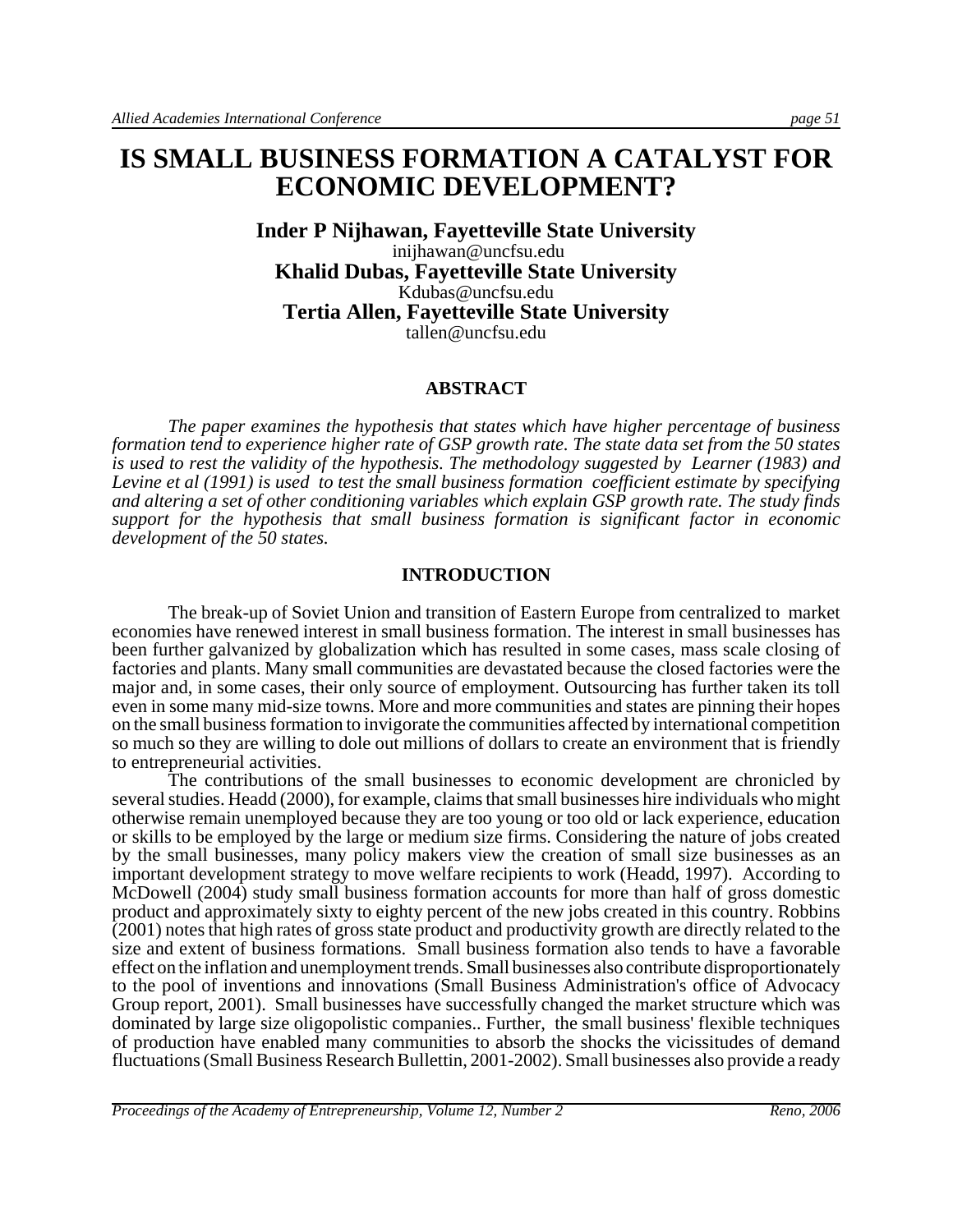market for business loans for most banks (Lamb, 1994) Reuters (2005) claims that .small business also are responsible for increased capital spending and higher employment retention.

These studies cited above point to various paths through which small business formation may affect the process of economic development. There is, however, no systematic econometric study which identifies the overall contribution of small business formation to GSP growth rate controlling for other contributory factors..

The paper examines the hypothesis that those states which have higher rates of business formations experience higher GSP growth rates controlling for the effects of other variables.

#### **METHODS**

In what follows, we use the methodology suggested by Learner (1983) and Levine et al (1991) to test the robustness of small business formation coefficient by specifying and altering a set of other conditioning variables which explain GSP growth rate. It is assumed that the small business formation coefficient is statistically robust if it's a priori sign and statistical significance are insensitive to alternations in the conditioning set of variables.

The initial regression model includes the following:

1. 
$$
G_i = a + b_i Pop_i + b_2 Inc_i + b_3 Lab_i + b4 Edu_i + SB_i + E_i
$$

Where *G<sub>i</sub>* is the GSP average growth rate between 1985-2000, *Pop<sub>i</sub>* is the percentage growth rate of population in each state, Inc i is the per capita income in 1980 for each state, *Lab* is the percentage change in labor force in each state, *Edu*, is the percentage change in number of persons with college degree in each state i, *SB i* is the percentage change in small business formation in each state and *E*, is error term.

Next, the robustness of the small business formation coefficient was tested by adding and altering a set of generally accepted variables in state growth literature. Equation 2 represents a general model that includes the following:

$$
2 \t G_i = a S + b_I I + b_2 P + E
$$

Where *G<sub>i</sub>* is the GSP average growth rate between 1985-2000; S stands for a set of variables, which are generally included in most empirical studies on the determinant of GSP growth rate. These variables include all the variables mentioned in equation 1 except for the small business formation which is represents the variable of tinerest "I" and "P" represents a pool of other potential variables, which are identified by researchers on GSP growth rate. The list of "P" variables include ratio of manufacturing sector to total GSP for each state, taxes as a proportion of GSP for each state , ratio of net exports in GSP for each state, government savings as a percentage of GSP and "E" represents the error term.

The cross- section data from 50 states within United States was used to test the hypothesis that the differences in GSP rates of growth of different states can be explained by the differences in rate rates of increase in businesses established in different states.

The cross-section data for 50 states are derived from the Bureau of Economic Research and Census Bureau. The data for small business formation is taken from Small Business Administration, office of Advocacy (2005).

Preliminary results show that all the variables included in the model (except education) are statically significant at 0.05 level. R-square of .511 indicates that the model explains 51 percent of variation in GSP growth rate. The R-square is within the acceptable range considering it is a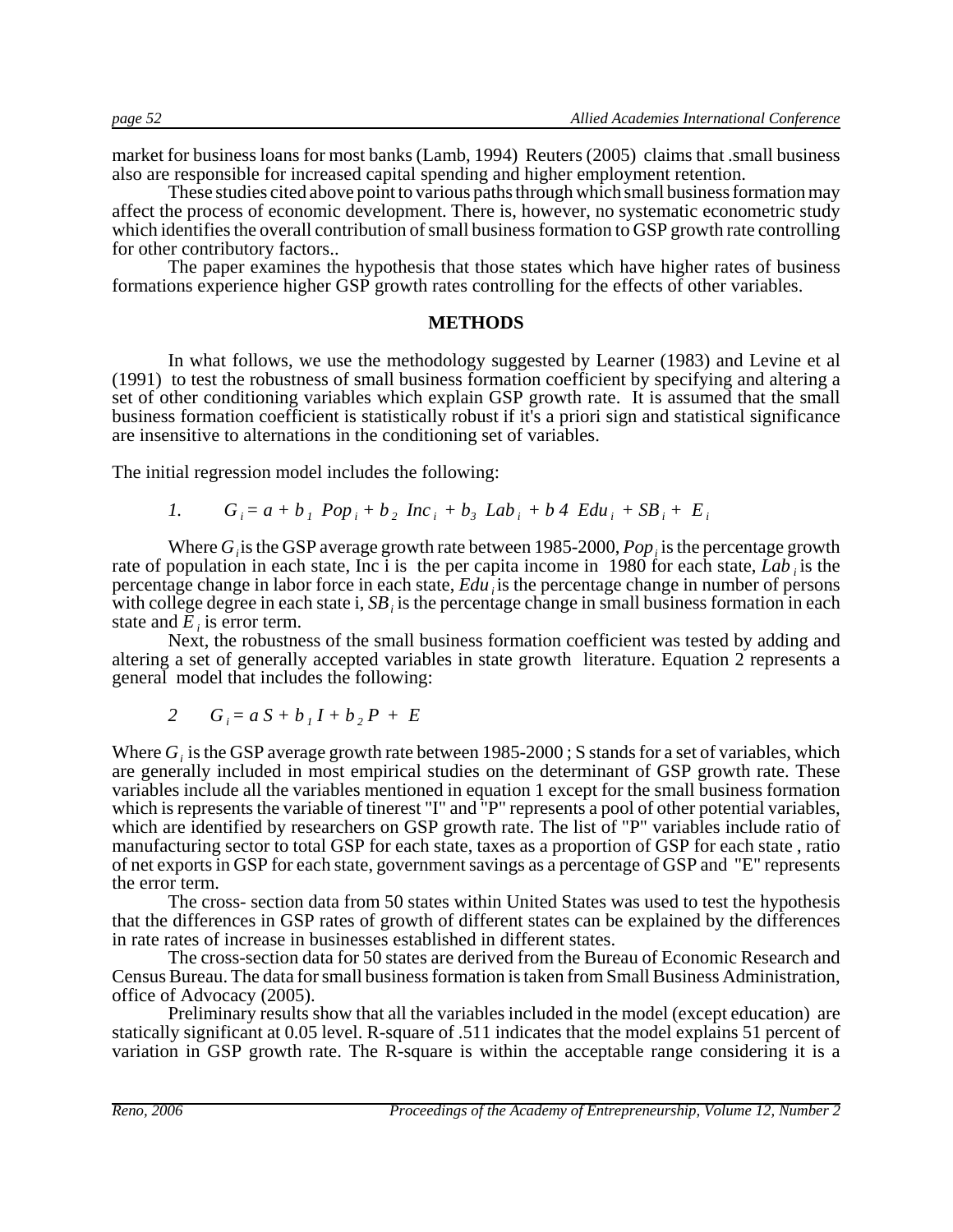cross-section study. The small business formation coefficient is not only statistically significant at 0.05 level, but it also the largest, 3.87 (see below).

|       |                        | Unstandardized<br>Coefficients |            | Standardized<br>Coefficients |          |      |
|-------|------------------------|--------------------------------|------------|------------------------------|----------|------|
| Model |                        | В                              | Std. Error | Beta                         |          | Sig. |
|       | (Constant)             | $-3.137$                       | 10.788     |                              | $-.291$  | .773 |
|       | Change In Population   | $-.458$                        | .189       | $-266$                       | $-2.432$ | .019 |
|       | Percent Education      | .003                           | .154       | .003                         | .020     | .984 |
|       | Percent Labor 2000     | .012                           | .006       | .259                         | 1.990    | .053 |
|       | Per Capita Income 1980 | .001                           | .001       | .260                         | 1.915    | .062 |
|       | <b>PerSmallBus</b>     | 3.837                          | 1.371      | .376                         | 2.799    | .008 |

#### **Coefficientsa**

a. Dependent Variable: GSP Rate of Growth

The small business formation coefficient, however, needs further testing to determine its robustness. We plan to add a combination of conditioning variable to ascertain whether or not the sign and magnitude of small business formation coefficient will change.

#### **REFERENCES**

- Headd, Brian and Phillips, Bruce,"*Characteristics of Small Business Employees and Owners*," The Office of Economic Research of the U.S. Small Business Administration's Office of Advocacy. 1997
- Headd, Brian. *Small Business Economic Indicators*, The Office of Advocacy of the U.S. Small Business Administration. 2000.
- Learner, Edward E. Let's Take the Con Out of Econometrics. *American Economic Review*. March 1983. Volume 73, pp 31-43.
- Levine, Edward and David Renet. Cross-Country Studies of Growth and Policy: Some Methodological Conceptual and Statistical Problems. *World Bank Papers Series*, 1991. Number 608, pp 175-186.
- McDowell, John. *Report Offers new look at Entrepreneurship in The 21st Century*, Small Business Administration, Office of Advocacy. 2004
- Robbins, Keith, Pantuosco, Parker, Darrell, and Fuller, Debo. *An Empirical Assessment of the Contribution of Small Business Employment to U.S.State Economic Performance*, Small Business Administration.2001.

Reuters (2005), "Small businesses: still optimistic," *CNN Money*. 2005